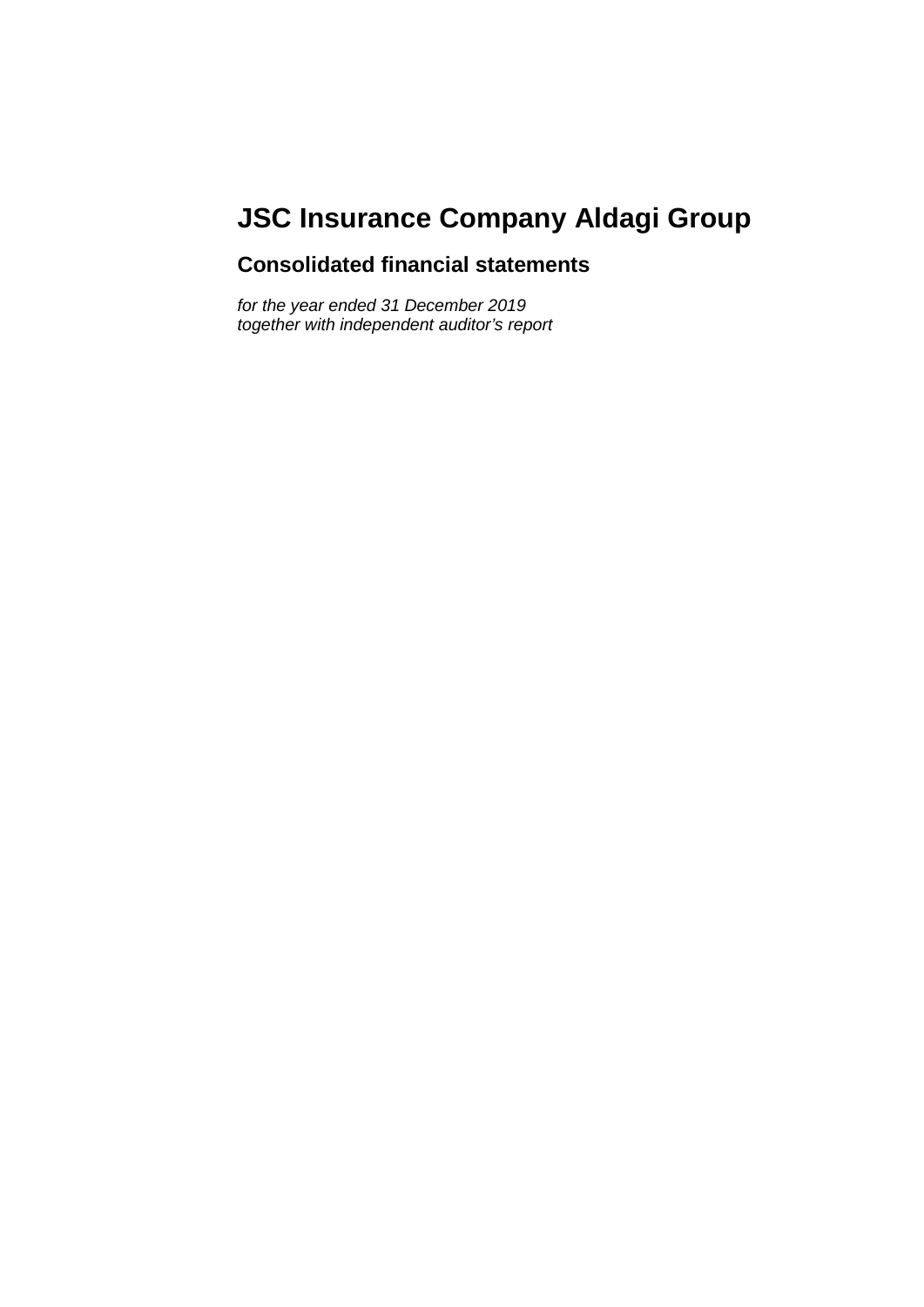# **Contents**

# Independent auditor's report

### **Consolidated financial statements**

### Notes to the consolidated financial statements

| 1.  |  |
|-----|--|
| 2.  |  |
| 3.  |  |
| 4.  |  |
| 5.  |  |
| 6.  |  |
| 7.  |  |
| 8.  |  |
| 9.  |  |
| 10. |  |
| 11. |  |
| 12. |  |
| 13. |  |
| 14. |  |
| 15. |  |
| 16. |  |
| 17. |  |
| 18. |  |
| 19. |  |
| 20. |  |
| 21. |  |
| 22. |  |
| 23. |  |
| 24. |  |
| 25. |  |
| 26. |  |
| 27. |  |
| 28. |  |
| 29. |  |
| 30. |  |
| 31. |  |
| 32. |  |
| 33. |  |
| 34. |  |
| 35. |  |
| 36. |  |
|     |  |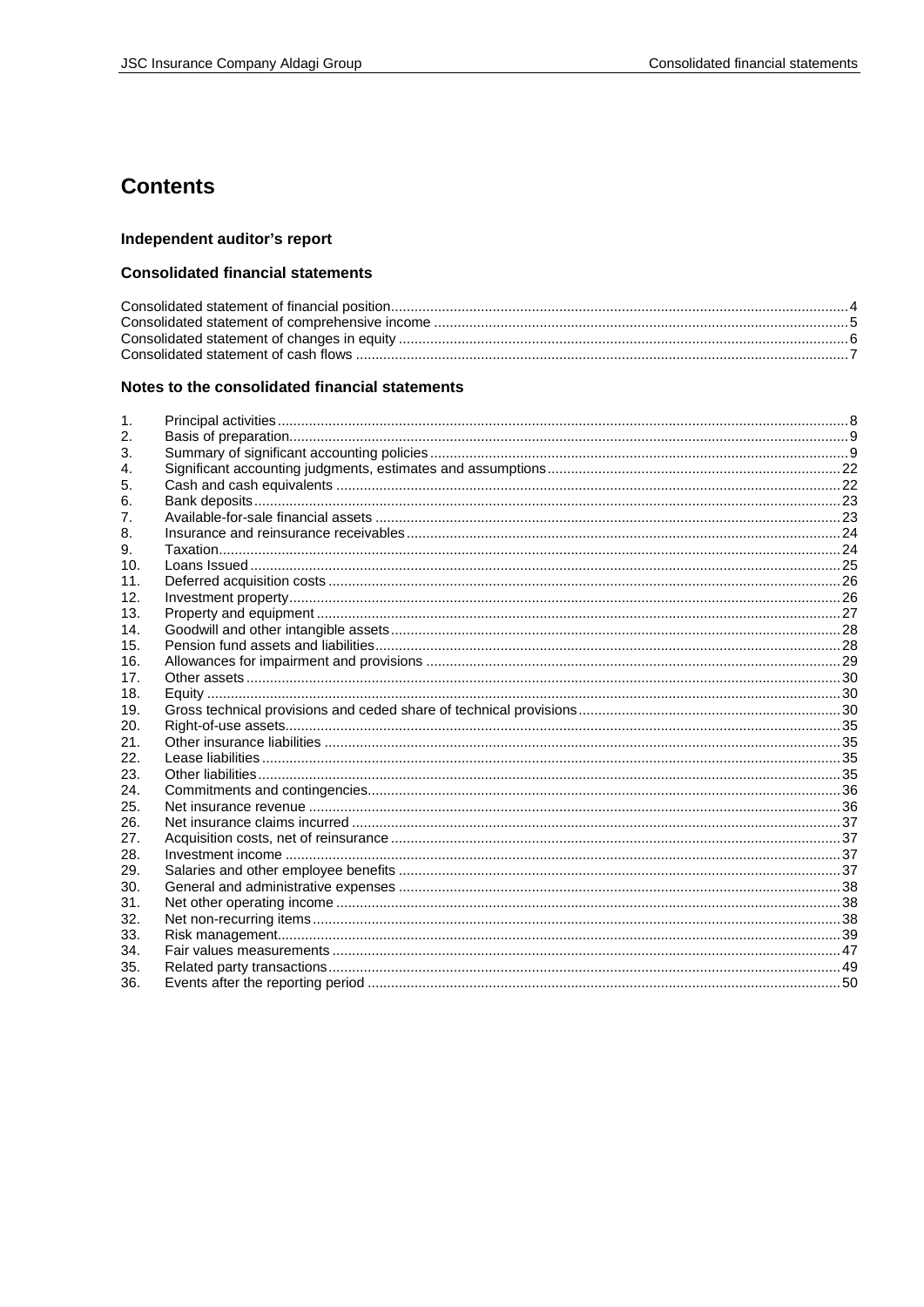

EY LLC Kote Abkhazi Street, 44 Tbilisi, 0105, Georgia Tel: +995 (32) 215 8811 Fax: +995 (32) 215 8822 www.ey.com/ge

შპს იუაი საქართველო, 0105 თბილისი კოტე აფხაზის ქუჩა 44 ტელ: +995 (32) 215 8811 ფაქსი: +995 (32) 215 8822

# **Independent auditor's report**

To the Shareholder and Supervisory Board of JSC Insurance company Aldagi

# **Report on the audit of the consolidated financial statements**

### *Opinion*

We have audited the consolidated financial statements of JSC Insurance company Aldagi and its subsidiaries (hereinafter, the "the "Group"), which comprise the consolidated statement of financial position as at 31 December 2019, and the consolidated statement of comprehensive income, consolidated statement of changes in equity and consolidated statement of cash flows for the year then ended, and notes to the consolidated financial statements, including a summary of significant accounting policies.

In our opinion, the accompanying consolidated financial statements present fairly, in all material respects, the consolidated financial position of the Group as at 31 December 2019 and its consolidated financial performance and its consolidated cash flows for the year then ended in accordance with International Financial Reporting Standards (IFRSs).

# *Basis for opinion*

We conducted our audit in accordance with International Standards on Auditing (ISAs). Our responsibilities under those standards are further described in the *Auditor's responsibilities for the audit of the consolidated financial statements* section of our report. We are independent of the Group in accordance with the International Ethics Standards Board for Accountants' Code of Ethics for Professional Accountants (including International Independence Standards) (IESBA Code), and we have fulfilled our other ethical responsibilities in accordance with the IESBA Code. We believe that the audit evidence we have obtained is sufficient and appropriate to provide a basis for our opinion.

### *Other information included in the Group's 2019 Management Report*

Other information consists of the information included in the Group's 2019 Management Report, other than the consolidated financial statements and our auditor's report thereon. Management is responsible for the other information.

Our opinion on the consolidated financial statements does not cover the Management Report and we do not express any form of assurance conclusion thereon in our report on the audit of the consolidated financial statements.

In connection with our audit of the consolidated financial statements, our responsibility is to read the other information and, in doing so, consider whether the other information is materially inconsistent with the consolidated financial statements or our knowledge obtained in the audit or otherwise appears to be materially misstated. If, based on the work we have performed, we conclude that there is a material misstatement of this other information, we are required to report that fact. We have nothing to report in this regard.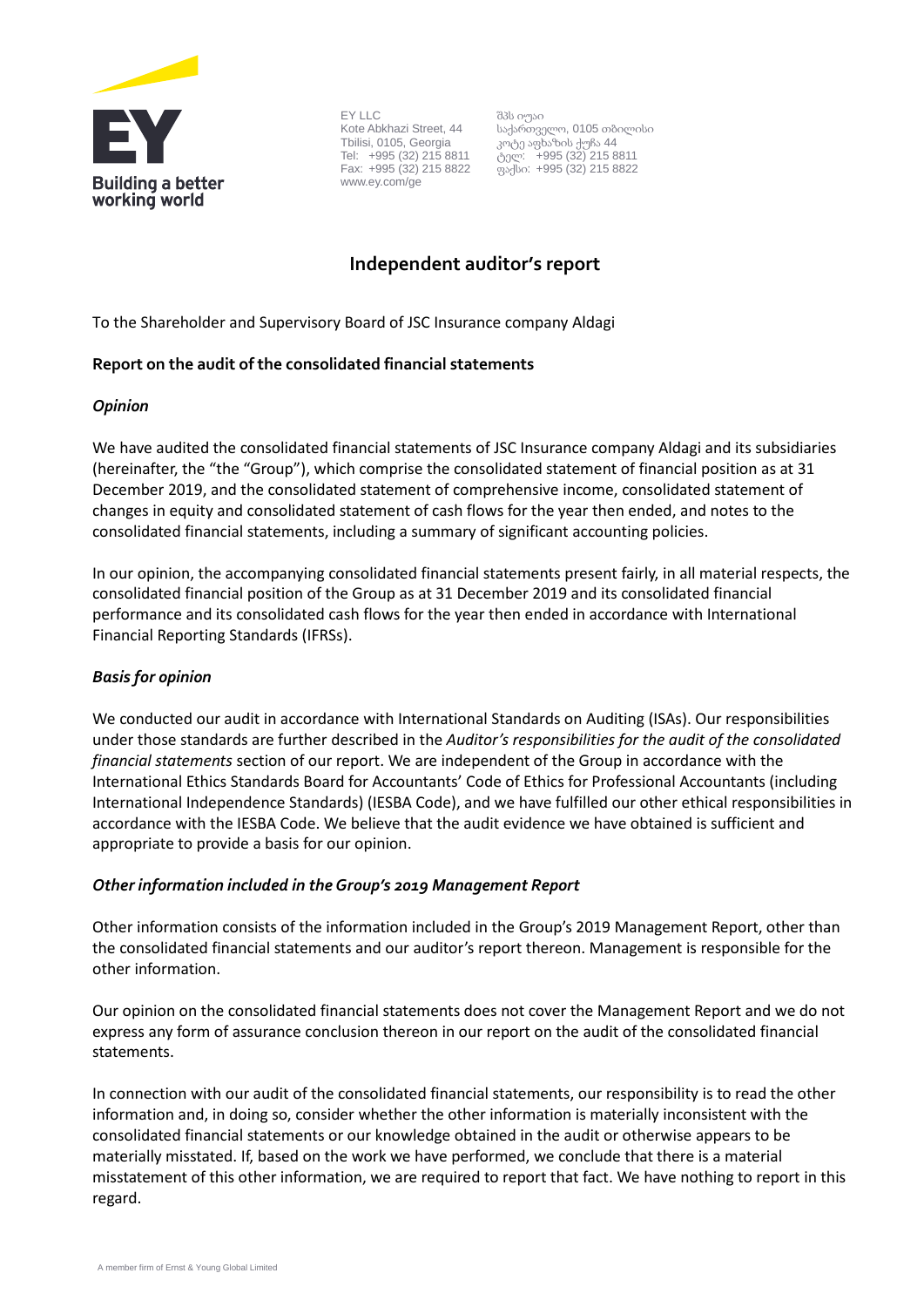

# *Responsibilities of management and Supervisory Board for the consolidated financial statements*

Management is responsible for the preparation and fair presentation of the consolidated financial statements in accordance with IFRSs, and for such internal control as management determines is necessary to enable the preparation of consolidated financial statements that are free from material misstatement, whether due to fraud or error.

In preparing the consolidated financial statements, management is responsible for assessing the Group's ability to continue as a going concern, disclosing, as applicable, matters related to going concern and using the going concern basis of accounting unless management either intends to liquidate the Group or to cease operations, or has no realistic alternative but to do so.

Supervisory Board is responsible for overseeing the Group's financial reporting process.

# *Auditor's responsibilities for the audit of the consolidated financial statements*

Our objectives are to obtain reasonable assurance about whether the consolidated financial statements as a whole are free from material misstatement, whether due to fraud or error, and to issue an auditor's report that includes our opinion. Reasonable assurance is a high level of assurance, but is not a guarantee that an audit conducted in accordance with ISAs will always detect a material misstatement when it exists. Misstatements can arise from fraud or error and are considered material if, individually or in the aggregate, they could reasonably be expected to influence the economic decisions of users taken on the basis of these consolidated financial statements.

As part of an audit in accordance with ISAs, we exercise professional judgment and maintain professional skepticism throughout the audit. We also:

- Identify and assess the risks of material misstatement of the consolidated financial statements, whether due to fraud or error, design and perform audit procedures responsive to those risks, and obtain audit evidence that is sufficient and appropriate to provide a basis for our opinion. The risk of not detecting a material misstatement resulting from fraud is higher than for one resulting from error, as fraud may involve collusion, forgery, intentional omissions, misrepresentations, or the override of internal control.
- ► Obtain an understanding of internal control relevant to the audit in order to design audit procedures that are appropriate in the circumstances, but not for the purpose of expressing an opinion on the effectiveness of the Group's internal control.
- ► Evaluate the appropriateness of accounting policies used and the reasonableness of accounting estimates and related disclosures made by management.
- ► Conclude on the appropriateness of management's use of the going concern basis of accounting and, based on the audit evidence obtained, whether a material uncertainty exists related to events or conditions that may cast significant doubt on the Group's ability to continue as a going concern. If we conclude that a material uncertainty exists, we are required to draw attention in our auditor's report to the related disclosures in the consolidated financial statements or, if such disclosures are inadequate, to modify our opinion. Our conclusions are based on the audit evidence obtained up to the date of our auditor's report. However, future events or conditions may cause the Group to cease to continue as a going concern.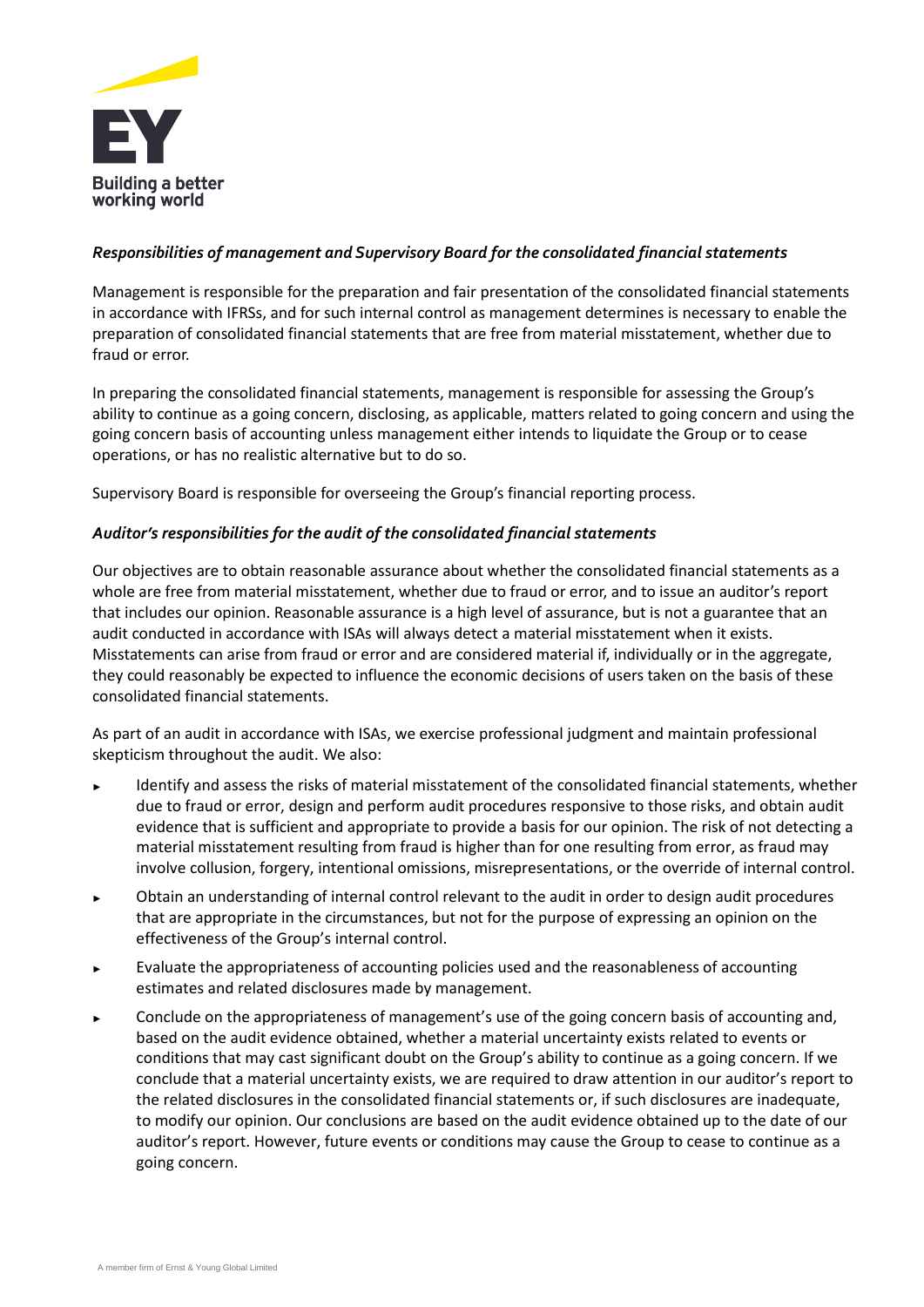

- ► Evaluate the overall presentation, structure and content of the consolidated financial statements, including the disclosures, and whether the consolidated financial statements represent the underlying transactions and events in a manner that achieves fair presentation.
- Obtain sufficient appropriate audit evidence regarding the financial information of the entities or business activities within the Group to express an opinion on the consolidated financial statements. We are responsible for the direction, supervision and performance of the group audit. We remain solely responsible for our audit opinion.

We communicate with Supervisory Board regarding, among other matters, the planned scope and timing of the audit and significant audit findings, including any significant deficiencies in internal control that we identify during our audit.

# **Report on Supplementary Financial Information**

Our audit was conducted for the purpose of expressing an opinion on the consolidated financial statements of the Group taken as a whole. The consolidating schedules accompanying the consolidated financial statements which has been disclosed as supplementary financial information in the Appendix to the consolidated financial statements is the responsibility of the management and is presented for the purpose of additional analysis as requested by Insurance State Supervision Service of Georgia and is not within the scope of IFRS. Such supplementary financial information has been subjected to the auditing procedures applied in our audit of the consolidated financial statements and, in our opinion, has been properly prepared, in all material respects, in relation to the Group's consolidated financial statements taken as whole.

EY GEORGIA LLC LLC Digitally signed by EY GEORGIA Date: 2020.04.14 22:08:23 +04'00'

Oleg Youshenkov

On behalf of EY LLC

Tbilisi, Georgia

14 April 2020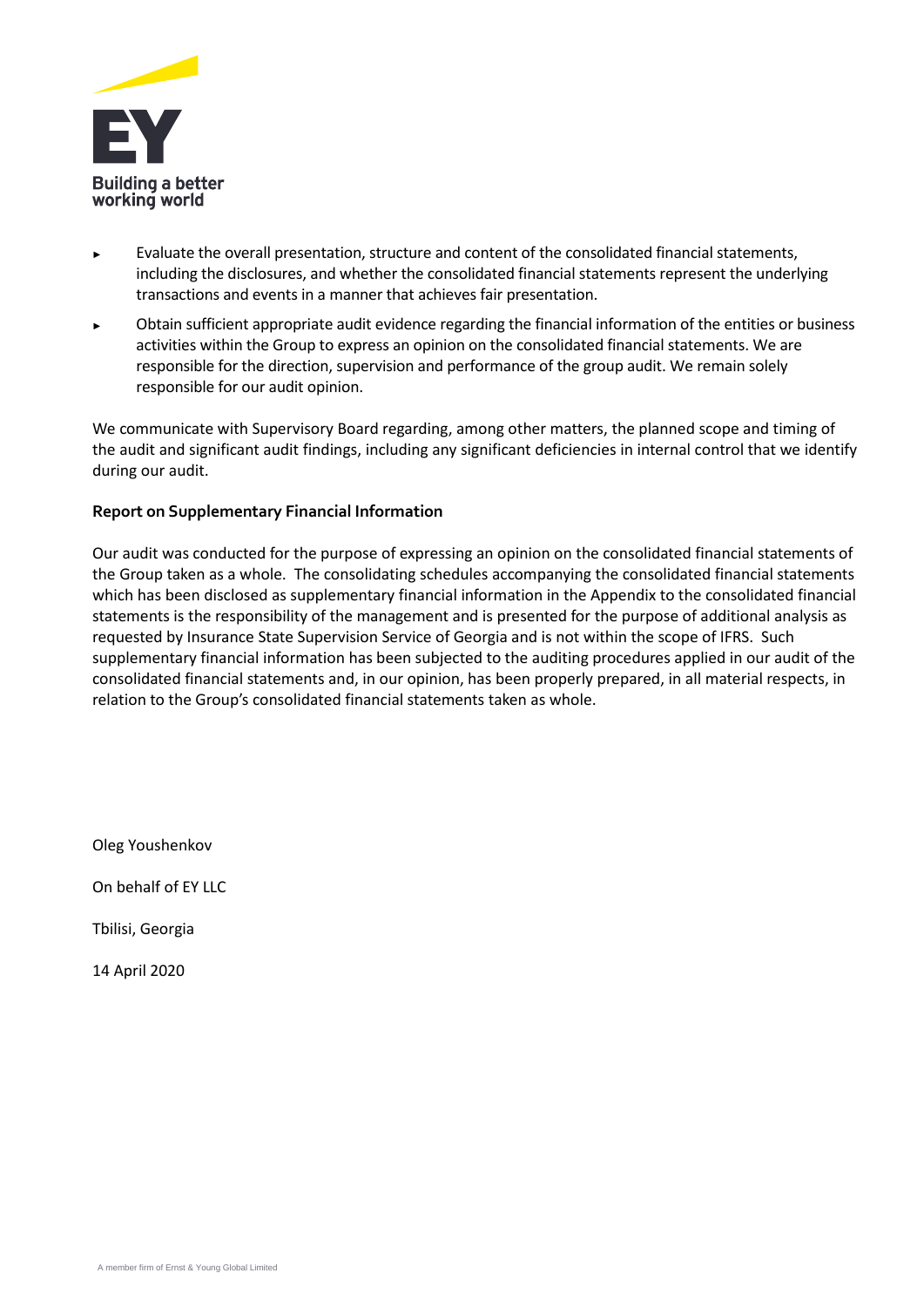# **Consolidated statement of financial position**

# **As at 31 December 2019**

*(Thousands of Georgian lari)*

|                                       | <b>Notes</b>   | 2019    | 2018    |
|---------------------------------------|----------------|---------|---------|
| <b>Assets</b>                         |                |         |         |
| Cash and cash equivalents             | 5              | 3,421   | 11,104  |
| Bank deposits                         | 6              | 32,574  | 23,456  |
| Available-for-sale financial assets   | $\overline{7}$ | 6,728   | 4,408   |
| Equity investments at fair value      |                | 381     |         |
| Insurance and reinsurance receivables | 8              | 36,730  | 31,980  |
| Loan issued                           | 10             | 9,250   | 4,391   |
| Ceded share of technical provisions   | 19             | 64,706  | 17,010  |
| Current income tax assets             |                | 759     |         |
| Deferred income tax assets            | 9              | 1,111   | 1,196   |
| Deferred acquisition costs            | 11             | 3,812   | 3,324   |
| Investment property                   | 12             |         | 845     |
| Property and equipment                | 13             | 7,631   | 7,195   |
| Right-of-use assets                   | 20             | 3,321   |         |
| Goodwill and other intangible assets  | 14             | 16,453  | 15,355  |
| Pension fund assets                   | 15             | 4,868   | 18,932  |
| Other assets                          | 17             | 3,453   | 3,172   |
| <b>Total assets</b>                   |                | 195,198 | 142,368 |
| <b>Equity</b>                         | 18             |         |         |
| Share capital                         |                | 1,889   | 1,889   |
| Additional paid-in capital            |                | 7,468   | 7,287   |
| Retained earnings                     |                | 48,450  | 42,860  |
| <b>Total equity</b>                   |                | 57,807  | 52,036  |
| <b>Liabilities</b>                    |                |         |         |
| Gross technical provisions            | 19             | 100,885 | 45,800  |
| Other insurance liabilities           | 21             | 17,631  | 17,761  |
| Current income tax liabilities        |                | 376     | 603     |
| Lease liabilities                     | 22             | 3,150   |         |
| Pension fund liabilities              | 15             | 4,868   | 18,932  |
| <b>Other liabilities</b>              | 23             | 10,481  | 7,236   |
| <b>Total liabilities</b>              |                | 137,391 | 90,332  |
|                                       |                | 195,198 | 142,368 |
| <b>Total equity and liabilities</b>   |                |         |         |

Signed and authorized for release on behalf of the Management Board of JSC Insurance Company Aldagi:

Giorgi Baratashvili Giorgi Baratashvili

Lasha Khakhutaishvili Financial Director

14 April 2020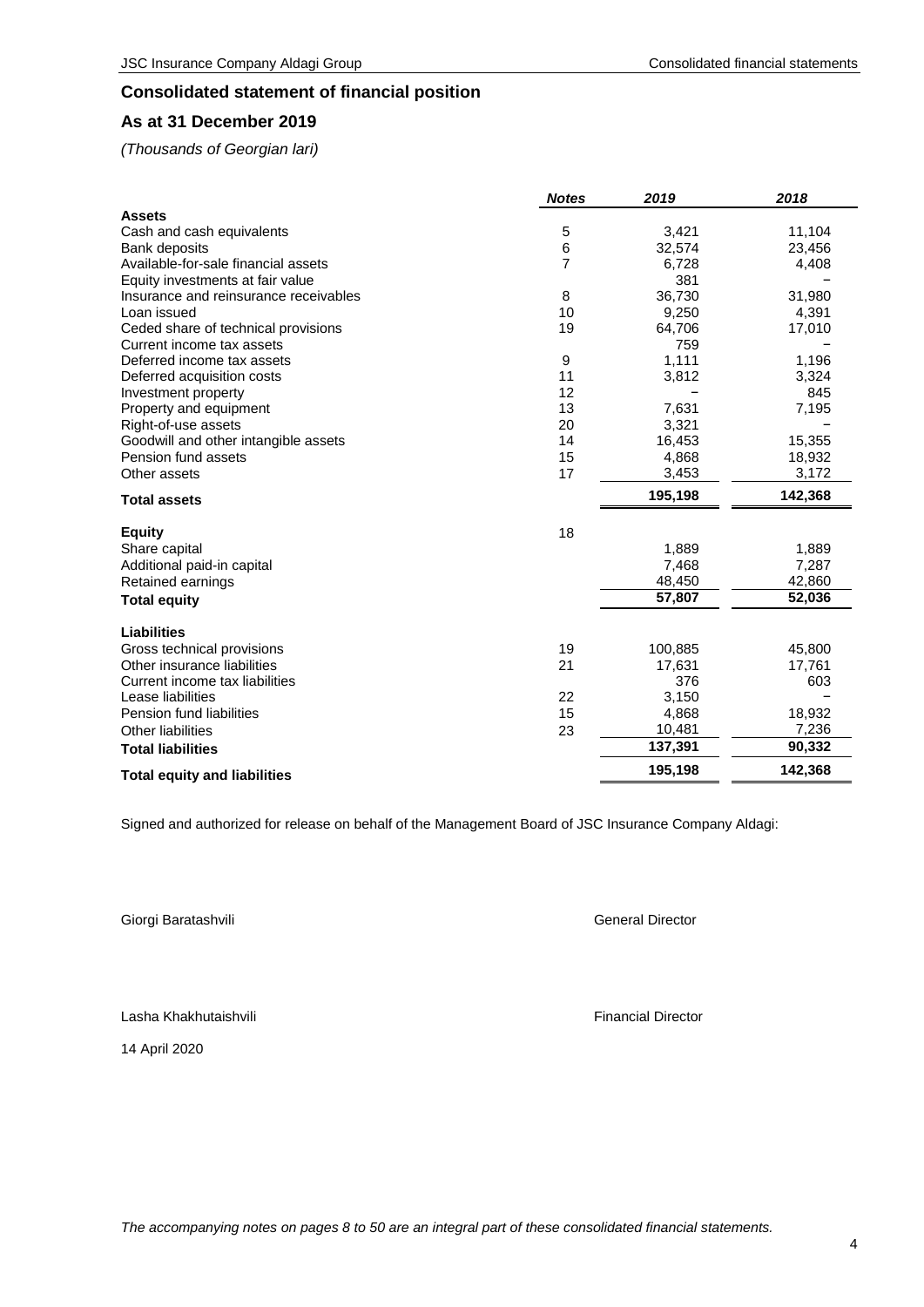# **Consolidated statement of comprehensive income**

# **For the year ended 31 December 2019**

*(Thousands of Georgian lari)*

|                                                             | <b>Notes</b> | 2019      | 2018      |
|-------------------------------------------------------------|--------------|-----------|-----------|
| Gross earned premiums on insurance contracts                |              | 98,351    | 90,521    |
| Reinsurers' share of earned premiums on insurance contracts |              | (23,010)  | (22,990)  |
| Net insurance revenue                                       | 25           | 75,341    | 67,531    |
| Gross insurance claims expenses                             |              | (89,902)  | (29,990)  |
| Reinsurer's share of insurance claims expenses              |              | 57,321    | 2,768     |
| Claim settlement expenses                                   |              | (1,703)   | (1,280)   |
| Income from regress and salvages                            |              | 2,974     | 2,753     |
| Net insurance claims and claims handling expenses           | 26           | (31, 310) | (25, 749) |
| Acquisition costs, net of reinsurance                       | 27           | (12, 212) | (9,520)   |
| Net underwriting profit                                     |              | 31,819    | 32,262    |
| Investment income                                           | 28           | 4,827     | 3,580     |
| Pension fund asset management fee                           |              | 129       | 449       |
| <b>Investment profit</b>                                    |              | 4,956     | 4,029     |
| Salaries and other employee benefits                        | 29           | (11,626)  | (10, 015) |
| General and administrative expenses                         | 30           | (5, 477)  | (4,269)   |
| Depreciation and amortization expenses                      | 13, 14, 20   | (2, 174)  | (1,025)   |
| Impairment charge                                           | 16           | (478)     | (1,536)   |
| Net other operating income                                  | 31           | 816       | 827       |
| <b>Other expenses</b>                                       |              | (18, 939) | (16, 018) |
| <b>Operating profit</b>                                     |              | 17,836    | 20,273    |
| Foreign exchange (losses)/gains                             |              | (33)      | 230       |
| Interest expense                                            |              | (217)     |           |
| Net non-recurring items                                     | 32           |           | (629)     |
| Pre-tax profit                                              |              | 17,586    | 19,874    |
| Income tax expense                                          | 9            | (2,670)   | (2,990)   |
| Net profit and total comprehensive income                   |              | 14,916    | 16,884    |
|                                                             |              |           |           |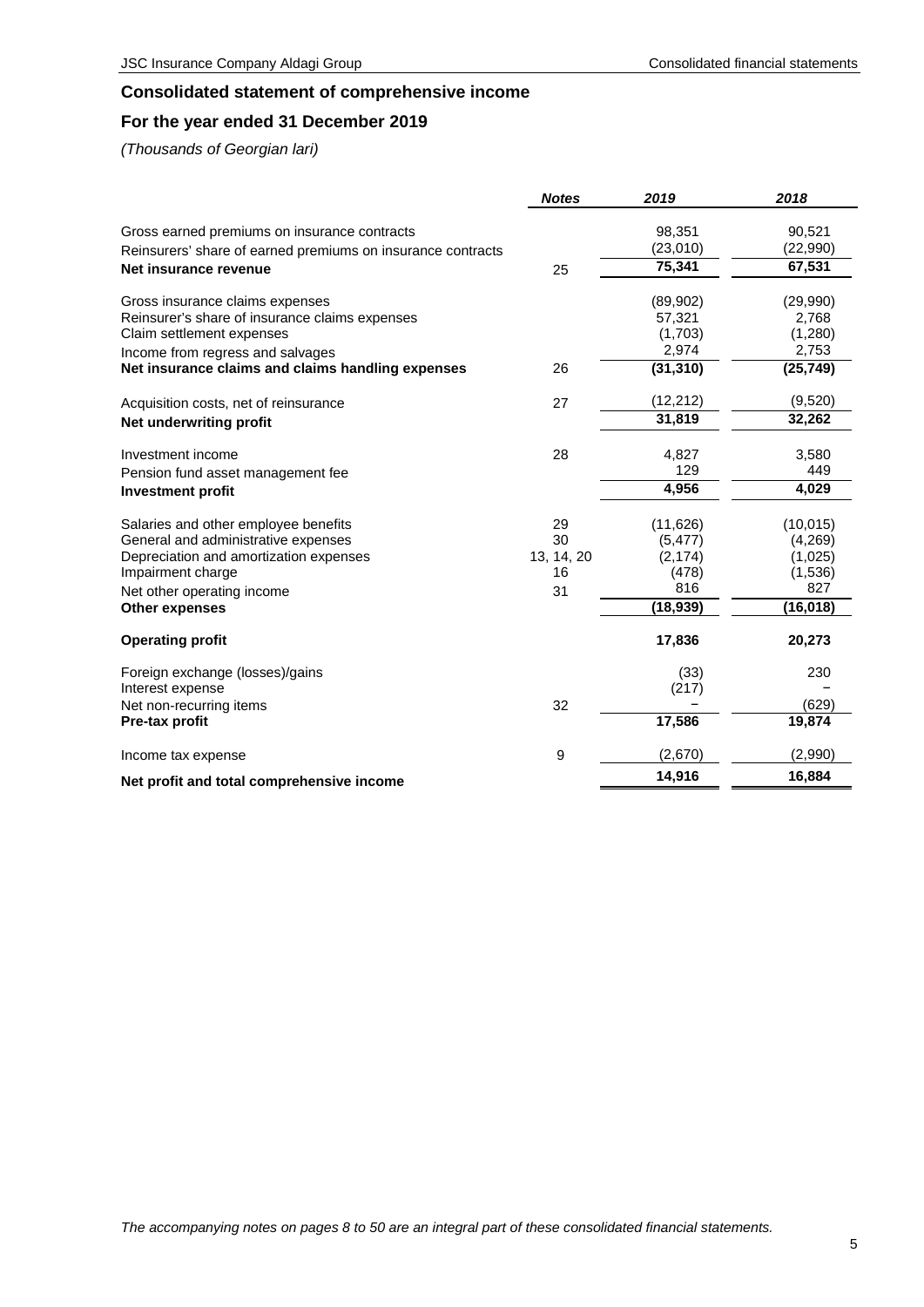# **Consolidated statement of changes in equity**

# **For the year ended 31 December 2019**

*(Thousands of Georgian lari)*

|                              | <b>Notes</b> | <b>Share</b><br>capital | <b>Additional</b><br>paid-in capital | <b>Retained</b><br>earnings | <b>Total</b><br>equity |
|------------------------------|--------------|-------------------------|--------------------------------------|-----------------------------|------------------------|
| 31 December 2017             |              | 1,889                   | 6,987                                | 39,750                      | 48,626                 |
| Total comprehensive income   |              |                         |                                      | 16,884                      | 16,884                 |
| Share based transactions     |              |                         | 300                                  |                             | 300                    |
| Dividends to the shareholder | 18           |                         |                                      | (13,774)                    | (13, 774)              |
| 31 December 2018             |              | 1,889                   | 7,287                                | 42,860                      | 52,036                 |
| Total comprehensive income   |              |                         |                                      | 14.916                      | 14,916                 |
| Share based transactions     |              |                         | 181                                  |                             | 181                    |
| Dividends to the shareholder | 18           |                         |                                      | (9,326)                     | (9,326)                |
| 31 December 2019             |              | 1,889                   | 7,468                                | 48,450                      | 57,807                 |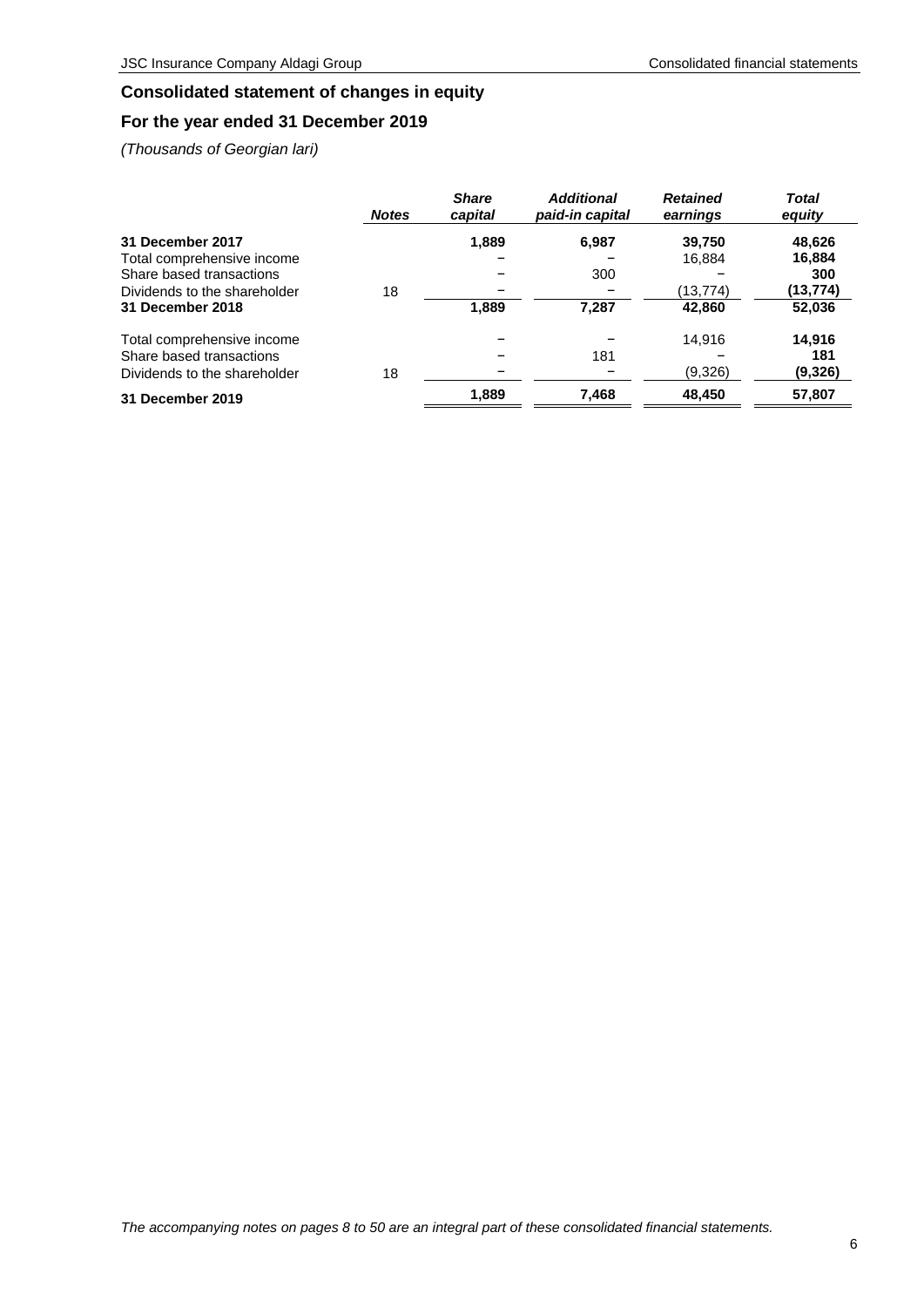# **Consolidated statement of cash flows**

# **For the year ended 31 December 2019**

*(Thousands of Georgian lari)*

|                                                               | <b>Notes</b> | 2019      | 2018      |
|---------------------------------------------------------------|--------------|-----------|-----------|
| Cash flows from operating activities                          |              |           |           |
| Insurance premiums received                                   |              | 86,969    | 81,141    |
| Reinsurance premiums paid                                     |              | (12, 801) | (15,075)  |
| Insurance benefits and claims paid                            |              | (35, 597) | (32, 181) |
| Reinsurance claims received                                   |              | 6,072     | 8,318     |
| Acquisition costs paid                                        |              | (8, 865)  | (7, 224)  |
| Salaries and benefits paid                                    |              | (11, 380) | (11, 644) |
| Interest received                                             |              | 2,728     | 3,018     |
| Interest paid on borrowings                                   |              | (5)       |           |
| Interest paid on lease liabilities                            | 22           | (342)     |           |
| Operating taxes paid                                          |              | (208)     | (142)     |
| Other operating income received                               |              | 3,256     | 2,193     |
| Other operating expenses paid                                 |              | (7, 273)  | (4,963)   |
| Net cash flows from operating activities before income tax    |              | 22,554    | 23,441    |
| Income tax paid                                               |              | (3, 553)  | (2,734)   |
| Net cash flows from operating activities                      |              | 19,001    | 20,707    |
|                                                               |              |           |           |
| Cash flows used in (from) investing activities                |              |           |           |
| Disposal of subsidiary, net of cash disposed of               | 1            | (215)     | 3,713     |
| Purchase of premises and equipment                            |              | (1, 162)  | (12, 923) |
| Proceeds from sale of premises and equipment                  |              | 579       | 5         |
| Purchase of intangible assets                                 |              | (1,617)   | (8,596)   |
| Loan issued                                                   |              | (25, 315) | (12,090)  |
| Proceeds from repayment of loan issued                        |              | 21,166    | 14,653    |
| Net withdrawal (placement) of bank deposits                   |              | (7, 106)  | 2,664     |
| Purchase of available-for-sale assets                         |              | (1,609)   | (437)     |
| Proceeds from available-for-sale assets                       |              |           | 326       |
| Net cash flows used in investing activities                   |              | (15, 279) | (12, 685) |
|                                                               |              |           |           |
| Cash flows from financing activities                          |              |           |           |
| Contributions under share-based payment plan                  |              | (927)     |           |
| Dividend paid                                                 | 18           | (9,326)   | (13, 773) |
| Proceeds from borrowings                                      |              |           | 12,700    |
| Repayment of lease liabilities                                | 22           | (1, 105)  |           |
| Net cash flows used in financing activities                   |              | (11, 358) | (1,073)   |
|                                                               |              |           |           |
| Effect of exchange rates changes on cash and cash equivalents |              | (47)      | (31)      |
| Net (increase)/increase in cash and cash equivalents          |              | (7,683)   | 6,918     |
| Cash and cash equivalents, 1 January                          | 5            | 11,104    | 4,186     |
| Cash and cash equivalents, 31 December                        | 5            | 3,421     | 11,104    |
|                                                               |              |           |           |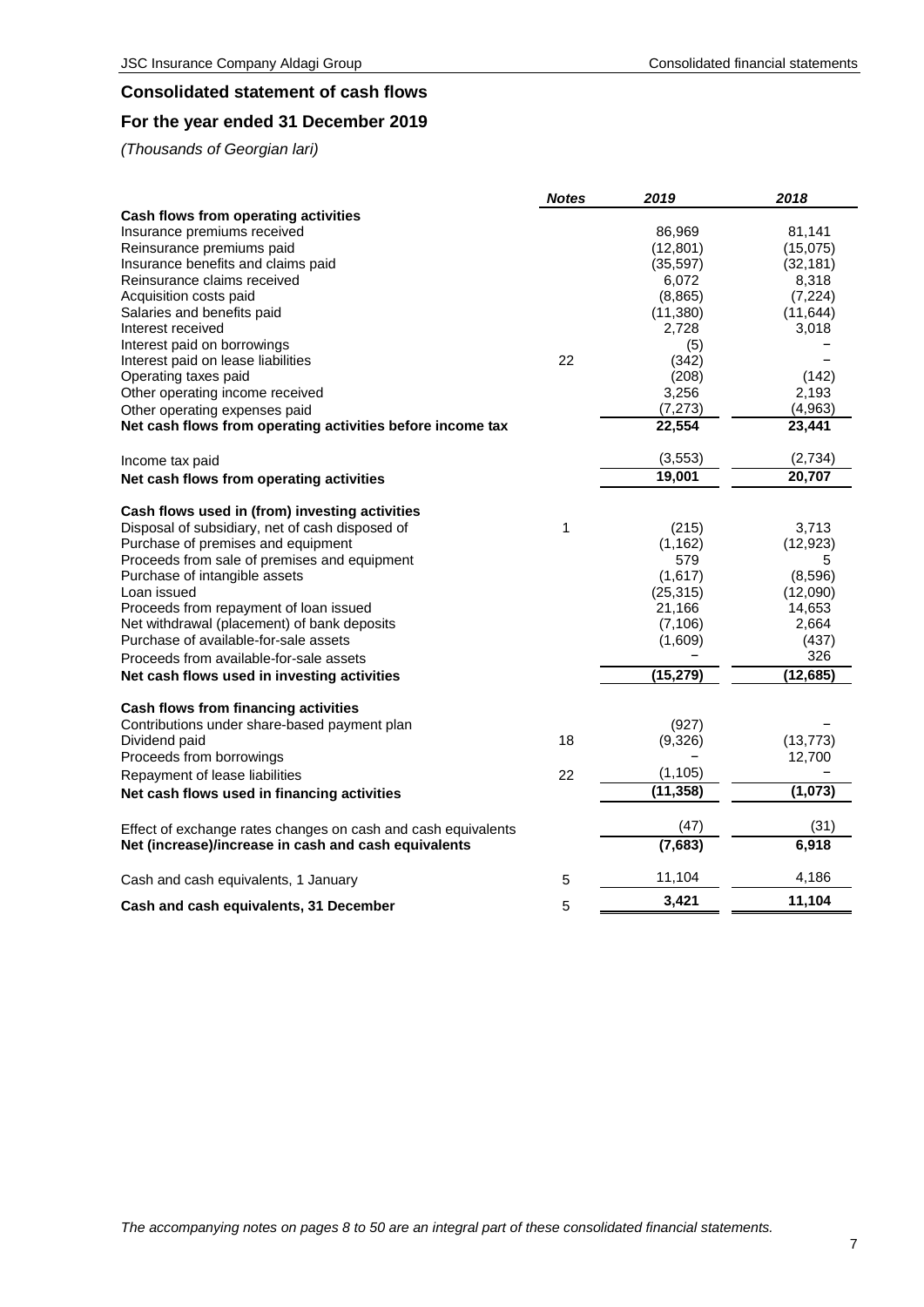# **1. Principal activities**

<span id="page-9-0"></span>JSC Insurance Company Aldagi was established on 11 August 1998 under the laws of Georgia. Together with its subsidiaries, up until 1 August 2014, it offered wide range of health insurance products, property and casualty products, and provided medical services to inpatient and outpatient customers through a network of hospitals and clinics throughout the whole Georgian territory. In 2014 JSC Insurance Company Aldagi ("pre-split Aldagi") and its subsidiaries ("pre-split Aldagi Group") began a corporate reorganization in order to separate healthcare and health insurance business from property and casualty insurance business.

As a result of the reorganization, on 1 August 2014, pre-split Aldagi's property and casualty business was separated from health insurance business and transferred to a newly established legal entity retaining the same brand name, JSC Insurance Company Aldagi (the "Company") (ID: 404476189), registered by LEPL National Agency of Public Registry of Ministry of Justice of Georgia.

The Company possesses two types of insurance licences issued by the Insurance State Supervision Service of Georgia (ISSSG) for life and non-life insurance products, as well as a licence to act as a pension fund. The Company offers various life and non-life insurance services and insurance products relating to property, liability, and others. The main office of the Company is located in Tbilisi and it has nine additional service centers in Tbilisi, Batumi, Poti, Kutaisi, Zugdidi, Telavi and Gori. The Company's legal address is 10, Kvernadze street, 0171 Tbilisi, Georgia.

The Company is the parent of the following enterprises incorporated in Georgia (together representing the "Aldagi Group" or the "Group").

|                                     |                         | Ownership/voting |                              |                        |               |
|-------------------------------------|-------------------------|------------------|------------------------------|------------------------|---------------|
|                                     | 31 December 31 December |                  | Date of                      |                        | Date of       |
| <b>Subsidiary</b>                   | 2019                    | 2018             | incorporation                | <i><b>Industry</b></i> | acquisition   |
| Aliance, LLC                        | 100%                    | 100%             | 1 March 2000                 | Other                  | 30 April 2012 |
| Auto Way, LLC                       | 100%                    | 100%             | 27 December 2010             | <b>Services</b>        | 30 April 2012 |
| <b>JSC Insurance Company Tao</b>    | 100%                    | 100%             | 22 August 2007               | Insurance              | 1 May 2015    |
| JSC Carfest (2018: JSC Uno Leasing) | 0%                      | 100%             | 17 November 2017 Car trading |                        | n/a           |

The Group is a founder of a non-profit (non-commercial) legal entity Compulsory Insurance Center ("the Center") established in accordance with the legislation of Georgia for the management of compulsory insurance by the 17 insurers participating in the insurance system. In accordance with the legislation, upon entry of the foreignregistered vehicle into the territory of Georgia, the owner/driver of the vehicle shall be obliged to provide third party liability insurance for its vehicle during his/her stay in Georgia. The Center's place of operation is Georgia and its purpose is to administer sales and claims settlement processes related to compulsory insurance. The Group has 11.76% (31 December 2018: 12.5%) participating share held in the Center, through which it participates in joint insurance of third party liability for drivers of the foreign-registered vehicles and recognizes the respective assets, liabilities, income and expenses based on its interest in the Center.

As at 31 December 2019 the Group was 100% owned by JSC A Group (2018: 100% owned by JSC A Group). Following demerger of BGEO Group plc into banking sector (Bank of Georgia Group plc) and investment sector (Georgia Capital plc), Georgia Capital plc became the Group's ultimate parent since 29 May 2018. Georgia Capital plc is incorporated in the United Kingdom and premium listed on the London Stock Exchange.

On 16 October 2018, the Group disposed of its 100% interest in JSC Greenway Georgia to JSC A Group for a cash consideration of GEL 3,750. The carrying value of net identifiable assets disposed of amounted to GEL 3,750 at 16 October 2018, resulting in no gain or loss on disposal. Total net cash inflow from disposal of the subsidiary composed GEL 3,713.

On 1 October 2019, the Group disposed of its 100% interest in JSC Carfest to the parent company − JSC A Group − for a consideration of GEL 10. The carrying value of net identifiable assets disposed of (including currency translation difference) amounted to GEL (475) at 1 October 2019, resulting in gain on disposal of GEL 485 (Note 31).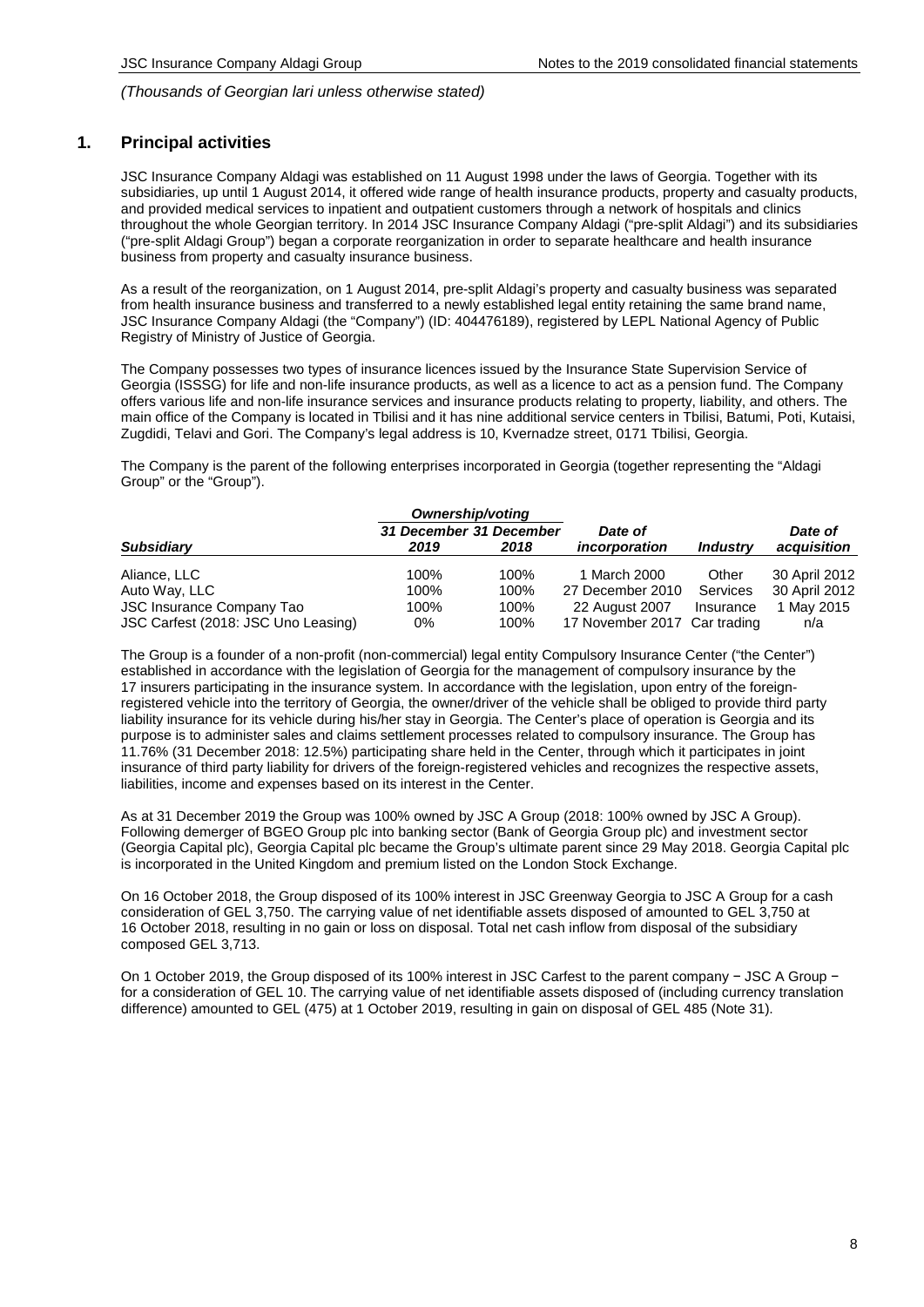## **1. Principal activities (continued)**

Net assets of JSC Carfest as of the date disposal are as follows:

#### **Carrying amount of net assets over which control was lost**

| <u>oan yn gamoant or not accote over winch control wac loot</u><br>Cash and cash equivalents | 215      |
|----------------------------------------------------------------------------------------------|----------|
| Property and equipment                                                                       | 310      |
| Right-of-use assets                                                                          | 91       |
| Intangible assets                                                                            | 1        |
| Accounts receivable                                                                          | 279      |
| Prepayments                                                                                  | 1,020    |
| Other assets                                                                                 | 72       |
| <b>Total assets</b>                                                                          | 1,988    |
| <b>Borrowings</b>                                                                            | (762)    |
| Lease liabilities                                                                            | (111)    |
| Advances received                                                                            | (1, 192) |
| <b>Other liabilities</b>                                                                     | (398)    |
| <b>Total liabilities</b>                                                                     | (2, 463) |
| Net identifiable assets disposed                                                             | (475)    |
| Total consideration receivable                                                               | 10       |
| Gain on disposal of subsidiary                                                               | 485      |
| <b>Total cash consideration received</b>                                                     |          |
| Less: cash and cash equivalents in subsidiary disposed of                                    | (215)    |
| Net cash outflow from disposal of subsidiary                                                 | (215)    |

JSC Carfest's borrowings comprised of the loan taken from the Company at the interest rate of 12%, with principal amount of GEL 723 outstanding at the disposal date.

# **2. Basis of preparation**

#### <span id="page-10-0"></span>**General**

The consolidated financial statements of the Group have been prepared in accordance with International Financial Reporting Standards (IFRS) as issued by the International Accounting Standards Board (IASB).

The consolidated financial statements have been prepared under the historical cost convention except as disclosed in the accounting policies below. These consolidated financial statements are presented in thousands of Georgian lari ("GEL"), unless otherwise indicated. The Group presents its consolidated statement of financial position broadly in order of liquidity.

### **3. Summary of significant accounting policies**

### <span id="page-10-1"></span>**Adoption of new or revised standards and interpretations and changes in accounting policies and disclosures**

#### *IFRS 16 Leases*

The Group applies, for the first time IFRS 16 *Leases*. The nature and effect of these changes are disclosed below.

IFRS 16 supersedes IAS 17 *Leases*, IFRIC 4 *Determining whether an Arrangement Contains a Lease*, SIC-15 *Operating Leases − Incentives* and SIC-27 *Evaluating the Substance of Transactions Involving the Legal Form of a Lease*. The standard sets out the principles for the recognition, measurement, presentation and disclosure of leases and requires lessees to account for all leases under a single on-balance sheet model.

Lessor accounting under IFRS 16 is substantially unchanged from IAS 17. Lessors will continue to classify leases as either operating or finance leases using similar principles as in IAS 17. Therefore, IFRS 16 did not have an impact for leases where the Group is the lessor.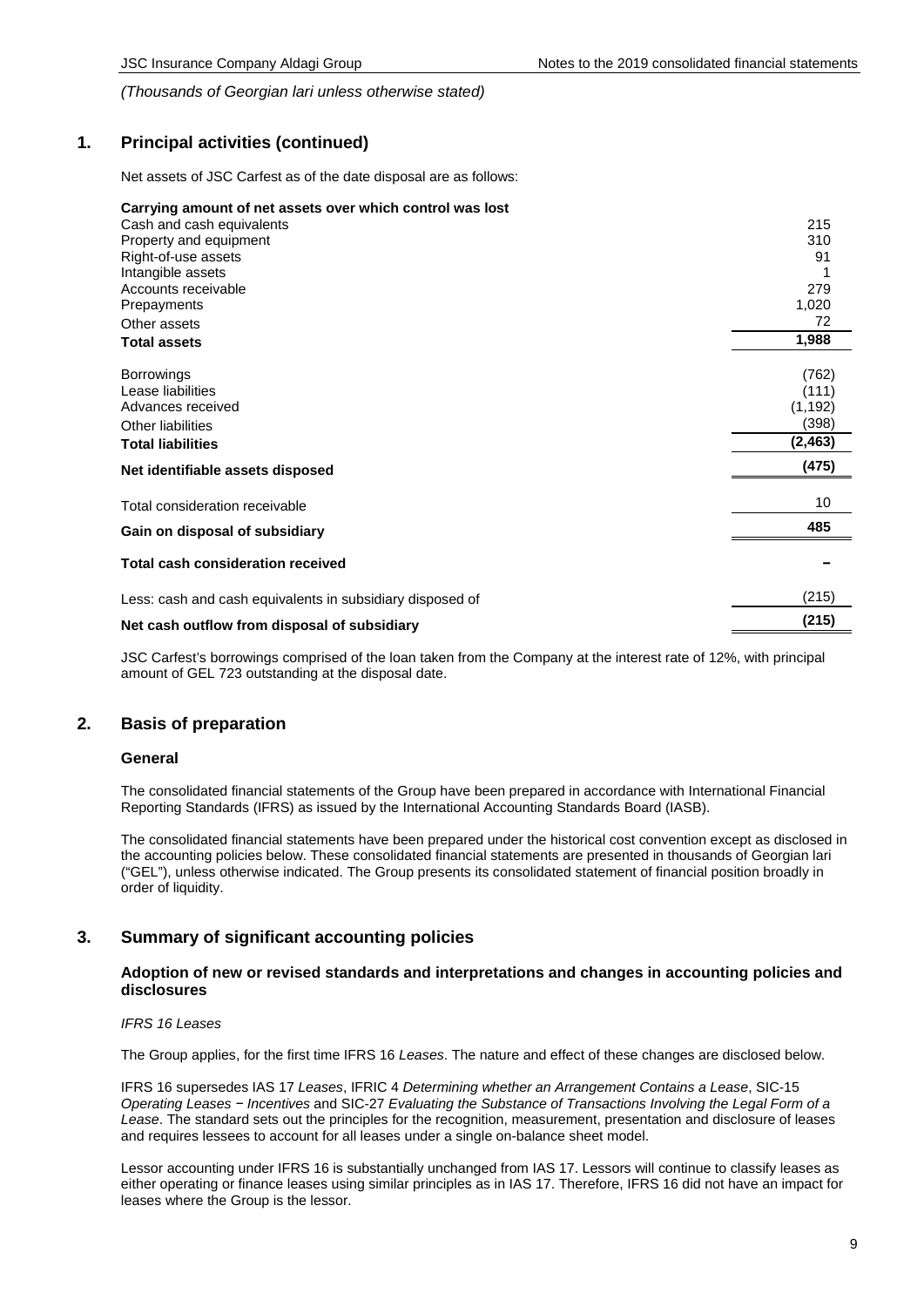# **3. Summary of significant accounting policies (continued)**

### **Adoption of new or revised standards and interpretations and changes in accounting policies and disclosures (continued)**

The Group adopted IFRS 16 using the modified retrospective method of adoption with the date of initial application of 1 January 2019. Under this method, the standard is applied retrospectively with the cumulative effect of initially applying the standard recognised at the date of initial application.

The effect of adoption IFRS 16 as at 1 January 2019 (increase/decrease) is as follows:

|                                        | 1 January 2019 |
|----------------------------------------|----------------|
| <b>Assets</b>                          |                |
| Right-of-use assets (Note 20)          | 540            |
| Prepayments (included in other assets) | (65)           |
| <b>Liabilities</b>                     |                |
| Lease liabilities                      | 475            |

The Group does not have short-term leases or leases of low value assets as of 1 January 2019. The difference between the operating lease commitments as at 31 December 2018 (Note 24) and lease liabilities as of 1 January 2019 represents the effect of discounting of the lease payments using the incremental borrowing rate.

Incremental borrowing rate for the leases denominated in USD and GEL amounted to 7% and 11%, respectively.

The adoption of IFRS 16 had no impact on shareholder equity.

The adoption of IFRS 16 had following impact on the consolidated income statement of the Group for 2019:

| Occupancy and rent (included in general and administrative expenses) | (1,278)        |
|----------------------------------------------------------------------|----------------|
| Depreciation and amortization<br><b>Operating profit</b>             | 1.016<br>(262) |
| Interest expense                                                     | 187            |
| Foreign exchange losses                                              | 165            |
| Net profit and total comprehensive income                            | 90             |

#### Nature of the effect of adoption of IFRS 16

The Group has lease contracts for lands and buildings. Before the adoption of IFRS 16, none of the leases were determined to be economically similar to purchasing the underlying asset and, therefore, all the leases were classified as operating leases and not reported on a company's balance sheet (they were 'off balance sheet leases'). Off balance sheet leases were accounted for similarly to service contracts, with the company reporting a rental expense in the income statement. Upon adoption of IFRS 16, the Group applied a single recognition and measurement approach for all leases, except for short-term leases and leases of low-value assets as described below. The standard provides specific transition requirements and practical expedients, which has been applied by the Group.

#### Leases previously accounted for as operating leases

The group recognised a lease liability at the date of initial application for leases previously classified as an operating lease applying IAS 17. Lease liability was measured at the present value of the remaining lease payments, discounted using the lessee's incremental borrowing rate at the date of initial application. A right-of-use asset was recognised at the date of initial application for leases previously classified as an operating lease applying IAS 17 at an amount equal to the lease liability, adjusted by the amount of any prepaid or accrued lease payments relating to that lease recognised in the statement of financial position immediately before the date of initial application.

The Group also applied the available practical expedients wherein it:

- Used a single discount rate to a portfolio of leases with reasonably similar characteristics;
- Relied on its assessment of whether leases are onerous immediately before the date of initial application;
- Excluded the initial direct costs from the measurement of the right-of-use asset at the date of initial application.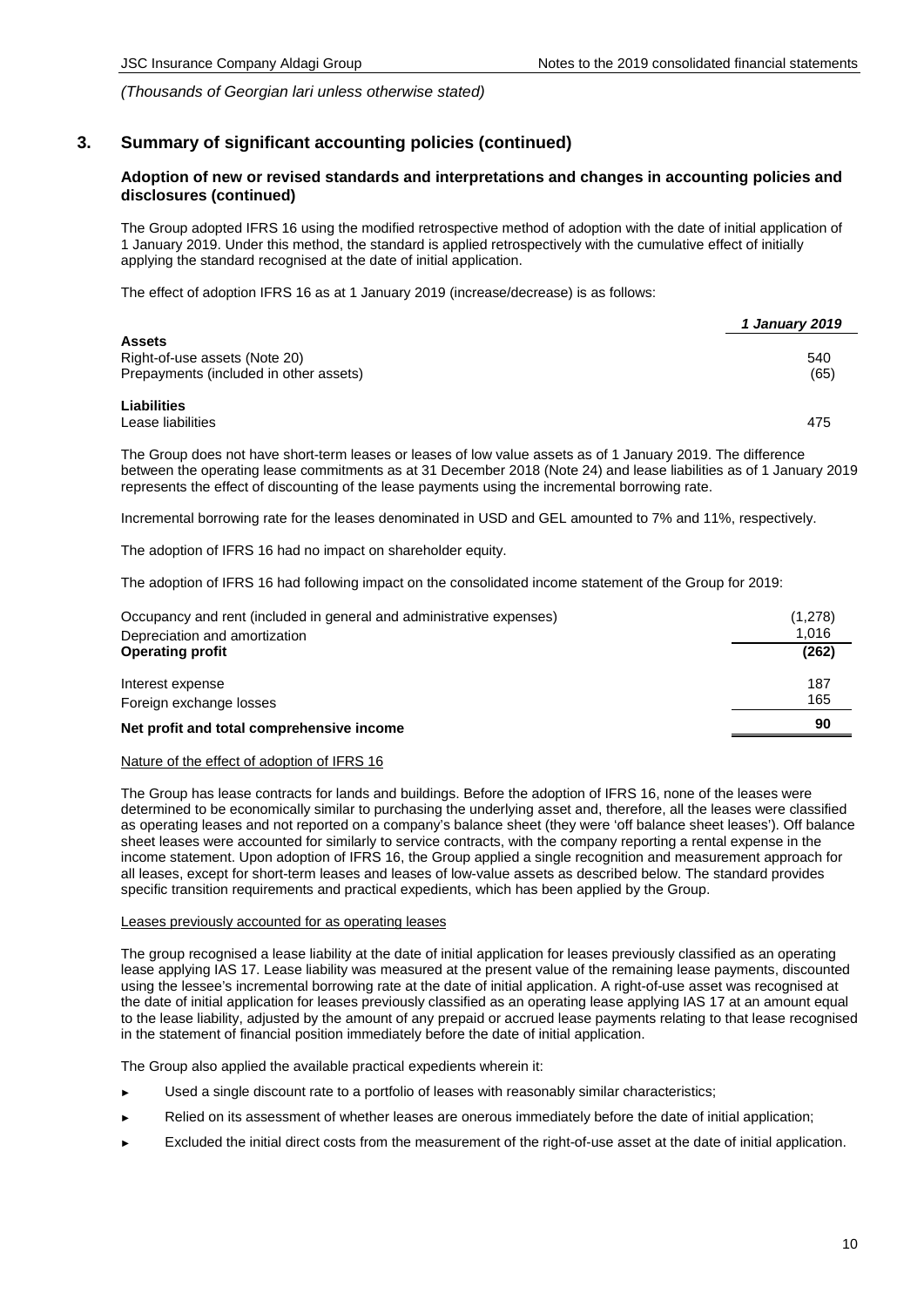# **3. Summary of significant accounting policies (continued)**

### **Adoption of new or revised standards and interpretations and changes in accounting policies and disclosures (continued)**

Set out below are the new accounting policies of the Group upon adoption of IFRS 16, which have been applied from the date of initial application:

#### Right-of-use assets

The Group recognises right-of-use assets at the commencement date of the lease (i.e., the date the underlying asset is available for use). Right-of-use assets are measured at cost, less any accumulated depreciation and impairment losses, and adjusted for any remeasurement of lease liabilities. The cost of right-of-use assets includes the amount of lease liabilities recognised, initial direct costs incurred, and lease payments made at or before the commencement date less any lease incentives received. Unless the Group is reasonably certain to obtain ownership of the leased asset at the end of the lease term, the recognised right-of-use assets are depreciated on a straight-line basis over the shorter of its estimated useful life and the lease term. Right-of-use assets are subject to impairment.

#### Lease liabilities

At the commencement date of the lease, the Group recognises lease liabilities measured at the present value of lease payments to be made over the lease term. The lease payments include fixed payments (including in-substance fixed payments) less any lease incentives receivable, variable lease payments that depend on an index or a rate, and amounts expected to be paid under residual value guarantees. The lease payments also include the exercise price of a purchase option reasonably certain to be exercised by the Group and payments of penalties for terminating a lease, if the lease term reflects the Group exercising the option to terminate. The variable lease payments that do not depend on an index or a rate are recognised as expense in the period on which the event or condition that triggers the payment occurs.

In calculating the present value of lease payments, the Group uses the incremental borrowing rate at the lease commencement date if the interest rate implicit in the lease is not readily determinable. After the commencement date, the amount of lease liabilities is increased to reflect the accretion of interest and reduced for the lease payments made. In addition, the carrying amount of lease liabilities is remeasured if there is a modification, a change in the lease term, a change in the in-substance fixed lease payments or a change in the assessment to purchase the underlying asset.

#### Short-term leases and leases of low-value assets

The Group applies the short-term lease recognition exemption to the lease of vehicles and equipment across the Group, exemption will not be applied to the lease of real estate. The Group will apply low value lease exemption to its low value leases such as computers and furniture (assets with a value, when new, of US\$5,000 or less). Lease payments on short-term leases and leases of low-value assets are recognised as expense on a straight-line basis over the lease term.

#### Significant judgement in determining the lease term of contracts with renewal options

The Group determines the lease term as the non-cancellable term of the lease, together with any periods covered by an option to extend the lease if it is reasonably certain to be exercised, or any periods covered by an option to terminate the lease, if it is reasonably certain not to be exercised. The Group has the option, under some of its leases to lease the assets for additional terms. The Group applies judgement in evaluating whether it is reasonably certain to exercise the option to renew. That is, it considers all relevant factors that create an economic incentive for it to exercise the renewal. After the commencement date, the Group reassesses the lease term if there is a significant event or change in circumstances that is within its control and affects its ability to exercise (or not to exercise) the option to renew (e.g., a change in business strategy).

Together with IFRS 16, the Group applied for the first time the following amendments and interpretations that do not have any impact on the consolidated financial statements of the Group:

- ► IFRIC Interpretation 23 *Uncertainty over Income Tax Treatment*;
- ► Amendments to IFRS 9 *Prepayment Features with Negative Compensation*;
- ► Amendments to IAS 19 *Plan Amendment, Curtailment or Settlement*;
- ► Amendments to IAS 28 *Long-term Interests in Associates and Joint Ventures*;
- ► Annual improvements 2015-2017 cycle.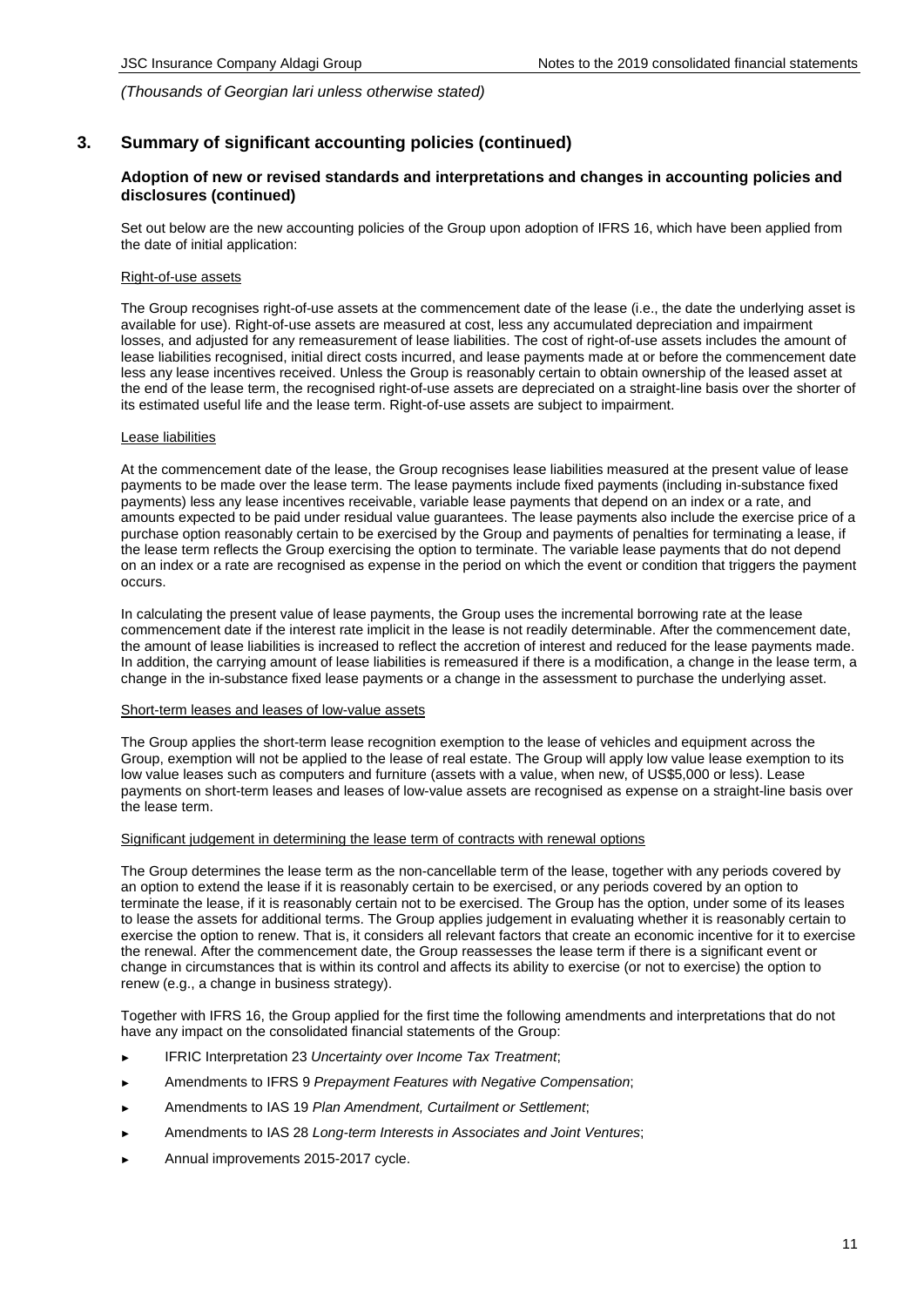# **3. Summary of significant accounting policies (continued)**

### **Basis of consolidation**

#### *Subsidiaries*

The consolidated financial statements comprise the financial statements of the Group and its subsidiaries as at 31 December 2019. Control is achieved when the Group is exposed, or has rights, to variable returns from its involvement with the investee and has the ability to affect those returns through its power over the investee. Specifically, the Group controls an investee if and only if the Group has:

- Power over the investee (i.e. existing rights that give it the current ability to direct the relevant activities of the investee);
- Exposure, or rights, to variable returns from its involvement with the investee; and
- The ability to use its power over the investee to affect its returns.

Generally, there is a presumption that a majority of voting rights result in control. To support this presumption and when the Group has less than a majority of the voting or similar rights of an investee, the Group considers all relevant facts and circumstances in assessing whether it has power over an investee, including:

- The contractual arrangement with the other vote holders of the investee;
- ► Rights arising from other contractual arrangements;
- The Group's voting rights and potential voting rights.

The Group re-assesses whether or not it controls an investee if facts and circumstances indicate that there are changes to one or more of the three elements of control. Consolidation of a subsidiary begins when the Group obtains control over the subsidiary and ceases when the Group loses control of the subsidiary. Assets, liabilities, income and expenses of a subsidiary acquired or disposed of during the year are included in the statement of comprehensive income from the date the Group gains control until the date the Group ceases to control the subsidiary.

Profit or loss and each component of other comprehensive income are attributed to the equity holders of the parent of the Group and to the non-controlling interests, even if this results in the non-controlling interests having a deficit balance. When necessary, adjustments are made to the financial statements of subsidiaries to bring their accounting policies into line with the Group's accounting policies. All intra-group assets and liabilities, equity, income, expenses and cash flows relating to transactions between members of the Group are eliminated in full on consolidation.

Business combinations, including common control business combinations, are accounted for using the acquisition method. The cost of an acquisition is measured as the aggregate of the consideration transferred measured at acquisition date fair value and the amount of any non-controlling interests in the acquiree. For each business combination, the Group elects whether to measure the non-controlling interests in the acquiree at fair value or at the proportionate share of the acquiree's identifiable net assets and other components of non-controlling interests at their acquisition date fair values. Acquisition-related costs are expensed as incurred and included in other operating expenses. When the Group acquires a business, it assesses the financial assets and liabilities assumed for appropriate classification and designation in accordance with the contractual terms, economic circumstances and pertinent conditions as at the acquisition date. This includes the separation of embedded derivatives in host contracts by the acquiree.

#### *Joint operations*

For joint operations, the Group recognises in relation to its interest its:

- Assets, including its share of any assets held jointly:
- Liabilities including its share of any liabilities incurred jointly;
- Revenue from the sale of its share of the output arising from the joint operation;
- Share of the revenue from the sale of the output by the joint operation;
- Expenses, including its share of any expenses incurred jointly.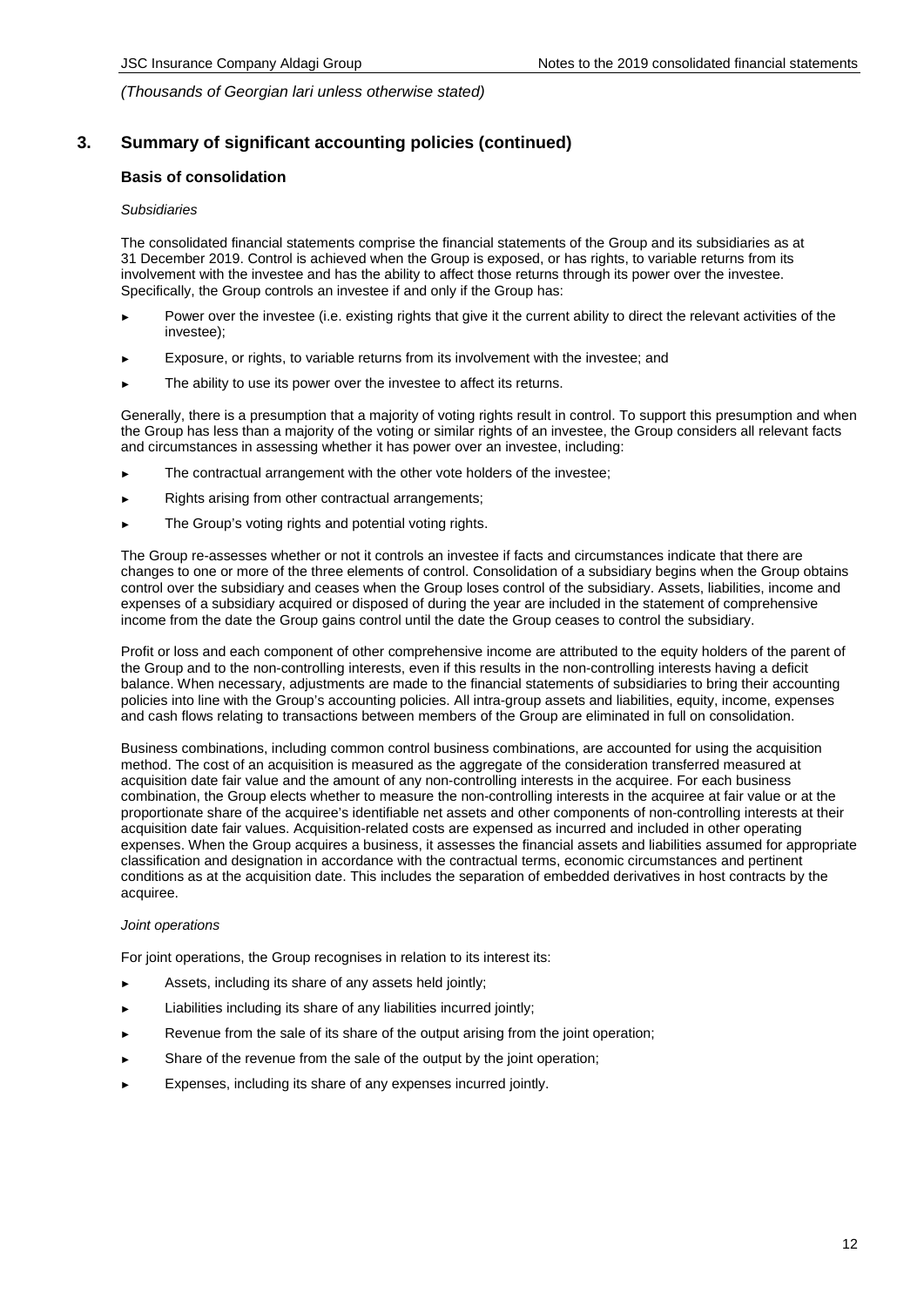# **3. Summary of significant accounting policies (continued)**

### **Goodwill**

Goodwill is initially measured at cost, being the excess of the aggregate of the consideration transferred and the amount recognised for non-controlling interests, and any previous interest held, over the net identifiable assets acquired and liabilities assumed. If the fair value of the net assets acquired is in excess of the aggregate consideration transferred, the Group re-assesses whether it has correctly identified all of the assets acquired and all of the liabilities assumed and reviews the procedures used to measure the amounts to be recognised at the acquisition date. If the re-assessment still results in an excess of the fair value of net assets acquired over the aggregate consideration transferred, then the gain is recognised in profit or loss (for common control business combinations the gain is recognised as equity contribution).

After initial recognition, goodwill is measured at cost less any accumulated impairment losses. For the purpose of impairment testing, goodwill acquired in a business combination is, from the acquisition date, allocated to each of the Group's cash-generating units that are expected to benefit from the combination, irrespective of whether other assets or liabilities of the acquiree are assigned to those units.

Where goodwill has been allocated to a cash-generating unit and part of the operation within that unit is disposed of, the goodwill associated with the disposed operation is included in the carrying amount of the operation when determining the gain or loss on disposal. Goodwill disposed in these circumstances is measured based on the relative values of the disposed operation and the portion of the cash-generating unit retained.

#### **Insurance contracts**

Insurance contracts are defined as those containing significant insurance risk at the inception of the contract, or those where at the inception of the contract there is a scenario with commercial substance where the level of insurance risk may be significant. The significance of insurance risk is dependent on both the probability of an insured event and the magnitude of its potential effect.

Once a contract has been classified as an insurance contract, it remains an insurance contract for the remainder of its lifetime, even if the insurance risk reduces significantly during this period, unless all rights and obligations are extinguished or expire.

#### **Insurance and reinsurance receivables**

Insurance and reinsurance receivables are recognised based upon insurance policy terms and measured at cost. The carrying value of insurance and reinsurance receivables is reviewed for impairment whenever events or circumstances indicate that the carrying amount may not be recoverable, with any impairment loss recorded in the consolidated statement of profit or loss.

Reinsurance receivables primarily include balances due from both insurance and reinsurance companies for ceded insurance liabilities. Premiums on reinsurance assumed are recognised as revenue in the same manner as they would be if the reinsurance were considered direct business, taking into account the product classification of the reinsured business. Amounts due to reinsurers are estimated in a manner consistent with the associated reinsured policies and in accordance with the reinsurance contract. Premiums ceded and claims reimbursed are presented on a gross basis.

An impairment review is performed on all ceded share of technical provisions when an indication of impairment occurs. Reinsurance receivables are impaired only if there is objective evidence that the Group may not receive all amounts due to it under the terms of the contract and that this can be measured reliably.

### **Gross technical provisions**

Gross technical provisions include the outstanding claims provision, the provision for unearned premium and the provision for premium deficiency. General business contract liabilities are based on the estimated ultimate cost of all claims incurred but not settled at the reporting date, whether reported or not, together with related claims handling costs and reduction for the expected value of salvage and other recoveries. The liability is calculated at the reporting date using a range of standard actuarial claim projection techniques, based on empirical data and current assumptions. The liability is not discounted for the time value of money. No provision for equalisation or catastrophe reserves is recognised. The liabilities are derecognised when the obligation to pay a claim expires, is discharged or is cancelled.

The provision is recognised when contracts are entered into and premiums are charged, and is brought to account as premium income over the term of the contract in accordance with the pattern of insurance service provided under the contract. At each reporting date the carrying amount of unearned premium is calculated on active policies based on the insurance period and time until the expiry date of each insurance policy. The Group reviews its unexpired risk based on historical performance of separate business lines to determine overall change in expected claims. The differences between the unearned premium reserves, loss provisions and as well as the expected claims are recognised in the consolidated statement of comprehensive income by setting up a provision for premium deficiency.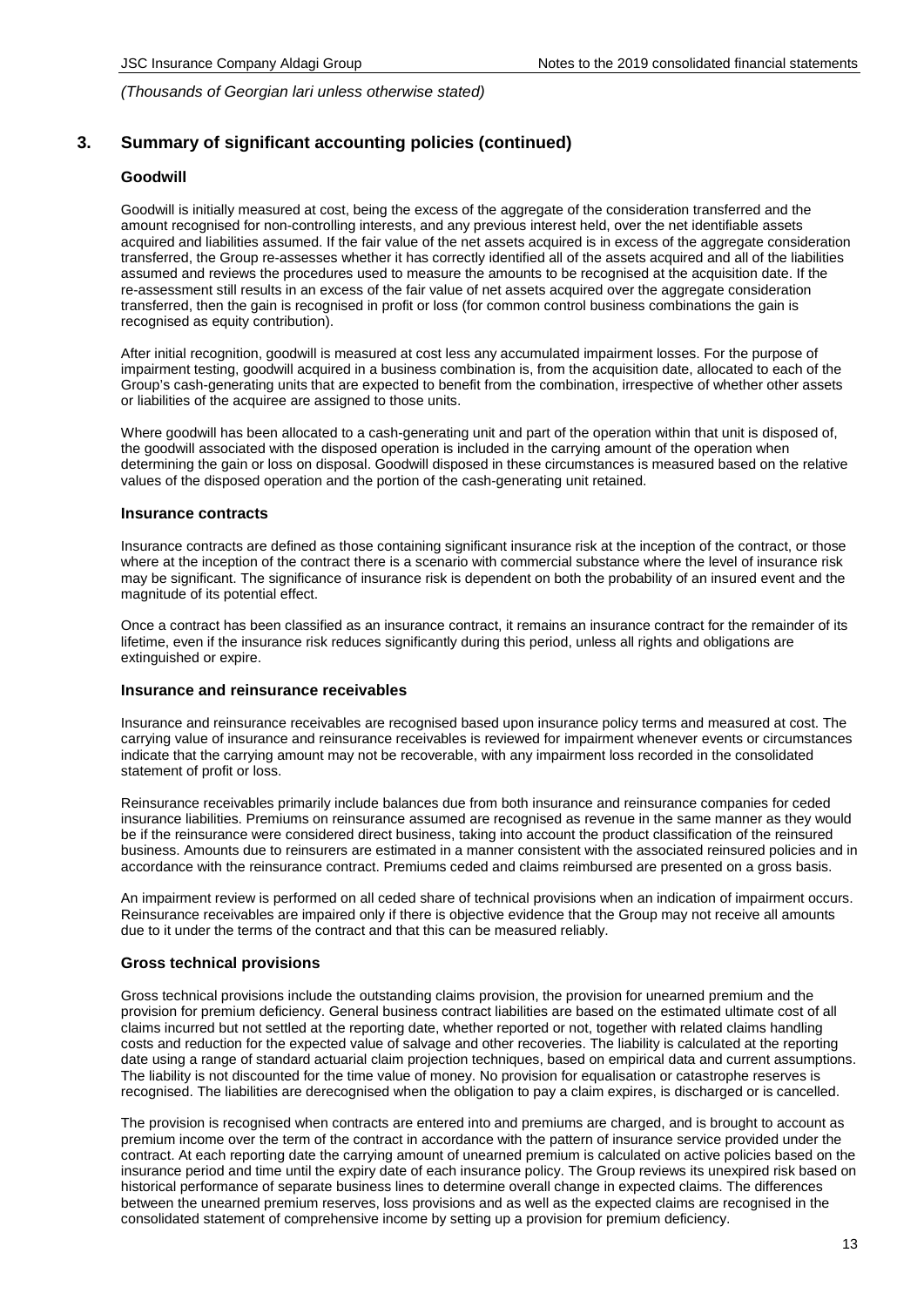# **3. Summary of significant accounting policies (continued)**

### **Ceded share of technical provisions**

The Group cedes insurance risk in the normal course of business for all of its businesses. Ceded share of technical provisions represent balances due from reinsurance companies. Amounts recoverable from reinsurers are estimated in a manner consistent with the outstanding claims provision or settled claims associated with the reinsurer's policies and are in accordance with the related reinsurance contract.

An impairment review is performed at each reporting date or more frequently when an indication of impairment arises during the reporting year. Impairment occurs when objective evidence exists that the Group may not recover outstanding amounts under the terms of the contract and when the impact on the amounts that the Group will receive from the reinsurer can be measured reliably. The impairment loss is recorded in the consolidated statement of comprehensive income. The reinsurers' share of each unexpired risk provision is recognised on the same basis. Ceded share of technical provisions are derecognised when the contractual rights are extinguished or expire or when the contract is transferred to another party.

### **Deferred acquisition costs**

Deferred acquisition costs ("DAC") are capitalized and amortized on a straight line basis over the life of the contract. All other acquisition costs are recognised as an expense when incurred. Acquisition costs deferred consist of commissions to sales agents and brokerage companies assisting in policy issuance.

### **Cash and cash equivalents**

Cash and cash equivalents consist of cash on hand, current accounts and bank deposits that mature within three months from the date of origination and are free from contractual encumbrances.

### **Financial assets**

Financial assets in the scope of IAS 39 are classified as either financial assets at fair value through profit or loss, loans and receivables, held-to-maturity investments, or available-for-sale financial assets, as appropriate. When financial assets are recognised initially, they are measured at fair value, plus, in the case of investments not at fair value through profit or loss, directly attributable transaction costs. The Group determines the classification of its financial assets upon initial recognition.

#### *Financial assets at fair value through profit or loss*

Financial assets at fair value through profit or loss is a financial asset that is either:

- Classified as held for trading; or
- ► Upon initial recognition it is designated by the entity as at fair value through profit or loss.

Financial assets at fair value through profit or loss are initially recognised at fair value. After initial recognition, subsequent gains or losses arising from changes in fair value are recognised in profit or loss until the investment is derecognised or until the investment is determined to be impaired.

#### *Loans and receivables*

Loans and receivables are non-derivative financial assets with fixed or determinable payments that are not quoted in an active market. These investments are initially recognised at cost, being the fair value of the consideration paid for the acquisition of the investment. All transaction costs directly attributable to the acquisition are also included in the cost of the investment. Subsequent to initial recognition, these investments are carried at amortized cost using the effective interest method. Gains and losses are recognised in the profit or loss when the loans and receivables are derecognised or impaired, as well as through the amortization process.

Regress and other receivables are recognised at their original invoiced value. Where the time value of money is material, receivables are carried at amortized cost.

### *Available-for-sale financial assets*

Available-for-sale financial assets are those non-derivative financial assets that are designated as available-for-sale or are not classified in any of the three preceding categories. After initial recognition available-for-sale financial assets are measured at fair value with gains or losses being recognised in other comprehensive income until the investment is derecognised or until the investment is determined to be impaired at which time the cumulative gain or loss previously reported in other comprehensive income is reclassified to the consolidated statement of comprehensive income. However, interest calculated using the effective interest method is recognised in the consolidated statement of comprehensive income.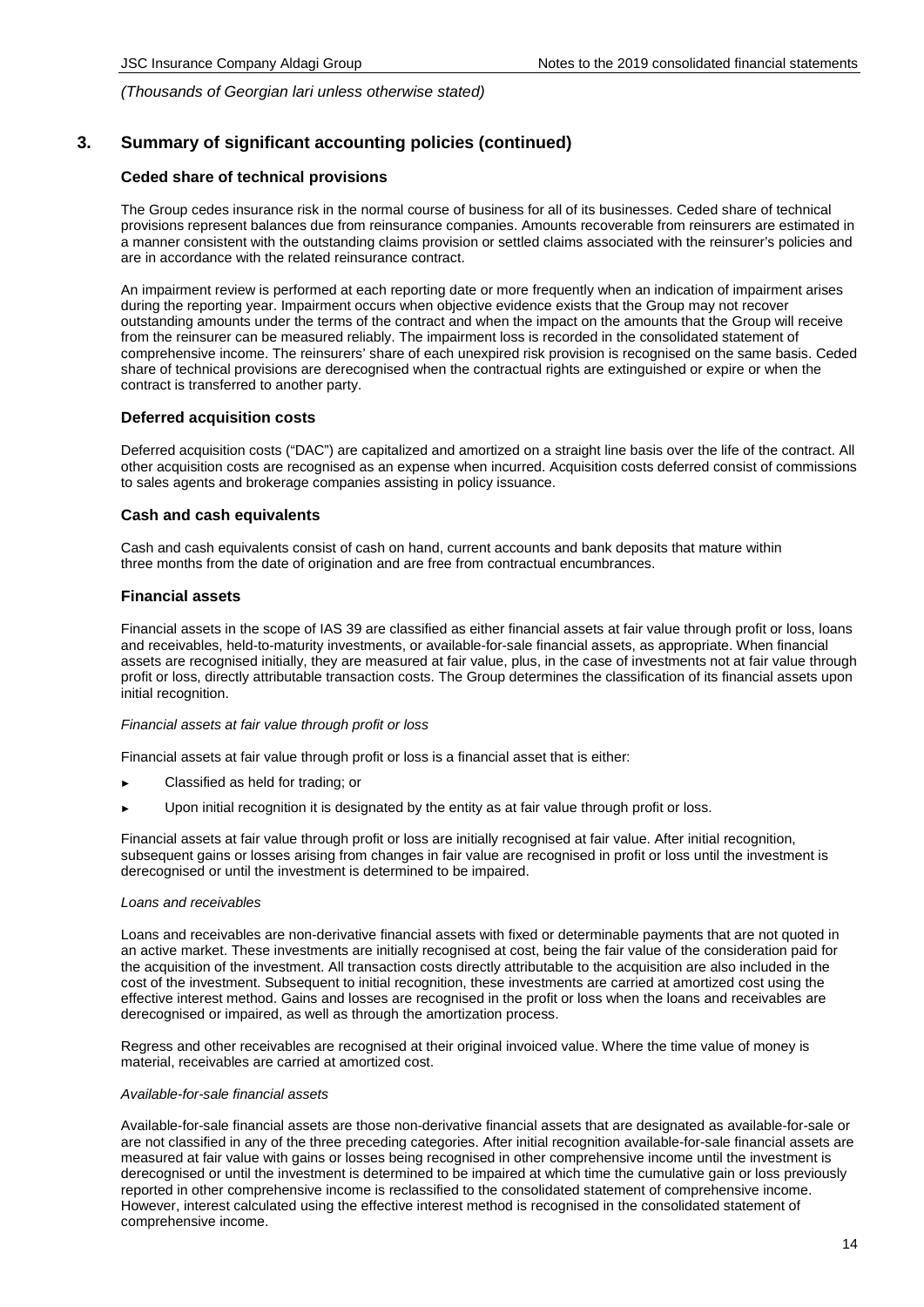# **3. Summary of significant accounting policies (continued)**

### **Offsetting**

Financial assets and liabilities are offset and the net amount is reported in the consolidated statement of financial position when there is a legally enforceable right to set off the recognised amounts and there is an intention to settle on a net basis, or to realize the asset and settle the liability simultaneously. Income and expense will not be offset in the consolidated statement of comprehensive income unless required or permitted by any accounting standard or interpretation, as specifically disclosed in the accounting policies of the Group.

### **Allowances for impairment of loans and receivables**

The Group assesses at each reporting date whether a financial asset or group of financial assets is impaired.

If there is objective evidence that an impairment loss on financial assets carried at amortized cost has been incurred, the amount of the loss is measured as the difference between the asset's carrying amount and the present value of estimated future cash flows (excluding future credit losses that have not been incurred) discounted at the financial asset's original effective interest rate (i.e. the effective interest rate computed at initial recognition). The carrying amount of the asset is reduced through use of an allowance account. The amount of the impairment loss is recognised in the consolidated statement of comprehensive income.

#### *Assets carried at amortized cost*

The calculation of the present value of the estimated future cash flows of a collateralized financial asset reflects the cash flows that may result from foreclosure less costs for obtaining and selling the collateral, whether or not the foreclosure is probable.

The Group first assesses whether objective evidence of impairment exists individually for financial assets that are individually significant, and individually or collectively for financial assets that are not individually significant. If it is determined that no objective evidence of impairment exists for an individually assessed financial asset, whether significant or not, the asset is included in a group of financial assets with similar credit risk characteristics and that group of financial assets is collectively assessed for impairment. Assets that are individually assessed for impairment and for which an impairment loss is or continues to be recognised are not included in a collective assessment of impairment.

If, in a subsequent period, the amount of the impairment loss decreases and the decrease can be related objectively to an event occurring after the impairment was recognised, the previously recognised impairment loss is reversed. Any subsequent reversal of an impairment loss is recognised in the consolidated statement of comprehensive income, to the extent that the carrying value of the asset does not exceed its amortized cost at the reversal date.

When an asset is uncollectible, it is written off against the related allowance for impairment. Such assets are written off after all necessary procedures have been completed and the amount of the loss has been determined. Subsequent recoveries of amounts previously written off decrease the charge for impairment of financial assets in the consolidated statement of comprehensive income.

### **Derecognition of financial assets and liabilities**

#### *Financial assets*

A financial asset (or, where applicable a part of a financial asset or part of a group of similar financial assets) is derecognised where:

- The rights to receive cash flows from the asset have expired;
- The Group has transferred its rights to receive cash flows from the asset, or retained the right to receive cash flows from the asset, but has assumed an obligation to pay them in full without material delay to a third party under a 'pass-through' arrangement; and
- The Group either (a) has transferred substantially all the risks and rewards of the asset, or (b) has neither transferred nor retained substantially all the risks and rewards of the asset, but has transferred control of the asset.

Where the Group has transferred its rights to receive cash flows from an asset and has neither transferred nor retained substantially all the risks and rewards of the asset nor transferred control of the asset, the asset is recognised to the extent of the Group's continuing involvement in the asset. Continuing involvement that takes the form of a guarantee over the transferred asset is measured at the lower of the original carrying amount of the asset and the maximum amount of consideration that the Group could be required to repay.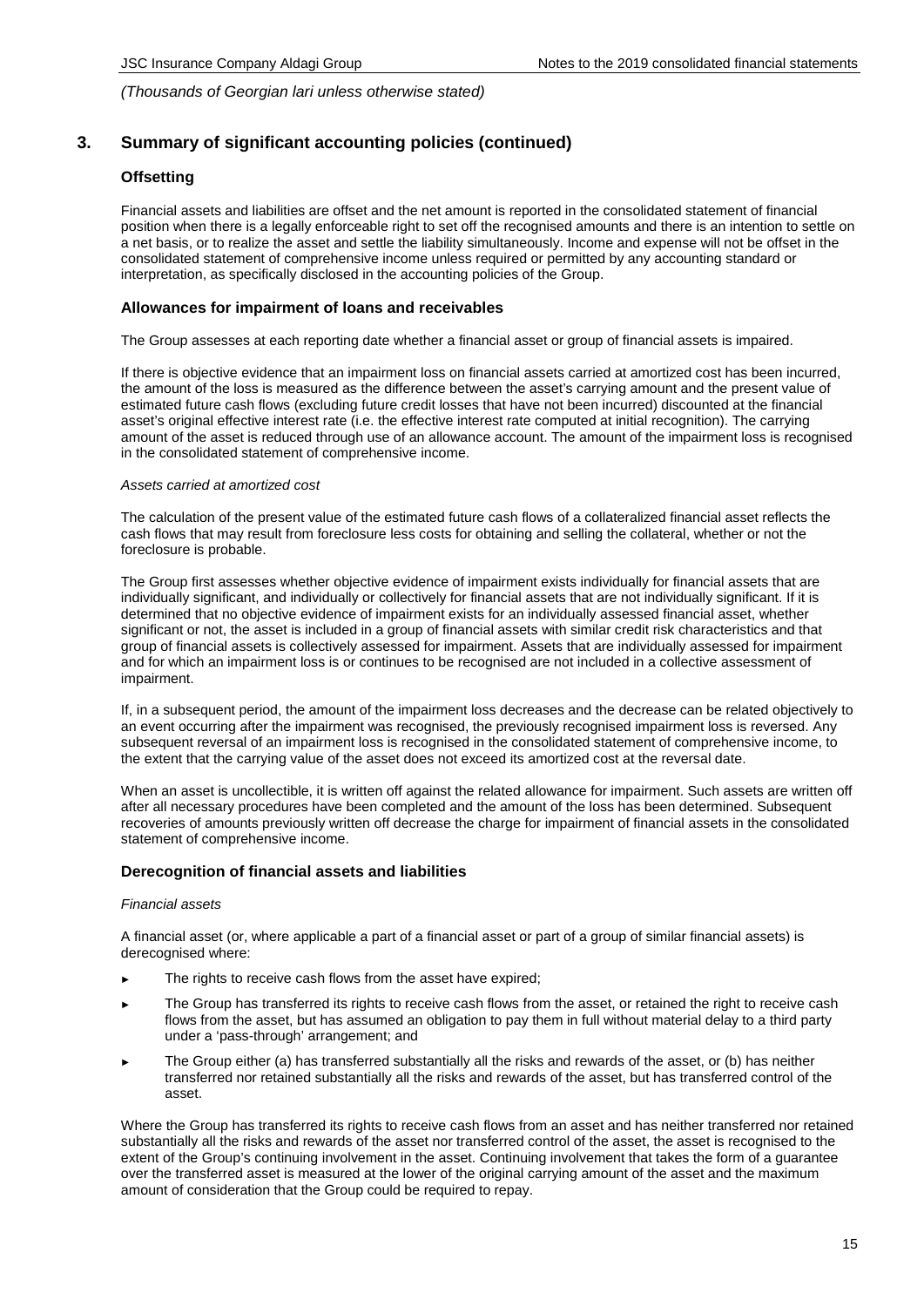# **3. Summary of significant accounting policies (continued)**

### **Derecognition of financial assets and liabilities (continued)**

#### *Financial liabilities*

A financial liability is derecognised when the obligation under the liability is discharged or cancelled or expires.

#### **Fair value measurement**

The Group measures financial instruments, such as derivatives and certain non-financial assets such as office buildings, investment property, at fair value at the end of each reporting period. Fair values of financial instruments measured at amortised cost are disclosed in Note 34.

Fair value is the price that would be received to sell an asset or paid to transfer a liability in an orderly transaction between market participants at the measurement date. The fair value measurement is based on the presumption that the transaction to sell the asset or transfer the liability takes place either:

- In the principal market for the asset or liability; or
- In the absence of a principal market, in the most advantageous market for the asset or liability.

The principal or the most advantageous market must be accessible by the Group. The fair value of an asset or a liability is measured using the assumptions that market participants would use when pricing the asset or liability, assuming that market participants act in their economic best interest. A fair value measurement of a non-financial asset takes into account a market participant's ability to generate economic benefits by using the asset in its highest and best use or by selling it to another market participant that would use the asset in its highest and best use.

The Group uses valuation techniques that are appropriate in the circumstances and for which sufficient data are available to measure fair value, maximizing the use of relevant observable inputs and minimizing the use of unobservable inputs significant to the fair value measurement as a whole:

- Level 1 − quoted (unadjusted) market prices in active markets for identical assets or liabilities.
- Level 2 − valuation techniques for which the lowest level input that is significant to the fair value measurement is directly or indirectly observable.
- Level 3 valuation techniques for which the lowest level input that is significant to the fair value measurement is unobservable.

For assets and liabilities that are recognised in the consolidated financial statements on a recurring basis, the Group determines whether transfers have occurred between levels in the hierarchy by re-assessing categorization (based on the lowest level input that is significant to the fair value measurement as a whole) at the end of each reporting period.

### **Investment properties**

Investment property is land or building or a part of a building held to earn rental income or for capital appreciation and which is not used by the Group or held for the sale in the ordinary course of business. Property that is being constructed or developed or redeveloped for future use as investment property is also classified as investment property.

Investment property is initially recognized at cost, including transaction costs, and subsequently remeasured at fair value reflecting market conditions at the end of the reporting period. Fair value of the Group's investment property is determined on the basis of various sources including reports of independent appraisers, who hold a recognized and relevant professional qualification and who have recent experience in valuation of property of similar location and category.

Investment property that is being redeveloped for continuing use as investment property or for which the market has become less active continues to be measured at fair value. Earned rental income is recorded in the statement of comprehensive income within other operating income. Gains and losses resulting from changes in the fair value of investment property are recorded in the statement of comprehensive income and presented as net gains or losses from revaluation of investment properties.

Subsequent expenditure is capitalized only when it is probable that future economic benefits associated with it will flow to the Group and the cost can be measured reliably. All other repairs and maintenance costs are expensed when incurred. If an investment property becomes owner-occupied, it is reclassified to premises and equipment, and its carrying amount at the date of reclassification becomes its deemed cost to be subsequently depreciated.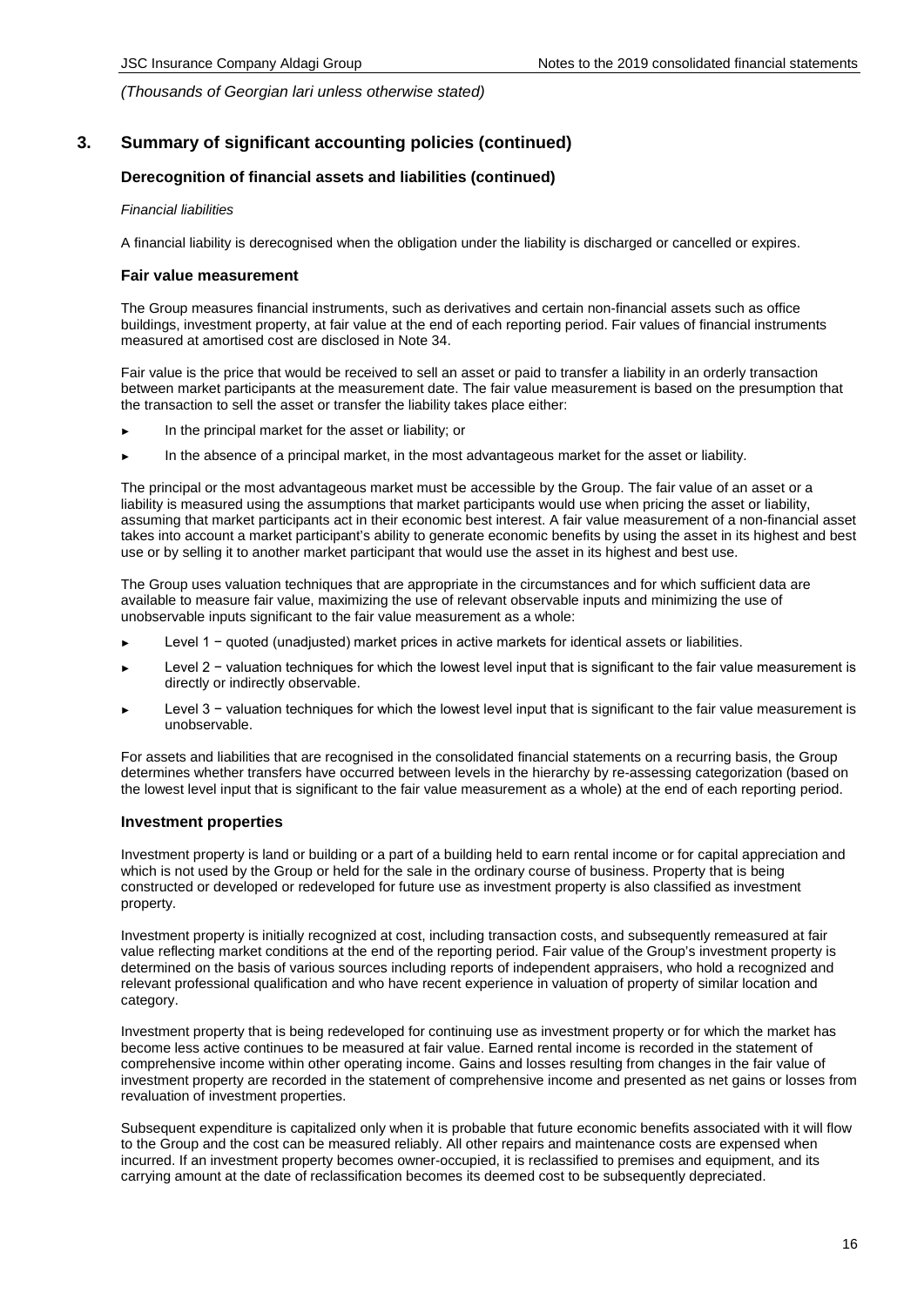# **3. Summary of significant accounting policies (continued)**

### **Property and equipment**

Property and equipment are carried at cost less accumulated depreciation and any accumulated impairment in value. Such cost includes the cost of replacing part of equipment when that cost is incurred if the recognition criteria are met.

The carrying values of property and equipment are reviewed for impairment when events or changes in circumstances indicate that the carrying value may not be recoverable. Impairment losses are recognised in the consolidated statement of comprehensive income as an expense.

Depreciation of an asset begins when it is available for use. Depreciation is calculated on a straight-line basis over the following estimated useful lives:

|                         | Years  |
|-------------------------|--------|
| Office buildings        | 50     |
| Furniture and fixtures  | $5-10$ |
| Computers and equipment | $5-10$ |
| Motor vehicles          | -5     |

Leasehold improvements are depreciated over the life of the related leased asset or the expected lease term if lower.

The asset's residual values, useful lives and methods are reviewed, and adjusted as appropriate, at each financial year-end.

Costs related to repairs and renewals are charged when incurred and included in other operating expenses, unless they qualify for capitalization.

An item of property and equipment is derecognised upon disposal or when no further future economic benefits are expected from its use or disposal. Any gain or loss arising on derecognising of the asset (calculated as the difference between the net disposal proceeds and the carrying amount of the asset) is included in the consolidated statement of comprehensive income in the year the asset is derecognised.

Assets under construction comprises costs directly related to construction of property, plant and equipment including an appropriate allocation of directly attributable variable and fixed overheads that have been incurred during the construction. Depreciation of these assets, on the same basis as similar property assets, commences when the assets are available for use.

#### **Pension fund assets and liabilities**

The Group provides management and employees of the Group, management and employees of the former parent of the Group, BGEO Group plc and its entities, management and employees of the parent of the Group and other Georgia Capital plc entities and Group non-related broad client base with private pension plans. These are defined contribution pension plans covering substantially all full-time employees of the Group. The Group collects contributions from its employees as well as employees of other clients. When a client reaches the pension age, aggregated contributions, plus any income earned on the employee's behalf are paid to the employee according to the schedule agreed with the client. Aggregated amounts are distributed during the period when the employee will receive accumulated contributions. In case of leaving the occupied position, the client is entitled to accumulated contributions in form of a lump sum.

The Group holds the licence to act as a pension fund. Under this licence the Group is authorized to receive pension contribution from the population of Georgia, with obligation to repay contributions plus earnings.

Assets and liabilities of the Fund are accounted for within Pension fund assets and Pension fund liabilities. Pension fund assets and Pension fund liabilities are measured under IAS 39 at amortized cost or fair value, depending on classification made at initial recognition. The Group does not guarantee any investment income to the participants of the investment plan.

#### **Borrowings**

Borrowings are initially recognised at fair value plus directly attributable transaction costs.

After initial recognition, these are measured at amortised cost using the effective interest rate ("EIR") method. Gains and losses are recognised in profit or loss when the liabilities are derecognised as well as through the EIR amortisation process.

A borrowing is derecognised when the obligation under the liability is discharged or cancelled or expires.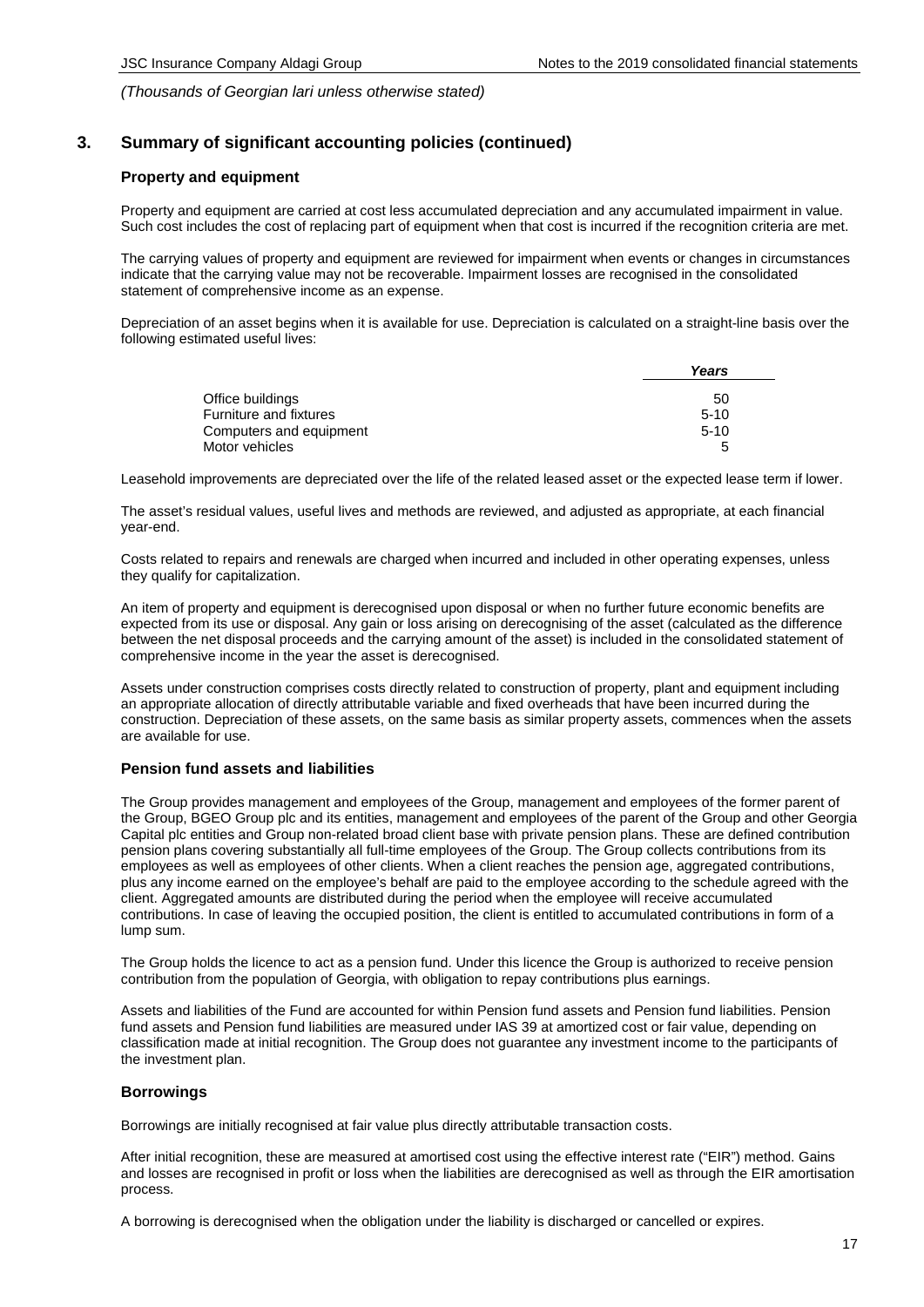# **3. Summary of significant accounting policies (continued)**

### **Non-recurring items**

The Group separately classifies and discloses those income and expenses that are non-recurring by nature. The Group defines non-recurring income or expense as an income or expense triggered by or originated from an economic, business or financial event that is not inherent to the regular and ordinary business course of the Group and is caused by uncertain or unpredictable external factors that cannot be reasonably expected to occur in the future and thus they should not be taken into account when making projections of the future results.

### **Taxation**

The current income tax expense is calculated in accordance with the regulations in force in Georgia.

Deferred tax assets and liabilities are calculated in respect of temporary differences using the liability method. Deferred income taxes are provided for all temporary differences arising between the tax bases of assets and liabilities and their carrying values for financial reporting purposes, except where the deferred income tax arises from the initial recognition of goodwill or of an asset or liability in a transaction that is not a business combination and, at the time of the transaction, affects neither the accounting profit nor taxable profit or loss.

A deferred tax asset is recorded only to the extent that it is probable that taxable profit will be available against which the deductible temporary differences can be utilised. Deferred tax assets and liabilities are measured at tax rates that are expected to apply to the period when the asset is realised or the liability is settled, based on tax rates (applicable to undistributed profits) that have been enacted or substantively enacted at the reporting date.

Deferred income tax is provided on temporary differences arising on investments in subsidiaries, associates and joint ventures, except where the timing of the reversal of the temporary difference can be controlled and it is probable that the temporary difference will not reverse in the foreseeable future.

Georgia also has various operating taxes that are assessed on the Group's activities. These taxes are included as a component of other operating expenses.

#### **Intangible assets**

Intangible assets include computer software and licenses.

Intangible assets acquired separately are measured on initial recognition at cost. The cost of intangible assets acquired in a business combination is fair value as at the date of acquisition. Following initial recognition, intangible assets are carried at cost less any accumulated amortization and any accumulated impairment losses.

The useful lives of intangible assets are assessed to be either finite or indefinite. Intangible assets with finite lives are amortized over the useful economic lives of 4 to 10 years and assessed for impairment whenever there is an indication that the intangible asset may be impaired. Amortization periods and methods for intangible assets with finite useful lives are reviewed at least at each financial year-end.

Intangible assets with indefinite useful lives are not amortized, but tested for impairment annually either individually or at the cash-generating unit level. The useful life of an intangible asset with an indefinite life is reviewed annually to determine whether indefinite life assessment continues to be supportable.

Costs associated with maintaining computer software programs are recorded as an expense as incurred. Software development costs (relating to the design and testing of new or substantially improved software) are recognised as intangible assets only when the Group can demonstrate the technical feasibility of completing the software so that it will be available for use or sale, its intention to complete and its ability to use or sell the asset, how the asset will generate future economic benefits, the availability of resources to complete and the ability to measure reliably the expenditure during the development. Other software development costs are recognised as an expense as incurred.

### **Provisions and contingent liabilities**

Provisions are recognised when the Group has a present legal or constructive obligation as a result of past events, and it is probable that an outflow of resources embodying economic benefits will be required to settle the obligation and a reliable estimate of the amount of obligation can be made.

Where the Group expects a provision to be reimbursed, for example under an insurance contract, the reimbursement is recognised as a separate asset but only when the reimbursement is more probable than not.

Contingent liabilities are not recognised in the consolidated statement of financial position but are disclosed unless the possibility of any outflow in settlement is remote. A contingent asset is not recognised in the consolidated statement of financial position but disclosed when an inflow of economic benefits is probable.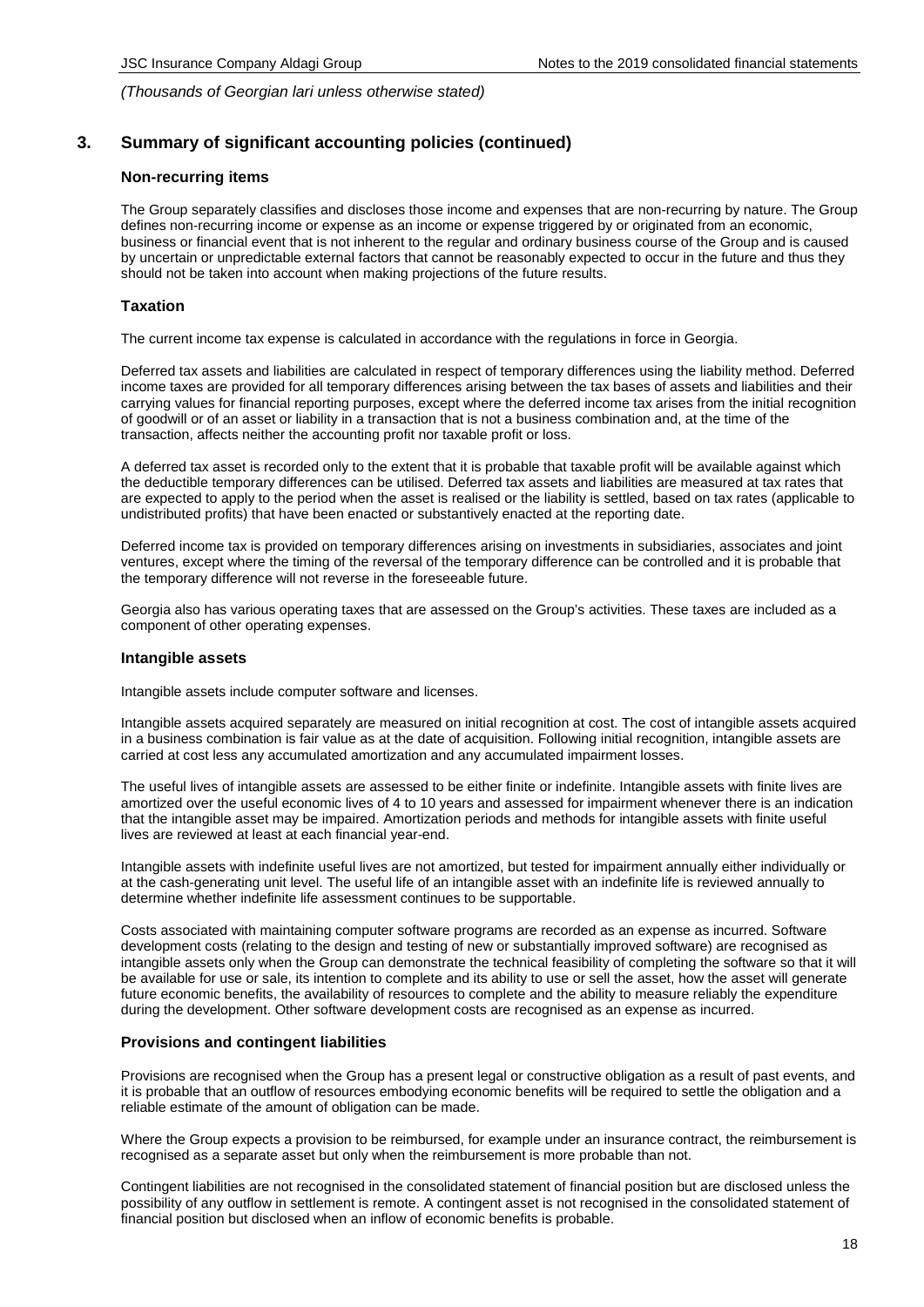# **3. Summary of significant accounting policies (continued)**

### **Share-based payment transactions**

Top and middle management executives of the Group receive share-based remuneration settled in equity instruments of the Group, of JSC A Group (parent of the Group) and the Group's ultimate parent, Georgia Capital plc.

#### *Cash-settled transactions*

The cost of cash-settled transactions is measured initially at fair value at the grant date based on market. This fair value is expensed over the period until the vesting date with recognition of a corresponding liability. The liability is remeasured to fair value at each reporting date up to, and including the settlement date, with changes in fair value recognised in employee benefits expense.

#### *Equity-settled transactions*

The cost of equity settled transactions with employees is measured by reference to the fair value of shares at the grant date. The cost of equity settled transactions is recognised together with the corresponding increase in equity, over the period in which the performance and/or service conditions are fulfilled, ending on the date when the relevant employee is fully entitled to the award ('the vesting date'). The cumulative expense recognised for equity settled transactions at each reporting date until the vesting date reflects the extent to which the vesting period has expired and the Group's best estimate of the number of equity instruments that will ultimately vest. The consolidated income statement charge or credit for the period represents the movement in cumulative expense recognised as at the beginning and end of that period.

No expense is recognised for the awards that do not ultimately vest except for the awards where vesting is conditional upon market conditions which are treated as vesting irrespective of whether the market condition is satisfied, provided that all other performance conditions are satisfied.

Where the terms of an equity settled award are modified, the minimum expense is recognised as if the terms had not been modified. An additional expense is recognised for any modification which increases the total fair value of the share-based payment arrangement, or is otherwise beneficial to the employee as measured at the date of the modification. Where an equity-settled award is cancelled, it is treated as if it has vested on the date of cancellation, and any expense not yet recognised for the award is recognised immediately. However, if a new award is substituted for the cancelled award, and designated as the replacement award on the date that it is granted, the cancelled and the new awards are treated as if they were a modification of the original award, as described in the previous paragraph.

#### **Share capital**

#### *Share capital*

Ordinary shares are classified as equity. Any excess of the fair value of consideration received over the par value of shares issued is recognised as additional paid-in capital.

#### *Dividends*

Dividends are recognised as a liability and deducted from equity at the reporting date only if they are declared before or on the reporting date. Dividends are disclosed when they are proposed before the reporting date or proposed or declared after the reporting date but before the consolidated financial statements are authorised for issue.

#### **Income and expense recognition**

#### *Premium written*

Insurance premiums written are recognised on policy inception and earned on a pro rata basis over the term of the related policy coverage. Insurance premiums written reflect business incepted during the year, are shown before deduction of commission and exclude any sales-based taxes or duties. Unearned premiums are those proportions of the premiums written in a year that relate to periods of risk after the reporting date. Unearned premiums are computed principally on monthly pro rata basis.

#### *Premiums ceded*

Premiums payable in respect of reinsurance ceded are recognised in the period in which the reinsurance contract is entered into and include estimates where the amounts are not determined at the reporting date. Premiums are expensed over the period of the reinsurance contract, calculated principally on a daily pro rata basis.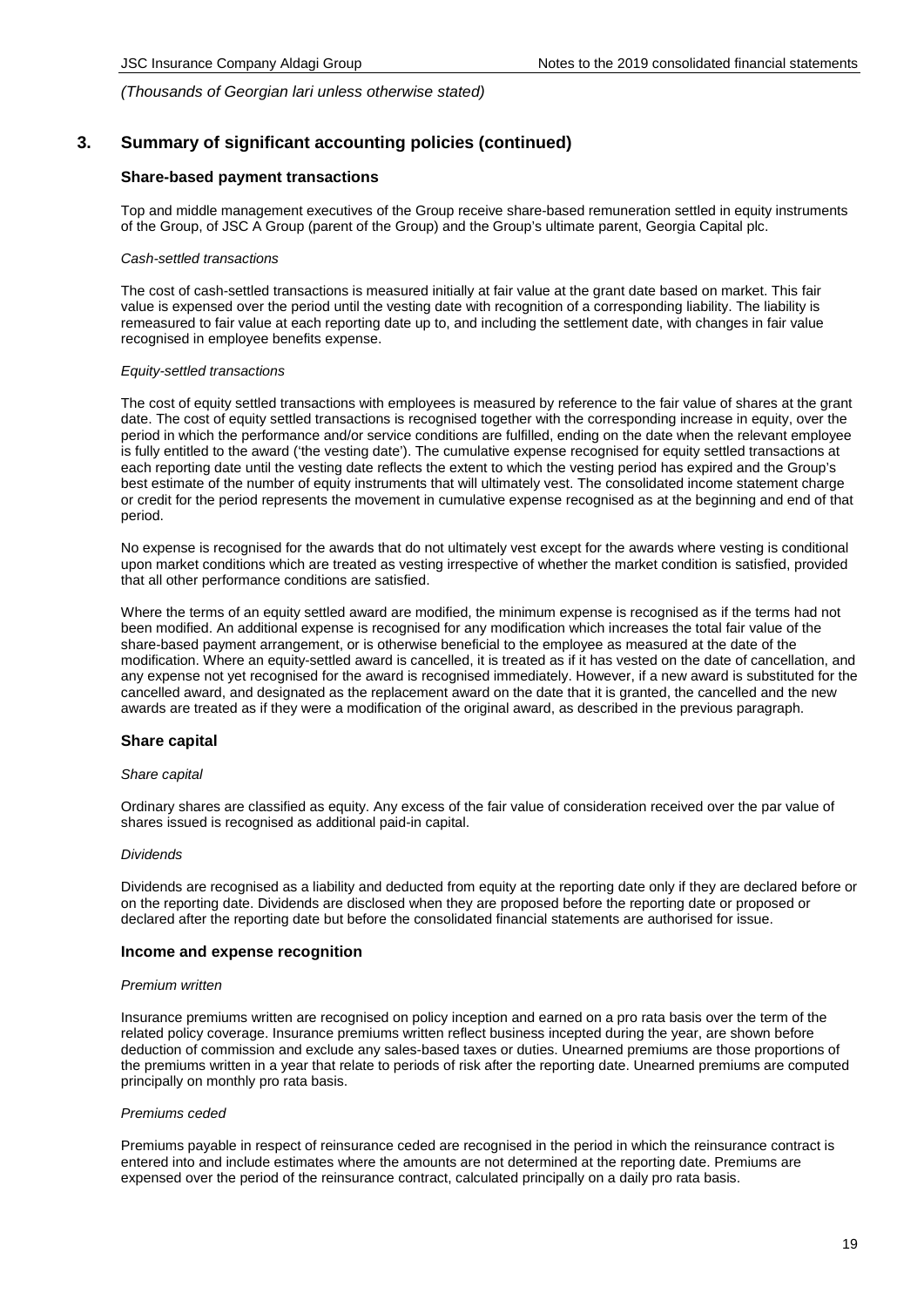# **3. Summary of significant accounting policies (continued)**

### **Income and expense recognition (continued)**

#### *Provision for unearned premiums*

The proportion of written premiums attributable to subsequent periods is deferred as unearned premium. The change in the provision for unearned premium is taken to the consolidated statement of comprehensive income in the order that revenue is recognised over the period of risk or, for annuities, the amount of expected future benefit payments.

#### *Benefits and claims*

Life insurance business claims reflect the cost of all claims incurred during the year, including claims handling costs. Death claims and surrenders are recorded on the basis of notifications received. Maturities and annuity payments are recorded when due. Benefits recorded are then accrued to the liability.

General insurance claims incurred include all claim losses occurring during the year, whether reported or not, including the related handling costs and reduction for the value of salvage and other recoveries and any adjustments to claims outstanding from previous years.

Claims handling costs include internal and external costs incurred in connection with the negotiation and settlement of claims. Internal costs include any part of the general administrative costs directly attributable to the claims function.

### **Foreign currency translation**

The consolidated financial statements are presented in Georgian lari, which is the Company's and its subsidiaries functional and presentation currency. Transactions in foreign currencies are initially recorded in the functional currency, converted at the rate of exchange ruling at the date of the transaction. Monetary assets and liabilities denominated in foreign currencies are translated into Georgian lari at official exchange rates declared by the National Bank of Georgia ("NBG") and effective as of the reporting date. Gains and losses resulting from the translation of foreign currency transactions are recognised in the consolidated statement of comprehensive income as foreign exchange gains/(losses).

Differences between the contractual exchange rate of a transaction in a foreign currency and the NBG exchange rate on the date of the transaction are included in foreign exchange losses. The official NBG exchange rates at 31 December 2019 and 31 December 2018 were 2.8677 and 2.6766 Georgian lari to 1 US dollar, respectively

#### **Derivative financial instruments**

As part of its risk management strategy, the Group uses foreign exchange contracts to manage exposures resulting from changes in foreign currency exchange rates. Such financial instruments are initially recognised and are subsequently measured at fair value. The fair values are estimated based on pricing models that take into account the current market and contractual prices of the underlying instruments and other factors. Derivatives are carried as assets when their fair value is positive and as liabilities when it is negative. Gains and losses resulting from these instruments are included in the consolidated statement of comprehensive income in foreign exchange losses.

#### **Standards and interpretations issued but not yet effective**

The standards and interpretations that are issued, but not yet effective, up to the date of issuance of the Group's financial statements which may have impact on the Group's financial statements are disclosed below. The Group intends to adopt these standards when they become effective.

#### *IFRS 17 Insurance Contracts*

In May 2017, the IASB issued IFRS 17 *Insurance Contracts*, a comprehensive new accounting standard for insurance contracts covering recognition and measurement, presentation and disclosure, which replaces IFRS 4 *Insurance Contracts*.

In contrast to the requirements in IFRS 4, which are largely based on grandfathering previous local accounting policies for measurement purposes, IFRS 17 provides a comprehensive model (the general model) for insurance contracts, supplemented by the variable fee approach for contracts with direct participation features that are substantially investment-related service contracts, and the premium allocation approach mainly for short-duration which typically applies to certain non-life insurance contracts.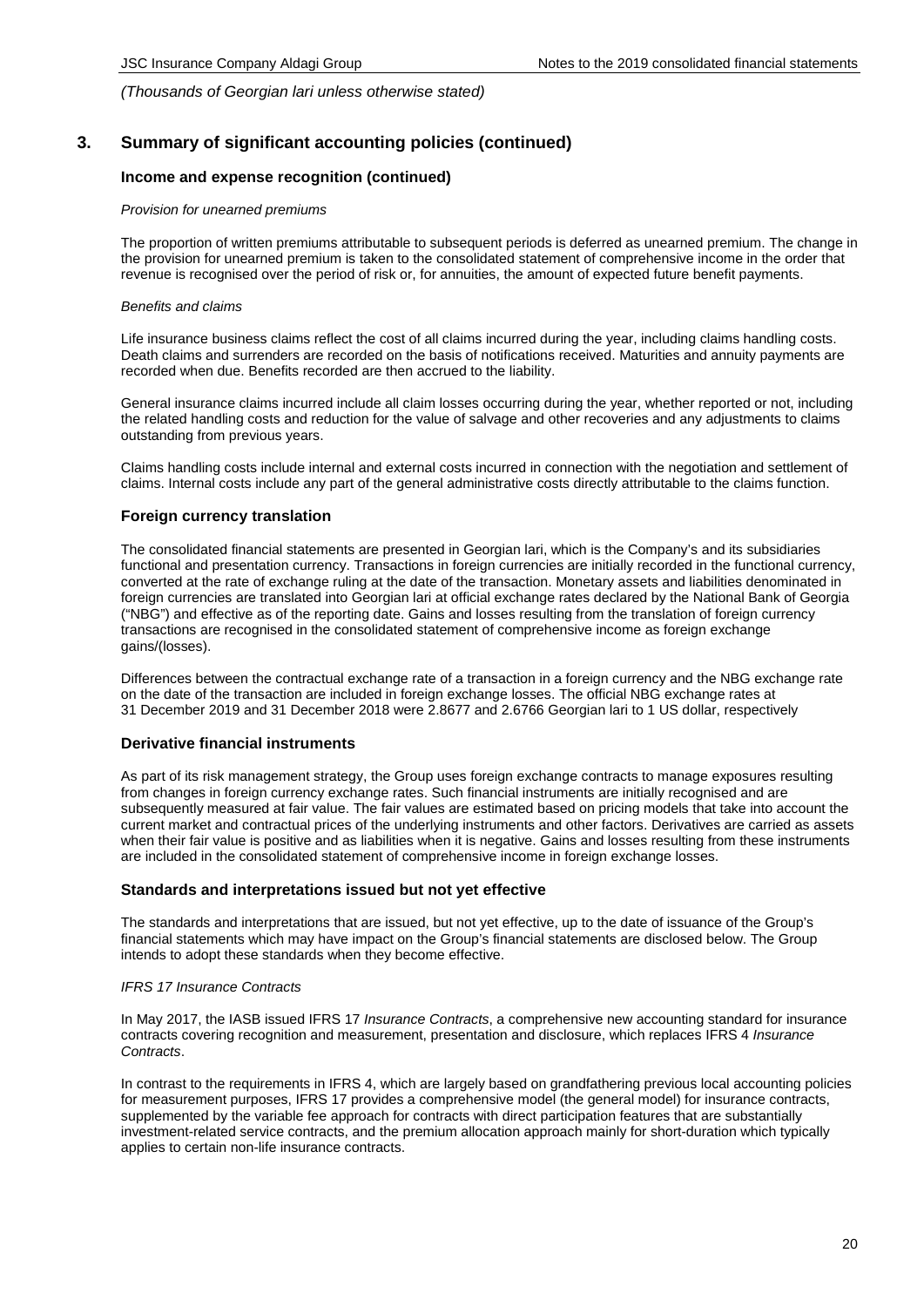# **3. Summary of significant accounting policies (continued)**

### **Standards and interpretations issued but not yet effective (continued)**

The main features of the new accounting model for insurance contracts are, as follows:

- The measurement of the present value of future cash flows, incorporating an explicit risk adjustment, remeasured every reporting period (the fulfilment cash flows).
- A Contractual Service Margin (CSM) that is equal and opposite to any day one gain in the fulfilment cash flows of a group of contracts. The CSM represents the unearned profitability of the insurance contracts and is recognised in profit or loss over the service period (i.e., coverage period).
- Certain changes in the expected present value of future cash flows are adjusted against the CSM and thereby recognised in profit or loss over the remaining contractual service period.
- The effect of changes in discount rates will be reported in either profit or loss or other comprehensive income, determined by an accounting policy choice.
- The recognition of insurance revenue and insurance service expenses in the statement of comprehensive income based on the concept of services provided during the period.
- ► Amounts that the policyholder will always receive, regardless of whether an insured event happens (non-distinct investment components) are not presented in the statement of comprehensive income, but are recognised directly on the balance sheet.
- Insurance services results (earned revenue less incurred claims) are presented separately from the insurance finance income or expense.
- Extensive disclosures to provide information on the recognised amounts from insurance contracts and the nature and extent of risks arising from these contracts.

IFRS 17 is effective for annual reporting periods beginning on or after 1 January 2021, with comparative figures required. Early application is permitted, provided the entity also applies IFRS 9 and IFRS 15 on or before the date it first applies IFRS 17. Retrospective application is required. However, if full retrospective application for a group of insurance contracts is impracticable, then the entity is required to choose either a modified retrospective approach or a fair value approach. The Group plans to adopt the new standard on the required effective date together with IFRS 9 (see below). The Group is currently assessing the impact.

#### *IFRS 9 Financial Instruments*

In July 2014, the IASB issued the final version of IFRS 9 *Financial Instruments* that replaces IAS 39 *Financial Instruments: Recognition and Measurement* and all previous versions of IFRS 9. IFRS 9 brings together all three aspects of the accounting for financial instruments project: classification and measurement, impairment and hedge accounting. IFRS 9 is effective for annual periods beginning on or after 1 January 2018, with early application permitted. Except for hedge accounting, retrospective application is required but providing comparative information is not compulsory. For hedge accounting, the requirements are generally applied prospectively, with some limited exceptions. The group has decided to defer the application of IFRS 9 until the earlier of the effective date of the new insurance contracts standard (IFRS 17) of 1 January 2021, applying the temporary exemption from applying IFRS 9 as introduced by the amendments to IFRS 4 Applying IFRS 9 *Financial Instruments* with IFRS 4 *Insurance Contracts* (see above).

#### *Amendments to IFRS 3 Definition of a Business*

In October 2018, the IASB issued amendments to the definition of a business in IFRS 3 *Business Combinations* to help entities determine whether an acquired set of activities and assets is a business or not. They clarify the minimum requirements for a business, remove the assessment of whether market participants are capable of replacing any missing elements, add guidance to help entities assess whether an acquired process is substantive, narrow the definitions of a business and of outputs, and introduce an optional fair value concentration test. New illustrative examples were provided along with the amendments. Since the amendments apply prospectively to transactions or other events that occur on or after the date of first application, the Group will not be affected by these amendments on the date of transition.

#### *Amendments to IAS 1 and IAS 8 Definition of Material*

In October 2018, the IASB issued amendments to IAS 1 *Presentation of Financial Statements* and IAS 8 *Accounting Policies, Changes in Accounting Estimates and Errors* to align the definition of 'material' across the standards and to clarify certain aspects of the definition. The new definition states that, 'Information is material if omitting, misstating or obscuring it could reasonably be expected to influence decisions that the primary users of general purpose financial statements make on the basis of those financial statements, which provide financial information about a specific reporting entity.

The amendments to the definition of material is not expected to have a significant impact on the Group's consolidated financial statements.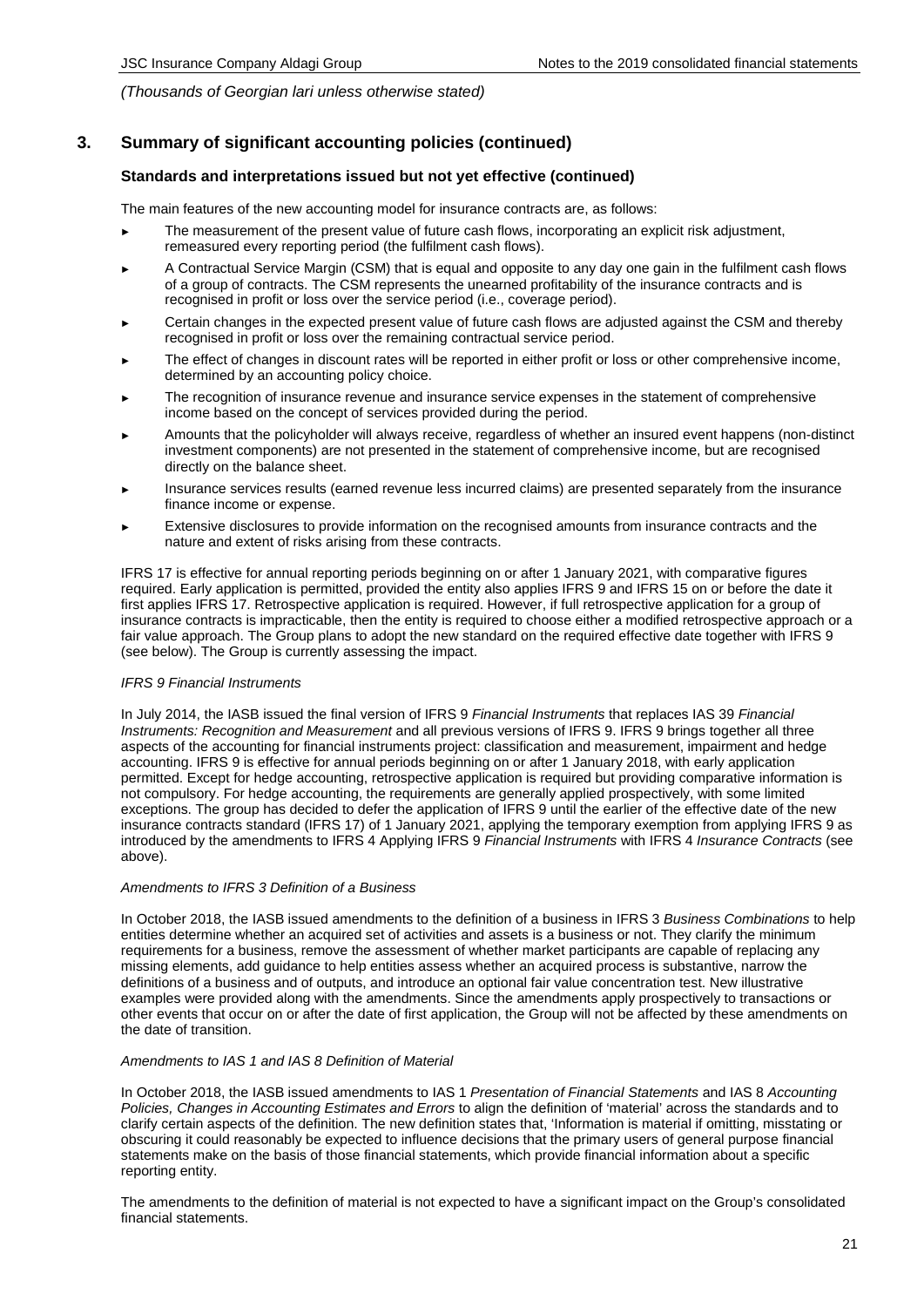## **4. Significant accounting judgments, estimates and assumptions**

### <span id="page-23-0"></span>**Estimation uncertainty**

The key assumptions concerning the future and other key sources of estimation uncertainty at the reporting date, that have a significant risk of causing a material adjustment to the carrying amounts of assets and liabilities within the next financial year are discussed below:

#### *Claims liability arising from insurance contracts*

The estimation of the ultimate liability arising from claims made under life and general insurance contracts is the Group's most critical accounting estimate. There are several sources of uncertainty that need to be considered in the estimation of the liability that the Group will ultimately pay for those claims.

Estimates have to be made jointly for the expected ultimate cost of claims reported at the reporting date and for the expected ultimate cost of claims incurred but not yet reported (IBNR) at the reporting date. It can take a significant period of time before the ultimate claims cost can be established with certainty. General insurance claims provisions are not discounted for the time value of money.

The ultimate cost of reserves is estimated by using a Chain ladder method. The main assumption underlying this technique is that a company's past claims development experience can be used to project future claims development and hence ultimate claims costs. As such, these methods extrapolate the development of paid and incurred losses, average costs per claim and claim numbers based on the observed monthly development of past year and expected loss ratios.

The carrying value of insurance claims provisions as at 31 December 2019 was GEL 65,114 (2018: GEL 13,552). For more details on insurance claims provisions please refer to Note 19.

#### *Allowance for impairment of insurance receivables and reinsurance receivables*

The Group regularly reviews its insurance and reinsurance receivables to assess impairment. For accounting purposes, the Group uses an incurred loss model for the recognition of losses on impaired financial assets. This means that losses can only be recognised when objective evidence of a specific loss event has been observed. Triggering events include significant financial difficulty of the customer and/or breach of contract such as default of payment. The amount of allowance is reduced by an amount of debt that the Group has adequate reasons to believe will be recovered. Management judgment is that historical trends can serve as a basis for predicting incurred losses and that this approach can be used to estimate the amount of recoverable debts as at the reporting period end. The carrying amount of allowance on insurance and reinsurance receivables as at 31 December 2019 was GEL 6,171 (2018: GEL 5,487). For further details on allowance for impairment of insurance receivables and reinsurance receivables are disclosed in Note 8 and 16.

### **5. Cash and cash equivalents**

<span id="page-23-1"></span>Cash and cash equivalents as of 31 December comprise:

|                                 | 2019  | 2018   |
|---------------------------------|-------|--------|
| Cash on hand                    |       | 32     |
| Current accounts                | 3.413 | 11.072 |
| Total cash and cash equivalents | 3.421 | 11.104 |

As of 31 December 2019 cash and cash equivalents of the Company on stand-alone basis comprise GEL 2,778 (2018: GEL 10,339). The ISSSG requirement is to maintain minimum level of cash and cash equivalents at 10% of the technical provisions subject to reservation as defined by ISSSG regulatory reserve requirement resolution, which as of the reporting date amounts to GEL 1,868 (2018: GEL 3,098). Pension fund cash and cash equivalents which comprise GEL 294 (2018: GEL 3,314) (Note 15) are also eligible in minimum level requirements.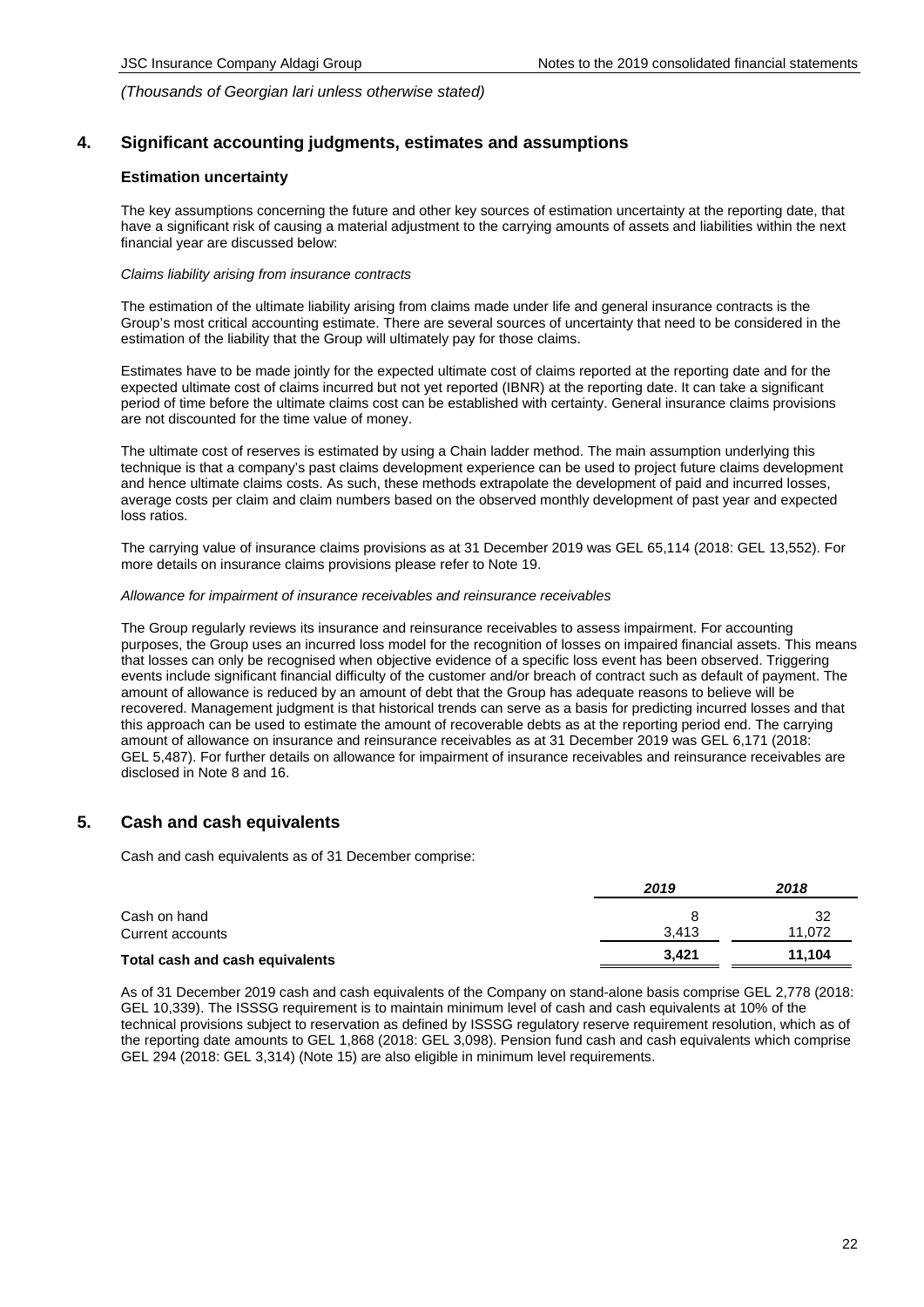## **6. Bank deposits**

<span id="page-24-0"></span>Bank deposits as of 31 December comprise:

|                            | 2019   | 2018   |
|----------------------------|--------|--------|
| <b>JSC Bank of Georgia</b> | 20,435 | 12,558 |
| <b>JSC TBC Bank</b>        | 4,832  | 3,810  |
| <b>JSC Finca Bank</b>      | 2,542  | 1,744  |
| <b>JSC Credo Bank</b>      | 2,319  |        |
| <b>JSC Tera Bank</b>       | 1,095  | 2,083  |
| <b>JSC Liberty Bank</b>    | 742    | 2,163  |
| <b>JSC Halyk Bank</b>      | 609    | 549    |
| <b>JSC VTB Bank</b>        |        | 549    |
| <b>Total bank deposits</b> | 32.574 | 23.456 |

Bank deposits are represented by short-term (for 3 to 12 months) and medium-term placements with Georgian banks and earn annual interest of 10.15% to 12.35% (2018: 9.0% to 12.5%).

### **7. Available-for-sale financial assets**

<span id="page-24-1"></span>Available-for-sale financial assets as of 31 December 2019 comprise:

|                                   |                       |                 | Type of the |                 |                     |
|-----------------------------------|-----------------------|-----------------|-------------|-----------------|---------------------|
| 2019                              | <b>Carrying value</b> | <b>Currency</b> | security    | <b>Maturity</b> | <b>Nominal rate</b> |
| <b>JSC Bank of Georgia</b>        | 3,028                 | GEL             | <b>Bond</b> | June 2020       | 11.0%               |
| <b>JSC M2 Real Estate</b>         | 919                   | USD             | <b>Bond</b> | October 2022    | 7.5%                |
| <b>JSC Microfinance</b>           |                       |                 |             | June 2020       |                     |
| <b>Organization Swiss Capital</b> |                       |                 | Promissory  | August 2020     |                     |
|                                   | 757                   | GEL             | note        | September 2020; | 13.00%              |
| JSC Microfinance                  |                       |                 |             |                 |                     |
| <b>Organization Swiss Capital</b> | 520                   | GEL             | Bond        | September 2021  | 12.75%              |
| <b>JSC Microfinance</b>           |                       |                 | Promissory  |                 |                     |
| <b>Organization Swiss Capital</b> | 115                   | USD             | note        | June 2021       | 10.00%              |
| <b>JSC TBC Capital</b>            | 574                   | <b>USD</b>      | <b>Bond</b> | June 2024       | 5.75%               |
| <b>JSC TBC Capital</b>            | 306                   | <b>GEL</b>      | <b>Bond</b> | April 2022      | 10.75%              |
| <b>JSC Microfinance</b>           |                       |                 |             |                 |                     |
| <b>Organization Crystal</b>       | 509                   | <b>GEL</b>      | <b>Bond</b> | February 2021   | 10.50%              |
| <b>Total available-for-sale</b>   |                       |                 |             |                 |                     |
| financial assets                  | 6,728                 |                 |             |                 |                     |

Available-for-sale financial assets as of 31 December 2018 comprise:

| 2018                                                | <b>Carrying value</b> | <b>Currency</b> | Type of the<br>security | <b>Maturity</b> | <b>Nominal rate</b> |
|-----------------------------------------------------|-----------------------|-----------------|-------------------------|-----------------|---------------------|
| <b>JSC Bank of Georgia</b>                          | 3.028                 | GEL             | <b>Bond</b>             | June 2020       | 11.0%               |
| <b>JSC M2 Real Estate</b>                           | 828                   | <b>USD</b>      | <b>Bond</b>             | October 2019    | 7.5%                |
| <b>JSC Microfinance</b>                             |                       |                 | Promissory              | June 2019:      |                     |
| <b>Organization Swiss Capital</b>                   | 352                   | <b>GEL</b>      | note                    | September 2019  | 13.0%               |
| <b>JSC Microfinance</b>                             |                       |                 |                         | June 2019:      |                     |
| <b>Organization Crystal</b>                         | 200                   | GEL             | <b>Bond</b>             | December 2019   | 11.75%              |
| <b>Total available-for-sale</b><br>financial assets | 4,408                 |                 |                         |                 |                     |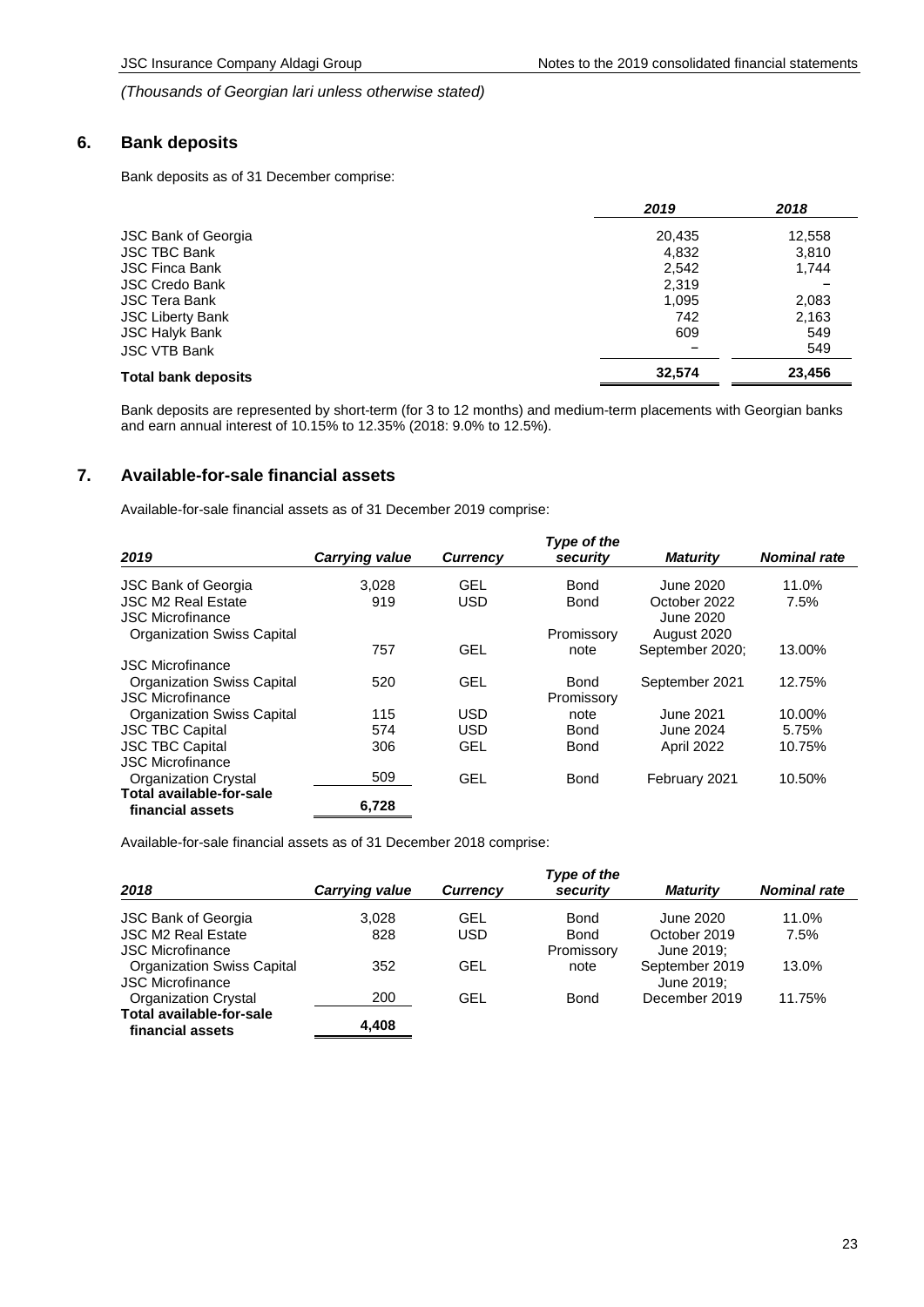### **8. Insurance and reinsurance receivables**

<span id="page-25-0"></span>Insurance and reinsurance receivables as of 31 December comprise:

|                                                                                 | 2019     | 2018     |
|---------------------------------------------------------------------------------|----------|----------|
| Due from policyholders                                                          | 40.181   | 35.465   |
| Due from reinsurers                                                             | 2,720    | 2,002    |
|                                                                                 | 42.901   | 37.467   |
| Less – allowance for impairment for amounts due from policyholders<br>(Note 16) | (6, 171) | (5, 487) |
| Total insurance and reinsurance receivables                                     | 36.730   | 31.980   |

The carrying amounts disclosed above reasonably approximate their fair values at the year end.

### **9. Taxation**

<span id="page-25-1"></span>The corporate income tax expenses comprise:

|                                                                                      | 2019  | 2018  |
|--------------------------------------------------------------------------------------|-------|-------|
| Current tax charge                                                                   | 2.585 | 3.308 |
| Deferred tax (benefit)/charge – origination and reversal of temporary<br>differences | 85    | (318) |
| Income tax expense                                                                   | 2.670 | 2.990 |

Georgian legal entities must file individual tax declarations. The corporate tax rate was 15% for 2019 (2018: 15%).

The effective income tax rate differs from the statutory income tax rates.

As of 31 December a reconciliation of the income tax expense based on statutory rates with actual is as follows:

|                                                      | 2019   | 2018   |
|------------------------------------------------------|--------|--------|
| Income before tax                                    | 17,586 | 19,874 |
| Statutory tax rate                                   | 15%    | 15%    |
| Theoretical income tax expense at the statutory rate | 2.638  | 2,981  |
| Effect of changes in tax legislation                 |        | (318)  |
| Non-deductible expenses                              | 32     | 327    |
| Income tax expense                                   | 2,670  | 2,990  |

In June 2016, amendments to the Georgian tax law in respect of corporate income tax became enacted. The amendments became effective from 1 January 2017 for all Georgian companies except the banks, insurance companies and microfinance organization, for which the effective date was initially set at 1 January 2019. On 5 May 2018 the effective date of the amendment for financial institutions was revised to 1 January 2023. Under the new regulation, corporate income tax will be levied on profit distributed as dividends, rather than on profit earned as under the current regulation. The amount of tax payable on a dividend distribution will be calculated as 15/85 of the amount of net distribution. The companies will be able to offset corporate income tax liability arising from dividend distributions out of profits earned in 2008-2016 by the amount of corporate income tax paid for the respective period under the current regulation. Dividends distributions between Georgian resident companies will not be subject to corporate income tax.

Following the enactment of the latest amendment, the Group recalculated its deferred tax assets for insurance companies at 31 December 2018, remeasured its deferred tax assets and liabilities for the periods after 1 January 2023 and made the relevant recognition of deferred tax benefit in the profit and loss statement for 2018. As IAS 12 *Income Taxes* requires, the Group used 0% tax rate applicable for undistributed profits in respect of assets and liabilities expected to be realized or settled in the periods when the new regulation becomes effective.

The amendments to the Georgian tax law described above also provide for charging corporate income tax on certain transactions that are considered deemed profit distributions, e.g. some transactions at non-market prices, non-business related expenses or supply of goods and services free of charge. Taxation of such transaction is outside scope of IAS 12 *Income Taxes* and will be accounted similar to operating taxes starting from 1 January 2017 or 1 January 2023, as applicable. Tax law amendments related to such deemed profit distribution did not have any effect on the Group's financial statements for the year ended 31 December 2019 and 2018.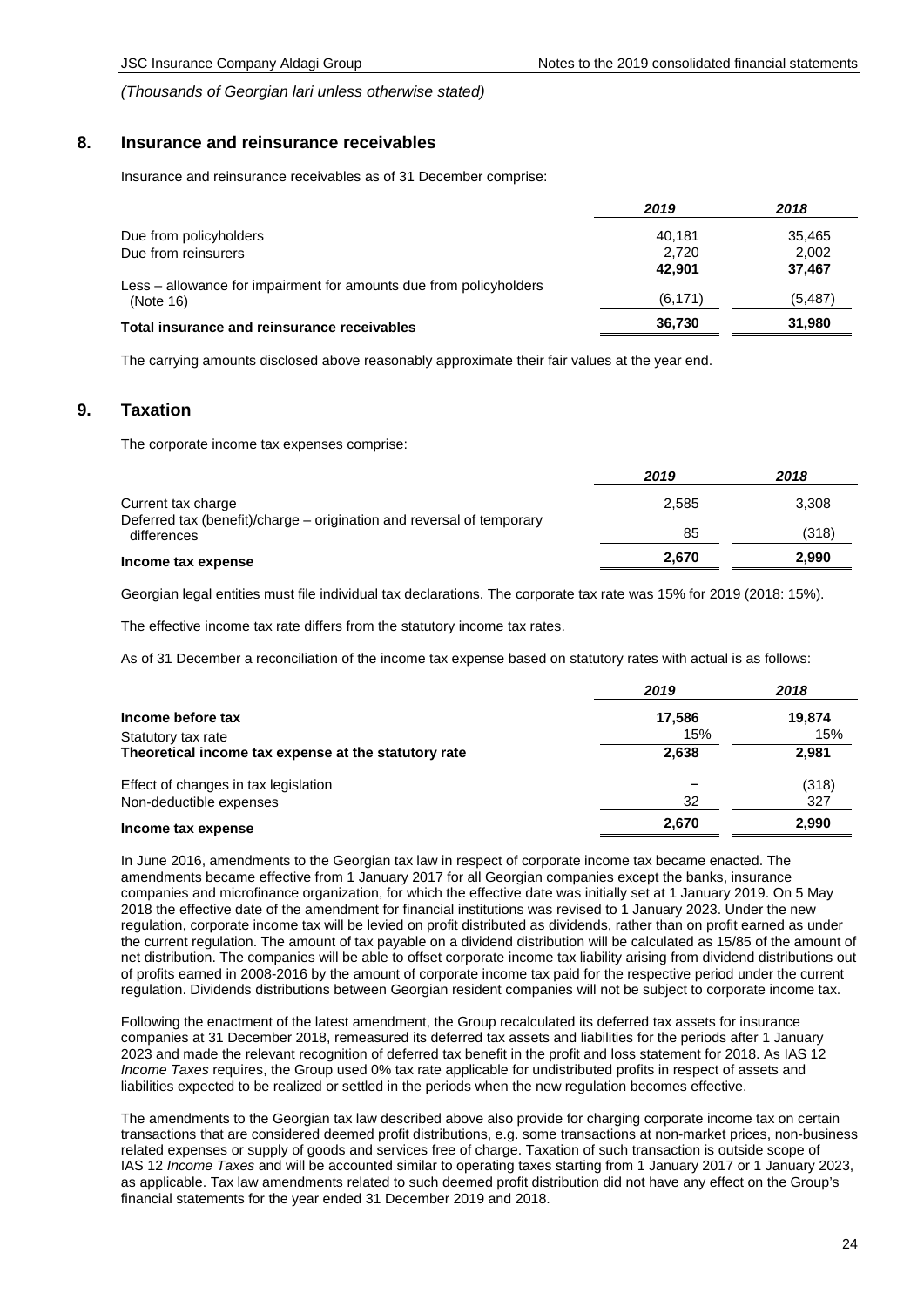# **9. Taxation (continued)**

Deferred tax assets and liabilities as of 31 December and their movements for the respective years comprise:

|                                                   | As at<br>31 December<br>2017 | <i>In profit</i><br>or loss | As at<br>31 December<br>2018 | <i>In profit</i><br>or loss | As at<br>31 December<br>2019 |
|---------------------------------------------------|------------------------------|-----------------------------|------------------------------|-----------------------------|------------------------------|
| Tax effect of deductible<br>temporary differences |                              |                             |                              |                             |                              |
| Insurance receivables                             | 356                          | 201                         | 557                          | (87)                        | 470                          |
| Other assets                                      | 435                          | 117                         | 552                          |                             | 554                          |
| Investments                                       | 87                           |                             | 87                           |                             | 87                           |
| Deferred tax assets                               | 878                          | 318                         | 1.196                        | (85)                        | 1,111                        |

Deferred income tax assets and liabilities are offset when there is a legally enforceable right to offset current tax assets against current tax liabilities and when the deferred income tax assets and liabilities relate to income taxes levied by the same taxation authority on either the taxable entity or different taxable entities where there is an intention to settle the balances on a net basis.

Georgia currently has a number of laws related to various taxes imposed by state governmental authorities. Applicable taxes include value added tax, corporate income tax (profits tax), together with others. Laws related to these taxes have not been in force for significant periods in contrast to more developed market economies. Therefore, regulations are often unclear or non-existent and few precedents have been established. This creates tax risks in Georgia substantially more significant than typically found in countries with more developed tax systems.

Management believes that the Group is in substantial compliance with the tax laws affecting its operations. However, the risk remains that relevant authorities could take differing positions with regard to interpretive issues. The Group's operations and financial position will continue to be affected by Georgian political developments, including the application and interpretation of existing and future legislation and tax regulations. Such possible occurrences and their effect on the Group could have a material impact on the Group's operations or its financial position in Georgia.

# **10. Loans Issued**

<span id="page-26-0"></span>Loans issued as of 31 December comprise:

|                             | 2019  | 2018  |
|-----------------------------|-------|-------|
| <b>JSC Greenway Georgia</b> | 6,319 | 4.391 |
| <b>LLC MotorStar</b>        | 2,054 |       |
| <b>JSC Carfest</b>          | 877   |       |
| <b>Total loans issued</b>   | 9.250 | 4.391 |

In July 2018 the Group issued loan to its former subsidiary JSC Greenway Georgia (entity under common control) at the interest rate of 11%. In 2019 principal amount of the loan was further extended to December 2021 with the respective increase of interest rate up to 12%. The first half of the principal amounting to GEL 1,633 is to be repaid by the end of December 2020, while the other half of the principal is to be repaid by the end of December 2021.

In January 2018 the Group issued loan to its former subsidiary JSC Carfest (entity under common control) at the interest rate of 12%. Principal amount of GEL 816 is to be repaid by the end of December 2020.

In July 2019 the Group issued loan to LLC MotorStar (a subsidiary of Georgia Capital plc) at the interest rate of 12%. Principal amount of GEL 2,000 is to be repaid by the end of February 2020. Interest income on the loans issued by the Group are disclosed in Note 28.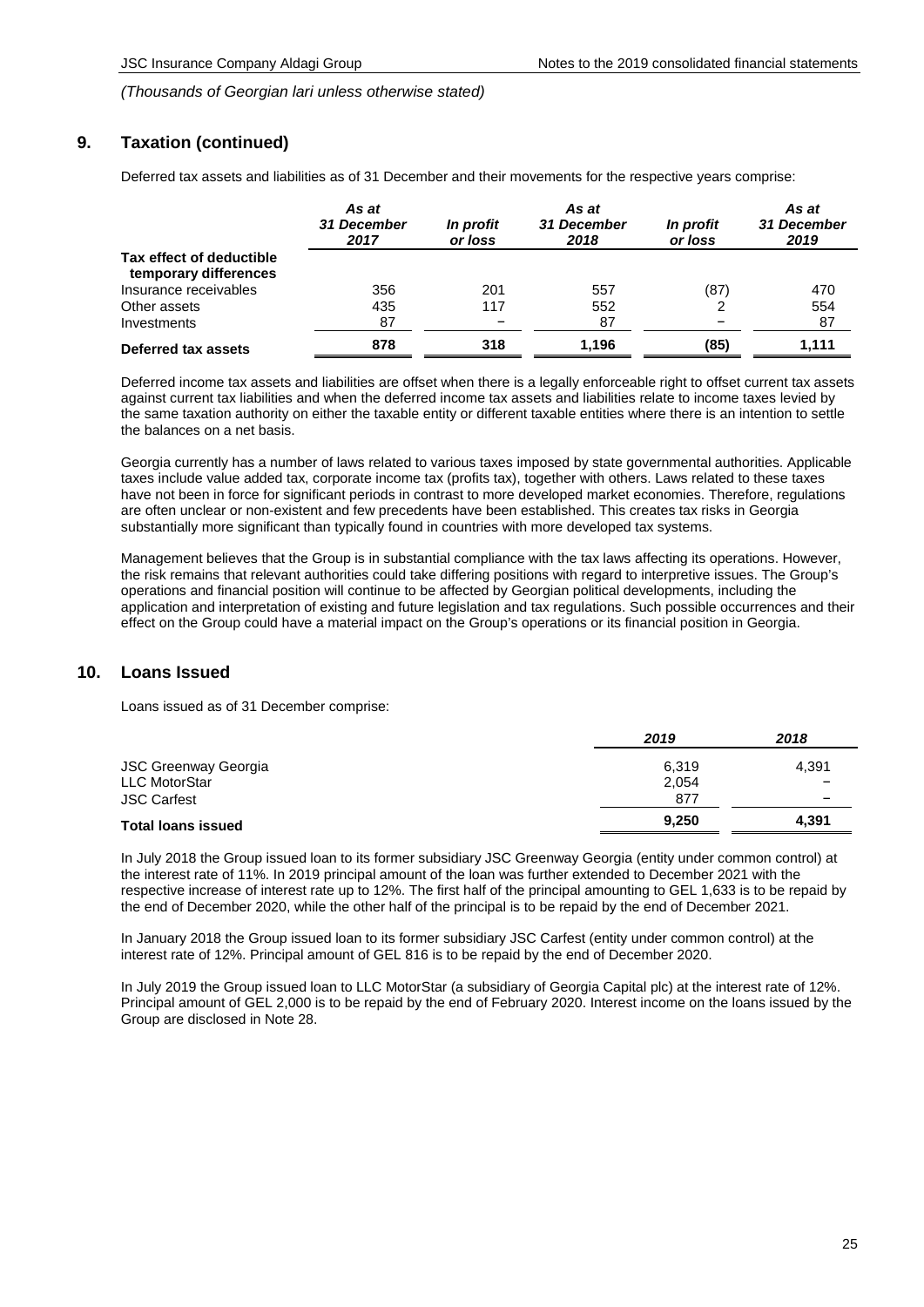### **11. Deferred acquisition costs**

<span id="page-27-0"></span>Deferred acquisition costs ("DAC") on direct, assumed and ceded reinsurance are as follows:

|                             | <b>DAC</b> |
|-----------------------------|------------|
| As at 31 December 2017      | 2,916      |
| Expenses deferred (Note 27) | 2.906      |
| Amortization (Note 27)      | (2, 498)   |
| At 31 December 2018         | 3,324      |
| Expenses deferred (Note 27) | 3.985      |
| Amortization (Note 27)      | (3, 497)   |
| At 31 December 2019         | 3.812      |

### **12. Investment property**

<span id="page-27-1"></span>The Group measures its investment property at fair value. The fair value represents the price that would be received to sell an asset in an orderly transaction between market participants at the measurement date. Refer to Note 34 for details on fair value measurements of investment property.

In October 2019 the Group has disposed of its investment property with the fair value amounting to GEL 845 which resulted in loss on disposal of GEL 350 (Note 31).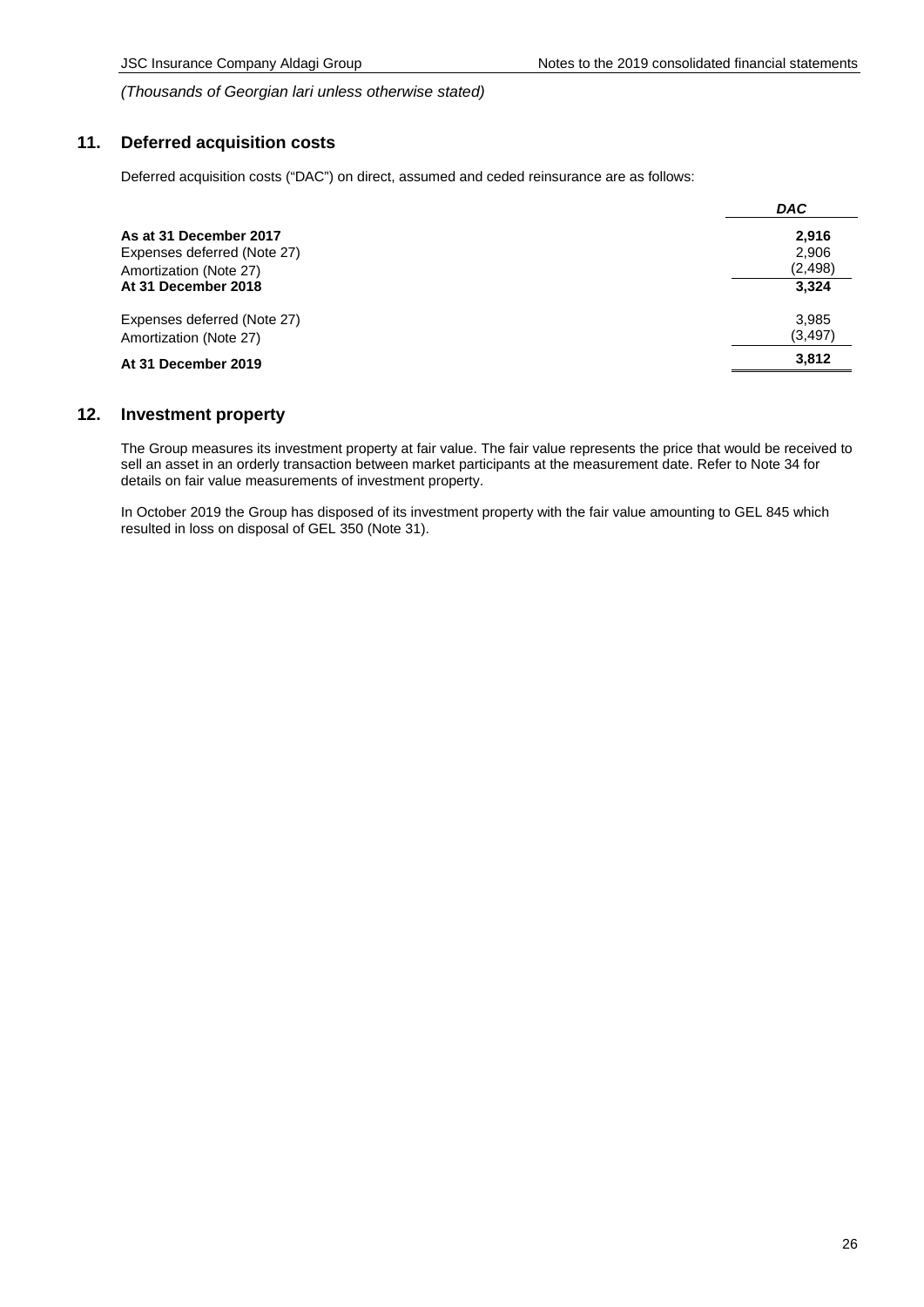# **13. Property and equipment**

The movements in property and equipment were as follows:

|                                  | <b>Notes</b> | Land<br>and buildings | <b>Furniture</b><br>and fixtures | <b>Computers</b><br>and equipment | Motor<br>vehicles        | Leasehold<br><i>improvements</i> | <b>Assets under</b><br>construction | <b>Total</b> |
|----------------------------------|--------------|-----------------------|----------------------------------|-----------------------------------|--------------------------|----------------------------------|-------------------------------------|--------------|
| Cost                             |              |                       |                                  |                                   |                          |                                  |                                     |              |
| 31 December 2018                 |              | 5,811                 | 969                              | 1,944                             | 513                      | 632                              |                                     | 9,869        |
| <b>Additions</b>                 |              | 161                   | 431                              | 590                               | 59                       | 342                              |                                     | 1,583        |
| <b>Disposals</b>                 |              | (30)                  | (29)                             | (8)                               | (202)                    | (29)                             |                                     | (298)        |
| <b>Transfers</b>                 |              |                       | 8                                | (8)                               |                          |                                  |                                     |              |
| Disposal of subsidiary           |              |                       | (102)                            |                                   | $\overline{\phantom{0}}$ | (208)                            | $\overline{\phantom{0}}$            | (310)        |
| 31 December 2019                 |              | 5,942                 | 1,277                            | 2,518                             | 370                      | 737                              | $\overline{\phantom{a}}$            | 10,844       |
| <b>Accumulated depreciation</b>  |              |                       |                                  |                                   |                          |                                  |                                     |              |
| 31 December 2018                 |              | 755                   | 581                              | 1,081                             | 213                      | 44                               |                                     | 2,674        |
| Depreciation charge              |              | 139                   | 78                               | 279                               | 101                      | 68                               |                                     | 665          |
| <b>Disposals</b>                 |              |                       | (13)                             | (3)                               | (110)                    |                                  |                                     | (126)        |
| 31 December 2019                 |              | 894                   | 646                              | 1,357                             | 204                      | 112                              | $\overline{\phantom{a}}$            | 3,213        |
| Net book value                   |              |                       |                                  |                                   |                          |                                  |                                     |              |
| 31 December 2018                 |              | 5,056                 | 388                              | 863                               | 300                      | 588                              |                                     | 7,195        |
| 31 December 2019                 |              | 5,048                 | 631                              | 1,161                             | 166                      | 625                              |                                     | 7,631        |
|                                  |              |                       |                                  |                                   | <b>Motor</b>             | Leasehold                        | <b>Assets under</b>                 |              |
|                                  |              | Land                  | <b>Furniture</b>                 | <b>Computers</b>                  |                          |                                  |                                     |              |
| Cost                             |              | and buildings         | and fixtures                     | and equipment                     | vehicles                 | improvements                     | construction                        | <b>Total</b> |
| 31 December 2017                 |              | 9,465                 | 969                              | 1,454                             | 484                      | 596                              |                                     | 12,968       |
| <b>Additions</b>                 |              | 2,482                 | 98                               | 635                               | 65                       | 36                               | 4,579                               | 7,895        |
| <b>Disposals</b>                 |              | (90)                  | (3)                              | (8)                               | (36)                     |                                  |                                     | (137)        |
| Transfers to investment property |              | (3,874)               | $\overline{\phantom{a}}$         |                                   | $\overline{\phantom{0}}$ |                                  |                                     | (3, 874)     |
| Disposal of subsidiary           |              | (2, 172)              | (95)                             | (137)                             | $\overline{\phantom{m}}$ |                                  | (4, 579)                            | (6,983)      |
| 31 December 2018                 |              | 5,811                 | 969                              | 1,944                             | 513                      | 632                              | $\overline{\phantom{m}}$            | 9,869        |
| <b>Accumulated depreciation</b>  |              |                       |                                  |                                   |                          |                                  |                                     |              |
| 31 December 2017                 |              | 720                   | 539                              | 934                               | 123                      | 25                               |                                     | 2,341        |
| Depreciation charge              |              | 125                   | 76                               | 198                               | 97                       | 19                               |                                     | 515          |
| <b>Disposals</b>                 |              | (90)                  | (1)                              | (2)                               | (7)                      |                                  |                                     | (100)        |
| Disposal of subsidiary           |              |                       | (33)                             | (49)                              |                          |                                  | $\overline{\phantom{0}}$            | (82)         |
| 31 December 2018                 |              | 755                   | 581                              | 1,081                             | 213                      | 44                               | $\blacksquare$                      | 2,674        |
| Net book value                   |              |                       |                                  |                                   |                          |                                  |                                     |              |
| 31 December 2017                 |              | 8,745                 | 430                              | 520                               | 361                      | 571                              |                                     | 10,627       |

<span id="page-28-0"></span>No property and equipment is pledged as collateral as at 31 December 2019 and 2018.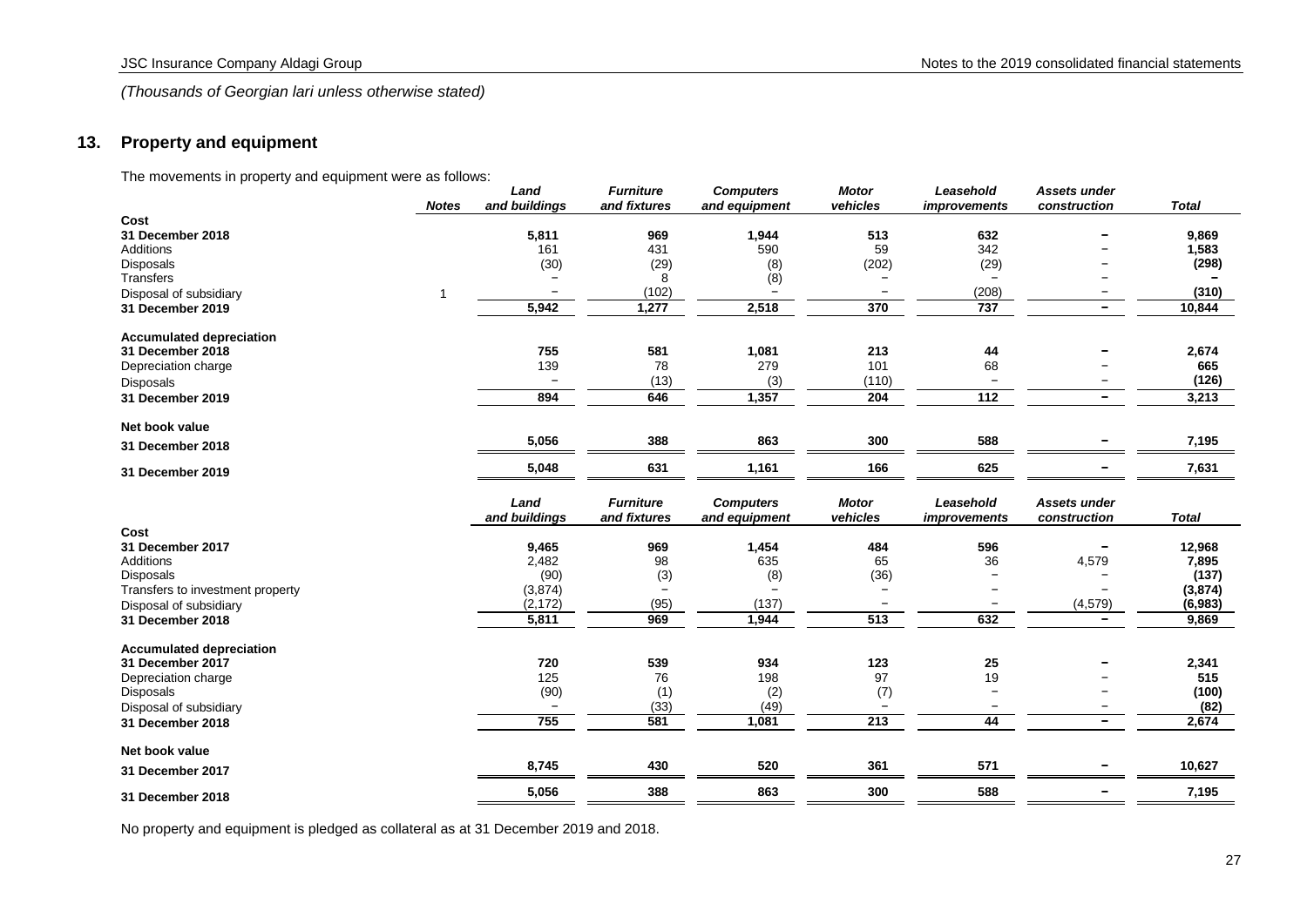# **14. Goodwill and other intangible assets**

<span id="page-29-0"></span>The movements in goodwill and other intangible assets were as follows:

|                                            | <b>Goodwill</b> | <b>Licenses</b> | <b>Computer software</b> | <b>Total</b> |
|--------------------------------------------|-----------------|-----------------|--------------------------|--------------|
| Cost                                       |                 |                 |                          |              |
| 31 December 2017                           | 13,063          | 1,526           | 1,320                    | 15,909       |
| Additions                                  |                 | 322             | 1,208                    | 1,530        |
| Disposal                                   |                 |                 |                          |              |
| 31 December 2018                           | 13,063          | 1,848           | 2,528                    | 17,439       |
| Additions                                  |                 | 496             | 1,095                    | 1,591        |
| 31 December 2019                           | 13,063          | 2,344           | 3,623                    | 19,030       |
| Accumulated amortization and<br>impairment |                 |                 |                          |              |
| 31 December 2017                           |                 | 618             | 956                      | 1,574        |
| Amortization charge                        |                 | 367             | 143                      | 510          |
| 31 December 2018                           |                 | 985             | 1,099                    | 2,084        |
| Amortization charge                        |                 | 359             | 134                      | 493          |
| 31 December 2019                           |                 | 1,344           | 1,233                    | 2,577        |
| Net book value                             |                 |                 |                          |              |
| 31 December 2018                           | 13,063          | 863             | 1,429                    | 15,355       |
| 31 December 2019                           | 13,063          | 1,000           | 2,390                    | 16,453       |

The recoverable amount of the total cash-generating unit has been determined based on a value-in-use calculation. The Group used cash flow projections based on financial budget approved by senior management covering from a one to three-year period. The Company as a whole is considered a single cash-generating unit for goodwill impairment test purposes.

The recoverable amount of cash generating unit has been determined based on a value-in-use calculation through a cash flow projection based on the approved budget under the assumption that business will steadily grow and the cash flows will be stable. The discount rate applied to cash flow projections is the pre-tax weighted average cost of capital ("WACC") of the cash-generating unit. Discount rates were not adjusted for either a constant or a declining growth rate beyond the three-year period covered in financial budgets. Effective annual growth rate in three-year financial budgets is 8.4% (2018: 16.3%). For the purposes of the impairment test, a 0% permanent growth rate has been assumed when assessing the future operating cash flows of the cash-generating unit. Discount rate applied to the cash flow projections is 14.5% (2018: 15.2%).

Reasonably possible changes in key assumptions (-5 p.p. decrease in effective annual growth rate in the three-years budgets and +2 p.p. increase in discounting rate) would not have resulted in goodwill impairment as at 31 December 2019, 2018.

### **15. Pension fund assets and liabilities**

<span id="page-29-1"></span>Effective 2 June 2005, the Group established a private pension scheme. Contributions made by the Group's employees and other individuals are recorded as an accumulated pension liability to be repaid to the pension plan clients after pension age. Also, any income earned on this accumulated pension liability on behalf of the insured individuals will be accumulated and added to the pension benefit obligation. When an employee reaches pension age, aggregated contributions, plus any earnings earned on the employee's behalf are returned to the employee according to the schedule agreed with the employee.

Having collected funds from individuals, the Group conducts investment activities on behalf of these individuals in order to receive additional profit on accumulated amounts. The total net accumulated amount of a single member of the pension plan equals the total net contributions made by him/her, plus any net investment income generated by the funds. Investment activities on behalf of pension plan members and the Group are managed by the Company. According to the current arrangement of the plan, the pension age for men and women is 65 and 60 years, respectively.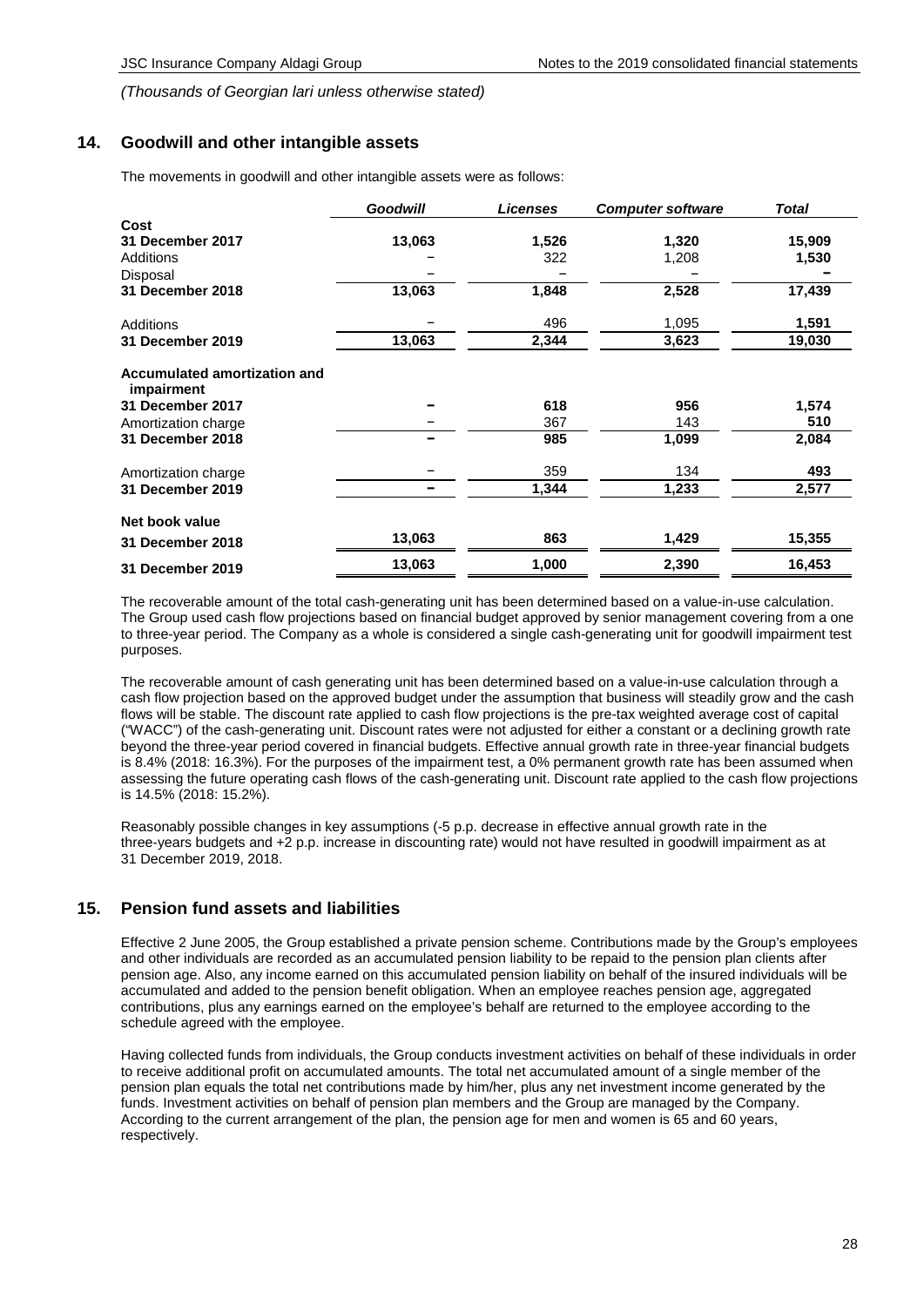# **15. Pension fund assets and liabilities (continued)**

As of 31 December pension fund liabilities consisted of:

|                                                                                                          | 2019             | 2018            |
|----------------------------------------------------------------------------------------------------------|------------------|-----------------|
| Total net contributions to the pension fund<br>Total net income earned on net pension fund contributions | (4,261)<br>9.129 | 10.656<br>8,276 |
| <b>Pension fund liabilities</b>                                                                          | 4.868            | 18.932          |

The movement of pension fund liabilities during 2019 and 2018 was as follows:

|                                                 | 2019     | 2018    |
|-------------------------------------------------|----------|---------|
| Pension fund liabilities as of 1 January        | 18,932   | 18,536  |
| Total pension fund instalments during the year  | 431      | 3,493   |
| Administration commission                       | (19)     | (42)    |
| Management commission                           | (80)     | (251)   |
| Investment income commission                    | (29)     | (150)   |
| Membership commission                           |          | (6)     |
| Net income (net of physical persons income tax) | 982      | 1,892   |
| Funds withdrawn by Participants                 | (15,349) | (4,540) |
| Total accumulated pension fund during the year  | (14.064) | 396     |
| Pension fund liabilities as of 31 December      | 4,868    | 18,932  |

Pension fund assets as of 31 December consist mainly of deposits with local commercial banks and available for sale financial assets.

|                                     | 2019  | 2018   |  |
|-------------------------------------|-------|--------|--|
| Bank deposits                       | 3.259 | 14.029 |  |
| Available-for-sale financial assets | 1.315 | 1.589  |  |
| Cash at bank                        | 294   | 3,314  |  |
| <b>Pension fund assets</b>          | 4.868 | 18.932 |  |

The Group has not contributed any amount for the year ended 31 December 2019 (2018: GEL 84) to its employees' defined contribution pension plan due to enactment of the State Pension Plan of Georgia.

## **16. Allowances for impairment and provisions**

<span id="page-30-0"></span>The movements in the allowance for insurance and reinsurance receivables were as follows:

|                                 | Insurance and<br>reinsurance<br>receivables (Note 8) |
|---------------------------------|------------------------------------------------------|
| 31 December 2017                | 3,836                                                |
| Charge                          | 1,536                                                |
| Write-off                       | (17)                                                 |
| Currency translation difference | 132                                                  |
| 31 December 2018                | 5,487                                                |
| Charge                          | 478                                                  |
| Write-off                       | (40)                                                 |
| Currency translation difference | 246                                                  |
| 31 December 2019                | 6,171                                                |

Allowances for impairment of assets are deducted from the carrying amounts of the related assets.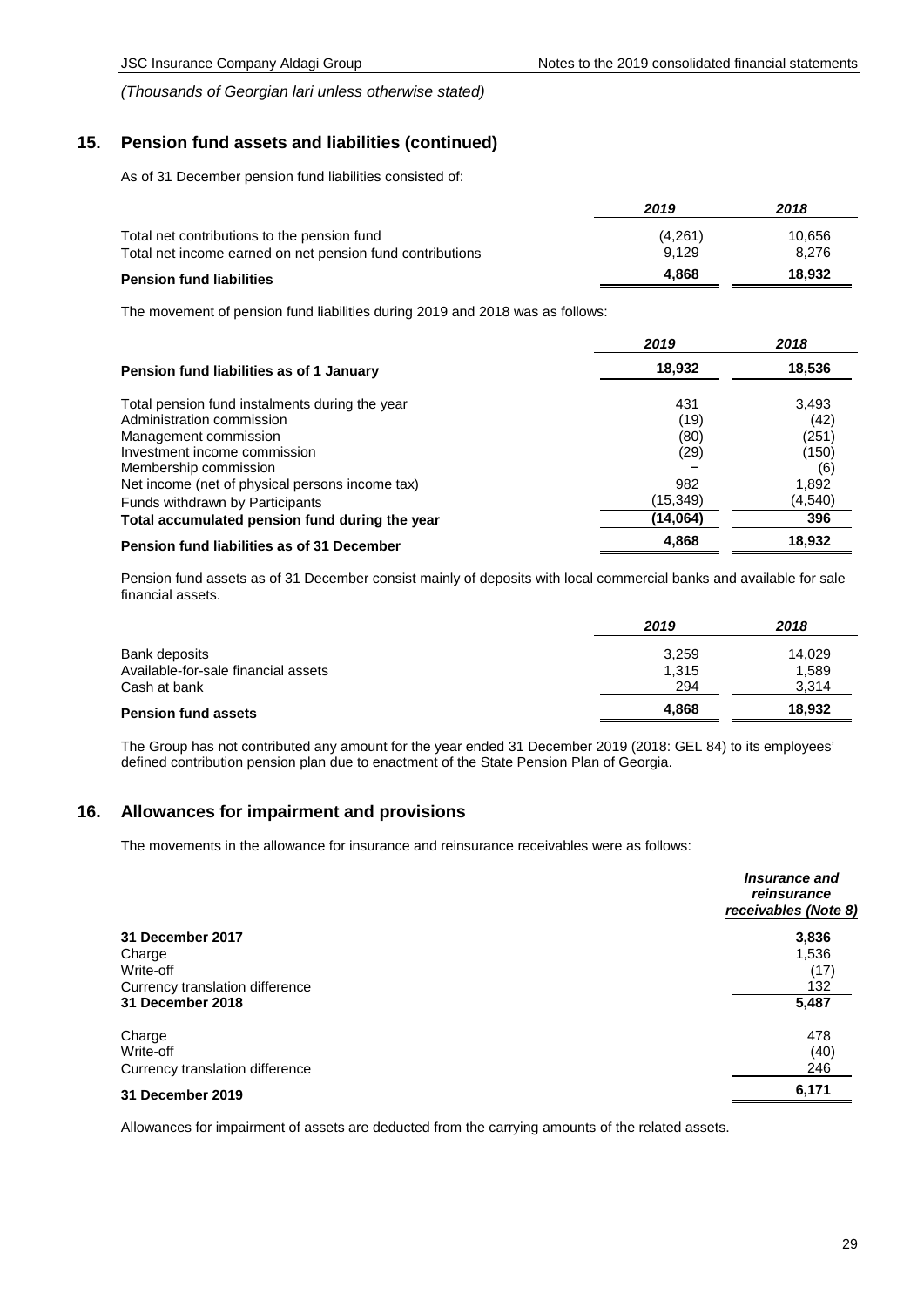### **17. Other assets**

<span id="page-31-0"></span>Other assets as of 31 December comprise:

|                                        | 2019  | 2018  |
|----------------------------------------|-------|-------|
| Advances and prepayments               | 845   | 1,131 |
| Assets transferred through subrogation | 656   | 514   |
| Trade receivables                      | 637   | 557   |
| Inventory                              | 515   | 286   |
| Prepaid operating taxes                | 208   | 140   |
| Receivables from regression            | 183   | 108   |
| Other                                  | 409   | 436   |
| <b>Total other assets</b>              | 3.453 | 3.172 |

### **18. Equity**

<span id="page-31-1"></span>As of 31 December 2019 the number of authorized ordinary shares was 2,700,000 (2018: 2,700,000) with a nominal value per share of one Georgian lari.1,889,155 authorized shares have been issued and fully paid (2018: 1,889,155).

The share capital of the Group was contributed by the shareholders in Georgian lari and they are entitled to dividends and any capital distribution in Georgian lari.

On 28 June 2019, shareholder of JSC Insurance Company Aldagi made a decision to distribute 2018 dividends to its shareholder, JSC A Group amounting to GEL 8,000 comprising Georgian lari 4.234 per share. On 23 December 2019, JSC Insurance Company Aldagi distributed 2019 dividends to its shareholder, JSC A Group, in the amount of GEL 1,326 comprising Georgian lari 0.7 per share.

On 25 June 2018, shareholder of JSC Insurance Company Aldagi made a decision to distribute 2017 and 2018 dividends comprising Georgian lari 4.234 and 1.058, respectively, per share. Payment of the total GEL 10,000 annual dividends was received by the shareholder on 29 June 2018. On 12 October 2018, JSC Insurance Company Aldagi distributed 2016 dividends to its shareholder, JSC A Group, in the amount of GEL 3,774 comprising Georgian lari 2.0 per share.

### **19. Gross technical provisions and ceded share of technical provisions**

<span id="page-31-2"></span>Gross technical provisions and ceded share of technical provisions as of 31 December comprise:

|                                                          | 2019      | 2018     |
|----------------------------------------------------------|-----------|----------|
| <b>Gross technical provisions</b>                        |           |          |
| - Unearned premiums provision                            | 35,771    | 32,248   |
| - Provisions for claims outstanding                      | 65.114    | 13,552   |
| <b>Total gross technical provisions</b>                  | 100,885   | 45,800   |
| Ceded share of technical provisions                      |           |          |
| - Reinsurers' share in unearned premiums provision       | (7,920)   | (8,535)  |
| - Reinsurers' share in provisions for claims outstanding | (56, 786) | (8, 475) |
| Total ceded share of technical provisions                | (64, 706) | (17,010) |
| <b>Technical provisions net of reinsurance</b>           |           |          |
| - Unearned premiums provision                            | 27.851    | 23.713   |
| - Provisions for claims outstanding                      | 8,328     | 5,077    |
| Total technical provisions net of reinsurance            | 36,179    | 28,790   |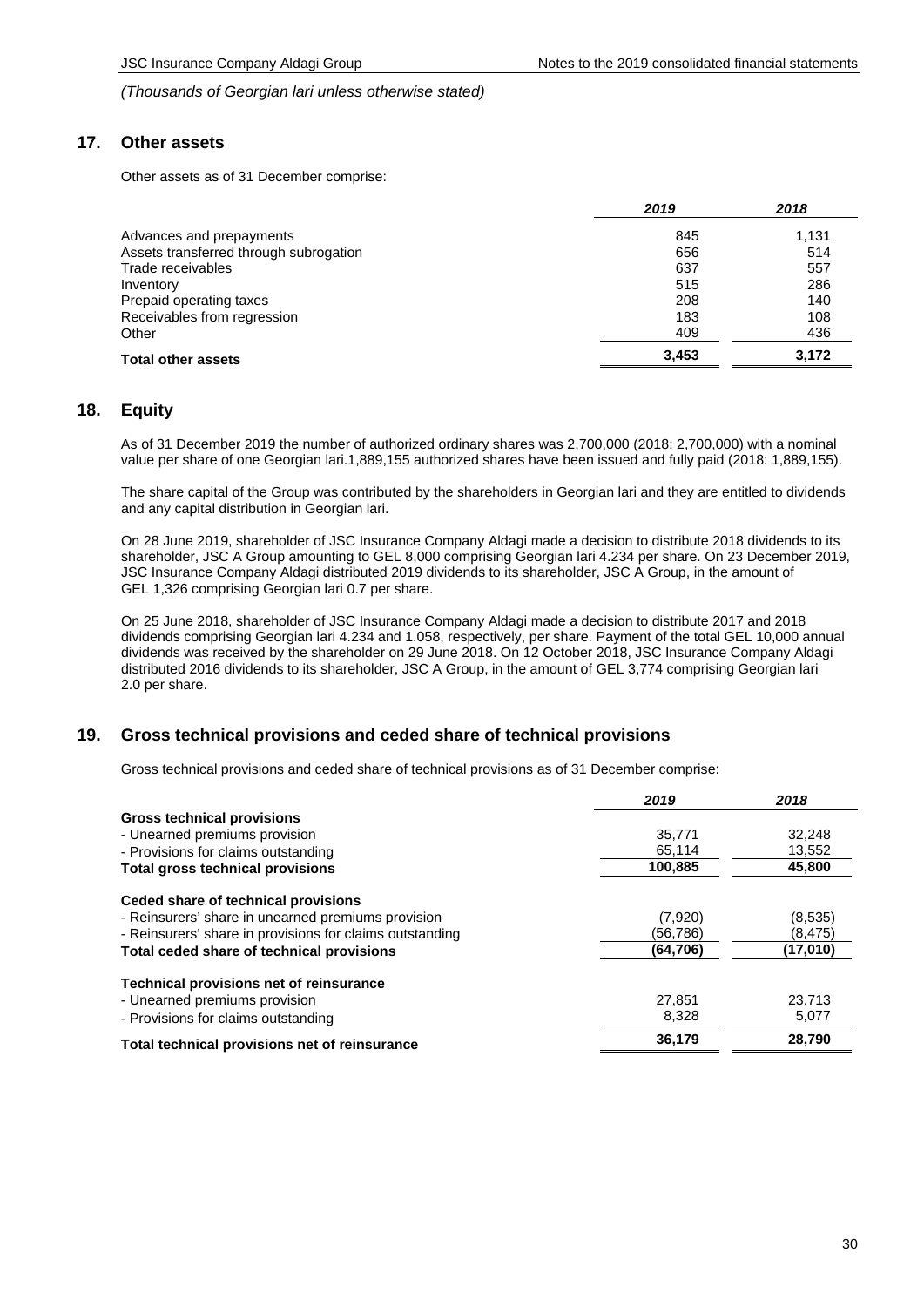# **19. Gross technical provisions and ceded share of technical provisions (continued)**

Technical provisions as of 31 December comprise:

|                                               |              |                                  | 2019                                             |            |                                  | 2018                                             |            |  |  |  |
|-----------------------------------------------|--------------|----------------------------------|--------------------------------------------------|------------|----------------------------------|--------------------------------------------------|------------|--|--|--|
|                                               | <b>Notes</b> | Gross<br>technical<br>provisions | <b>Ceded share</b><br>of technical<br>provisions | <b>Net</b> | Gross<br>technical<br>provisions | <b>Ceded share</b><br>of technical<br>provisions | <b>Net</b> |  |  |  |
| Life insurance contracts<br>General insurance | (a)          | 3.076                            | (176)                                            | 2,900      | 1.194                            | (139)                                            | 1,055      |  |  |  |
| contracts                                     | (b)          | 97,809*                          | (64, 530)                                        | 33,279     | 44,606                           | (16.871)                                         | 27,735     |  |  |  |
| <b>Total gross technical</b><br>provisions    |              | 100,885                          | (64,706)                                         | 36,179     | 45,800                           | (17,010)                                         | 28,790     |  |  |  |

\* *Significant increase in gross technical provisions resulted from claims reported by an entity under common control (a subsidiary of Georgia Capital plc). The policy is 99% reinsured.*

(a) The movement during the year in life technical provisions is as follows.

|                                                |              |                                  | 2019                                             |            |                                         | 2018                                             |            |
|------------------------------------------------|--------------|----------------------------------|--------------------------------------------------|------------|-----------------------------------------|--------------------------------------------------|------------|
|                                                | <b>Notes</b> | Gross<br>technical<br>provisions | <b>Ceded share</b><br>of technical<br>provisions | <b>Net</b> | <b>Gross</b><br>technical<br>provisions | <b>Ceded share</b><br>of technical<br>provisions | <b>Net</b> |
| At 1 January                                   |              | 1,194                            | (139)                                            | 1,055      | 1,711                                   | (476)                                            | 1,235      |
| Premiums written during                        |              |                                  |                                                  |            |                                         |                                                  |            |
| the year                                       | 25           | 13,632                           | (180)                                            | 13,452     | 10.781                                  | (194)                                            | 10,587     |
| Premiums earned during                         |              |                                  |                                                  |            |                                         |                                                  |            |
| the year                                       |              | (13, 569)                        | 203                                              | (13, 366)  | (10, 615)                               | 173                                              | (10, 442)  |
| Claims incurred during<br>the current accident |              |                                  |                                                  |            |                                         |                                                  |            |
| year                                           |              | 7.968                            | (64)                                             | 7,904      | 3.789                                   | 221                                              | 4,010      |
| Claims paid during the                         |              |                                  |                                                  |            |                                         |                                                  |            |
| year                                           | 26           | (6, 149)                         | 4                                                | (6, 145)   | (4,472)                                 | 137                                              | (4, 335)   |
| At 31 December                                 |              | 3,076                            | (176)                                            | 2,900      | 1,194                                   | (139)                                            | 1,055      |

(b) General technical provisions may be analysed as follows. Provision for claims settlement expenses is included in the gross technical provisions.

|                                              |              |                                  | 2019                                             |            |                                  | 2018                                             |            |  |  |  |
|----------------------------------------------|--------------|----------------------------------|--------------------------------------------------|------------|----------------------------------|--------------------------------------------------|------------|--|--|--|
|                                              | <b>Notes</b> | Gross<br>technical<br>provisions | <b>Ceded share</b><br>of technical<br>provisions | <b>Net</b> | Gross<br>technical<br>provisions | <b>Ceded share</b><br>of technical<br>provisions | <b>Net</b> |  |  |  |
| Provisions for claims<br>outstanding         | (1)          | 62.420                           | (56,700)                                         | 5.720      | 12.678                           | (8, 449)                                         | 4,229      |  |  |  |
| Provision for unearned<br>premiums           | (2)          | 35,389                           | (7,830)                                          | 27,559     | 31.928                           | (8, 422)                                         | 23,506     |  |  |  |
| <b>Total general technical</b><br>provisions |              | 97,809                           | (64, 530)                                        | 33,279     | 44.606                           | (16, 871)                                        | 27,735     |  |  |  |

(1) The provision for claims outstanding for general insurance contracts may be analyzed as follows:

|                                                                |              |                                  | 2019                                             |            |                                  | 2018                                             |            |
|----------------------------------------------------------------|--------------|----------------------------------|--------------------------------------------------|------------|----------------------------------|--------------------------------------------------|------------|
|                                                                | <b>Notes</b> | Gross<br>technical<br>provisions | <b>Ceded share</b><br>of technical<br>provisions | <b>Net</b> | Gross<br>technical<br>provisions | <b>Ceded share</b><br>of technical<br>provisions | <b>Net</b> |
| At 1 January<br>Claims incurred during<br>the current accident |              | 12.678                           | (8, 449)                                         | 4.229      | 16.794                           | (13, 556)                                        | 3,238      |
| year<br>Claims paid during the                                 |              | 81,934                           | (57,256)                                         | 24.678     | 26,200                           | (2,990)                                          | 23,210     |
| year                                                           | 26           | (32,192)                         | 9,005                                            | (23,187)   | (30,316)                         | 8,097                                            | (22,219)   |
| At 31 December                                                 |              | 62,420                           | (56,700)                                         | 5,720      | 12,678                           | (8, 449)                                         | 4,229      |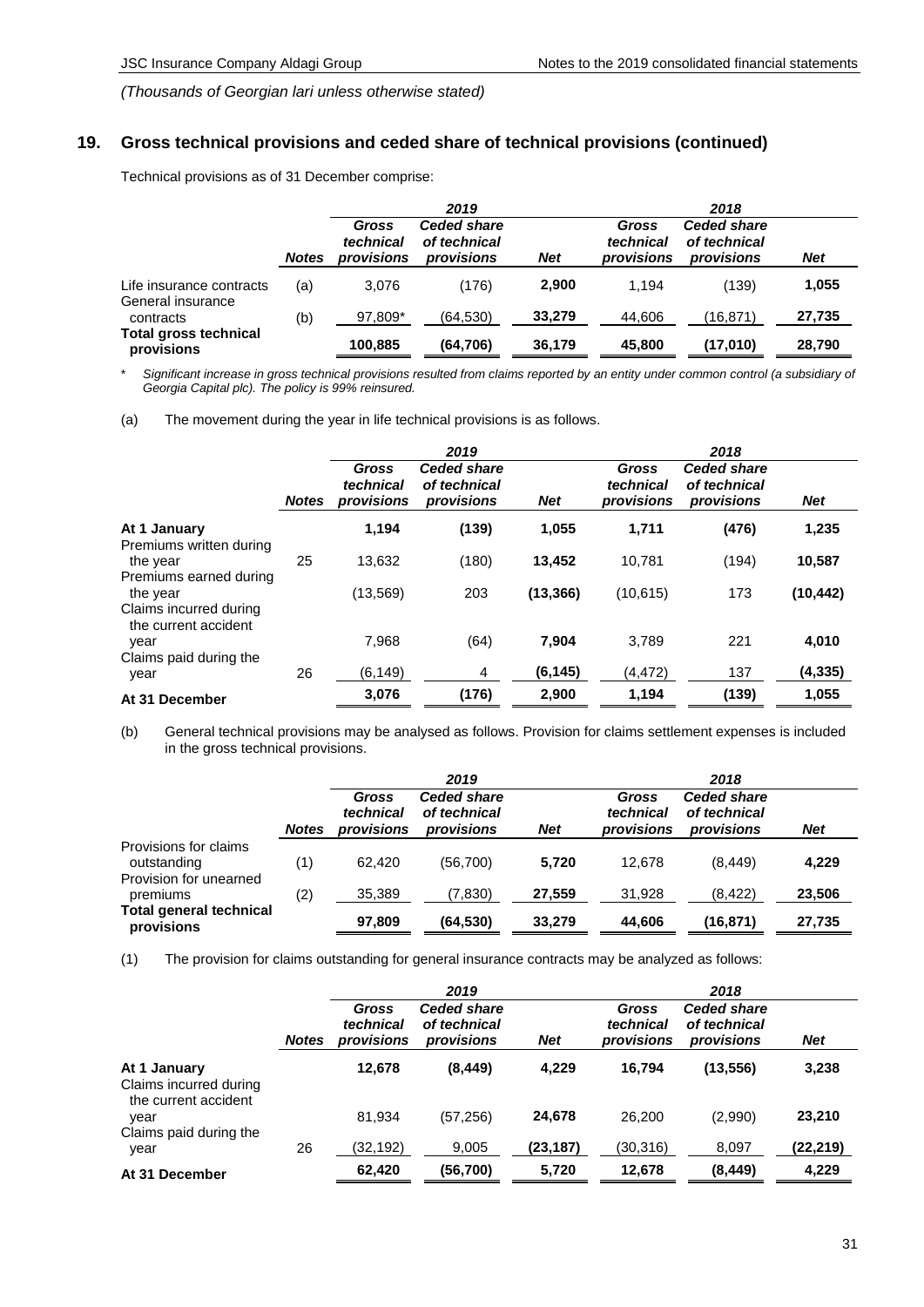# **19. Gross technical provisions and ceded share of technical provisions (continued)**

(2) The provision for unearned premiums for general insurance contracts may be analyzed as follows.

|                                         |              |                                  | 2019                                             |            | 2018                             |                                           |            |  |  |
|-----------------------------------------|--------------|----------------------------------|--------------------------------------------------|------------|----------------------------------|-------------------------------------------|------------|--|--|
|                                         | <b>Notes</b> | Gross<br>technical<br>provisions | <b>Ceded share</b><br>of technical<br>provisions | <b>Net</b> | Gross<br>technical<br>provisions | Ceded share<br>of technical<br>provisions | <b>Net</b> |  |  |
| At 1 January<br>Premiums written during |              | 31,928                           | (8, 422)                                         | 23.506     | 31.767                           | (6, 639)                                  | 25,128     |  |  |
| the year<br>Premiums earned during      | 25           | 88.243                           | (22, 215)                                        | 66.028     | 80.070                           | (24, 604)                                 | 55,466     |  |  |
| the year                                |              | (84, 782)                        | 22,807                                           | (61,975)   | (79,909)                         | 22,821                                    | (57,088)   |  |  |
| At 31 December                          |              | 35,389                           | (7,830)                                          | 27,559     | 31,928                           | (8, 422)                                  | 23,506     |  |  |

**Gross technical provisions and ceded share of technical provisions − terms, assumptions and sensitivities**

#### **(a) Life insurance contracts**

#### *(1) Terms and conditions*

Life insurance contracts offered by the Group only consist of annually or monthly renewable term conventional insurance contracts where lump sum benefits are payable on death.

#### *(2) Key assumptions*

Premiums for life insurance contracts are based on rates derived from mortality tables that are developed through actuarial research. These annually renewed insurance contracts only pay a lump sum benefit when the insured person dies within that year. At the reporting date, the pro rata premium for the policy year that is not yet earned, is deferred in the caption gross technical provisions.

#### **(b) General insurance contracts**

#### *(1) Terms and conditions*

The major classes of general insurance written by the Group include cargo, motor, compulsory third party liability for foreign-registered vehicles, household, property, freight forwarding liability, professional indemnity, financial risk and aviation. Risks under these policies usually cover twelve month duration.

For general insurance contracts, claims provisions are established to cover the ultimate cost of settling the liabilities in respect of claims that have occurred and are estimated based on known facts at the reporting date.

The provisions are refined monthly as part of a regular ongoing process as claims experience develops, certain claims are settled and further claims are reported. Outstanding claims provisions are not discounted for the time value of money.

#### *(2) Assumptions*

For the calculation of the claims reserves including the liability adequacy test refer to Note 3 − Summary of significant accounting policies, technical provisions and Note 4 − Significant accounting judgements, estimates and assumptions.

Gross technical provisions on insurance business written in Georgia significantly depend on fluctuations in currency exchange rates as the insured values on these contracts are denominated in US dollars (see analysis of currency risk in the Note 33).

#### *(3) Loss development triangle*

Reproduced below is an exhibit that shows the development of claims over a period of time on a gross and net reinsurance basis.

The tables show the reserves for both claims reported and claims incurred but not yet reported and cumulative payments.

In the tables below, the claims estimates are translated into Lari at the rate of exchange that applied at the end of the accident year.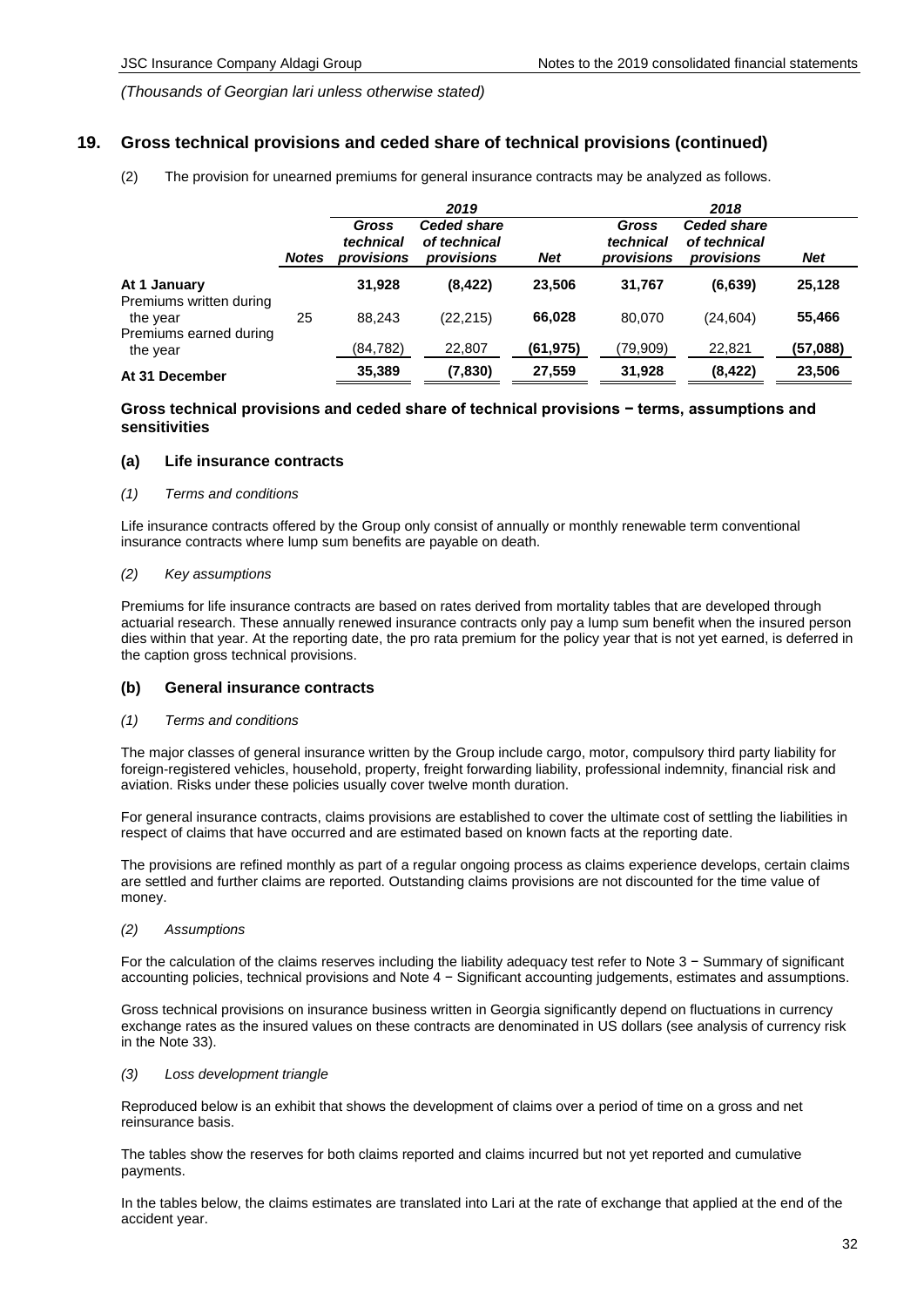# **19. Gross technical provisions and ceded share of technical provisions (continued)**

# **Gross technical provisions and ceded share of technical provisions − terms, assumptions and sensitivities (continued)**

Before the effect of reinsurance, the loss development table is:

|                                                                             | 2010      | 2011     | 2012      | 2013      | 2014      | 2015      | 2016      | 2017      | 2018      | 2019      | <b>Total</b> |
|-----------------------------------------------------------------------------|-----------|----------|-----------|-----------|-----------|-----------|-----------|-----------|-----------|-----------|--------------|
| Accident year                                                               | 8,771     | 7,428    | 16,301    | 13,058    | 16,406    | 31,128    | 27,926    | 43,667    | 29,019    | 89,080    |              |
| One year later                                                              | 8,702     | 7,653    | 14,048    | 12,570    | 15,817    | 30,186    | 27,077    | 44,481    | 29,331    |           |              |
| Two years later                                                             | 9,421     | 7,593    | 14,021    | 12,011    | 15,352    | 29,889    | 27,222    | 44,341    |           |           |              |
| Three years later                                                           | 9,399     | 7,556    | 14,019    | 12,161    | 14,986    | 29,843    | 27,869    |           |           |           |              |
| Four years later                                                            | 9,367     | 7,476    | 14,012    | 11,566    | 14,937    | 29,766    |           |           |           |           |              |
| Five years later                                                            | 9,544     | 7,476    | 14,012    | 11,567    | 14,941    |           |           |           |           |           |              |
| Six years later                                                             | 9,683     | 7,482    | 14,012    | 11,537    |           |           |           |           |           |           |              |
| Seven years later                                                           | 9,653     | 7,482    | 14,012    |           |           |           |           |           |           |           |              |
| Eight years later                                                           | 9,699     | 7,482    |           |           |           |           |           |           |           |           |              |
| Nine years later                                                            | 9,805     |          |           |           |           |           |           |           |           |           |              |
| <b>Current estimate of cumulative</b>                                       |           |          |           |           |           |           |           |           |           |           |              |
| claims incurred                                                             | 9,805     | 7,482    | 14,012    | 11,537    | 14,941    | 29,766    | 27,869    | 44,341    | 29,331    | 89,080    | 278,164      |
| Accident year                                                               | (6,665)   | (5,700)  | (10, 733) | (8, 867)  | (12, 268) | (21, 926) | (19, 254) | (27, 753) | (24, 023) | (27, 392) |              |
| One year later                                                              | (7, 559)  | (6,904)  | (13, 013) | (10, 520) | (14, 185) | (29, 662) | (26, 674) | (38,084)  | (28, 597) |           |              |
| Two years later                                                             | (7, 887)  | (7, 441) | (13,937)  | (11, 463) | (14, 467) | (29,766)  | (26,996)  | (43, 807) |           |           |              |
| Three years later                                                           | (7, 887)  | (7, 441) | (14, 012) | (11, 566) | (14, 547) | (29, 778) | (27, 695) |           |           |           |              |
| Four years later                                                            | (8,220)   | (7, 441) | (14, 012) | (11,566)  | (14, 546) | (29,766)  |           |           |           |           |              |
| Five years later                                                            | (8, 222)  | (7, 441) | (14, 012) | (11, 567) | (14, 540) |           |           |           |           |           |              |
| Six years later                                                             | (8, 222)  | (7, 441) | (14, 012) | (11, 537) |           |           |           |           |           |           |              |
| Seven years later                                                           | (8, 222)  | (7, 482) | (14, 012) |           |           |           |           |           |           |           |              |
| Eight years later                                                           | (8,222)   | (7, 482) |           |           |           |           |           |           |           |           |              |
| Nine years later                                                            | (8,222)   |          |           |           |           |           |           |           |           |           |              |
| Cumulative payments to date                                                 | (8, 222)  | (7, 482) | (14, 012) | (11, 537) | (14, 540) | (29, 766) | (27, 695) | (43, 807) | (28, 597) | (27, 392) | (213,050)    |
| <b>Gross Outstanding Claims provision</b><br>per the statement of financial |           |          |           |           |           |           |           |           |           |           |              |
| position                                                                    | 1,583     |          |           |           | 401       |           | 174       | 534       | 734       | 61,688    | 65,114       |
| Current estimation of surplus/                                              |           |          |           |           |           |           |           |           |           |           |              |
| (deficiency)<br>% of surplus/(deficiency) of initial gross                  | (1,034)   | (54)     | 2,289     | 1,521     | 1,465     | 1,362     | 57        | (674)     | (313)     |           |              |
| reserve                                                                     | $-11.79%$ | $-0.73%$ | 14.04%    | 11.65%    | 8.93%     | 4.38%     | 0.20%     | $-1.54%$  | $-1.08%$  |           |              |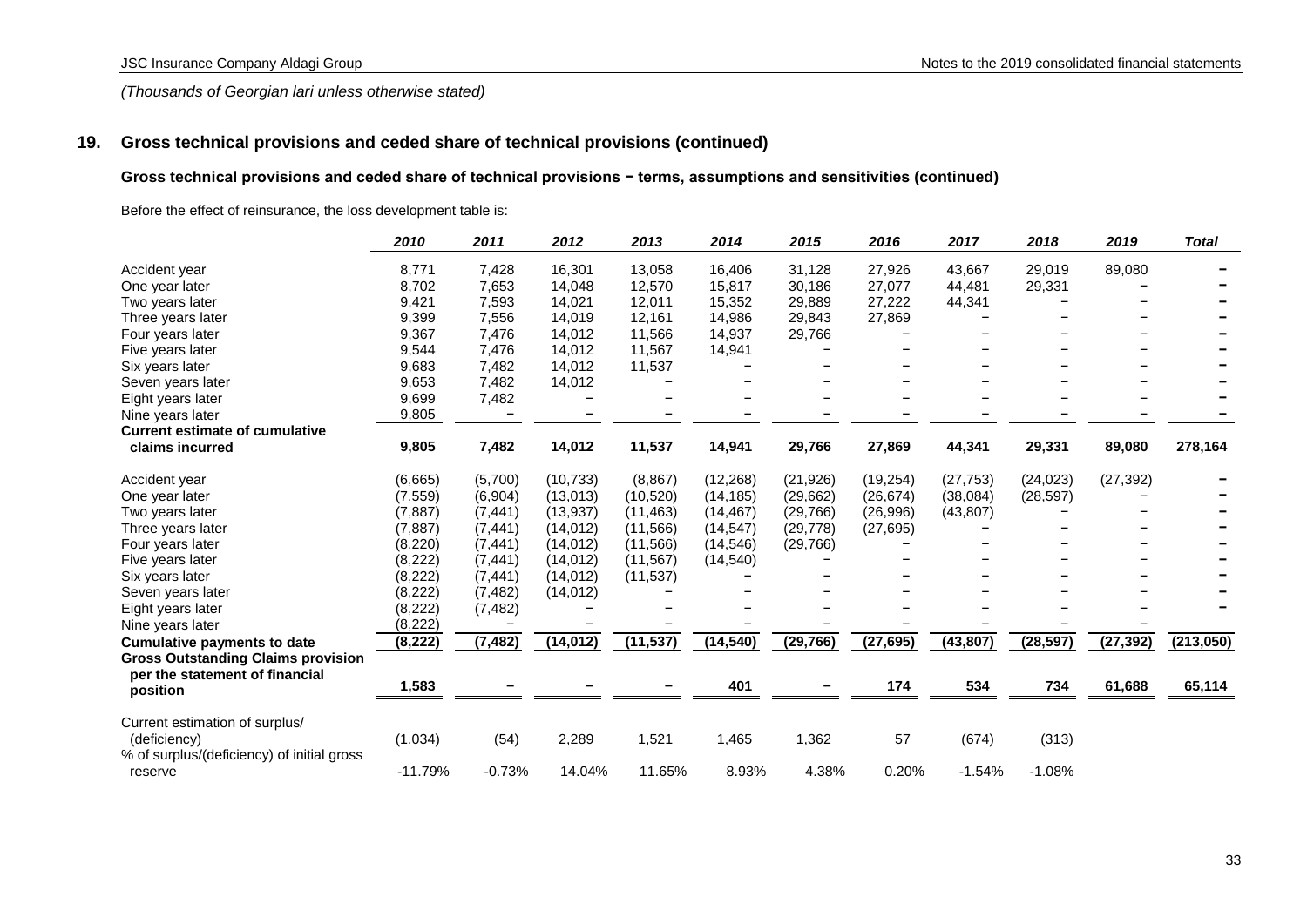# **19. Gross technical provisions and ceded share of technical provisions (continued)**

# **Gross technical provisions and ceded share of technical provisions − terms, assumptions and sensitivities (continued)**

After the effect of reinsurance, the loss development table is:

|                                                                           | 2010      | 2011     | 2012      | 2013      | 2014      | 2015      | 2016      | 2017      | 2018      | 2019      | <b>Total</b> |
|---------------------------------------------------------------------------|-----------|----------|-----------|-----------|-----------|-----------|-----------|-----------|-----------|-----------|--------------|
| Accident year                                                             | 3,937     | 5,788    | 12,355    | 10,337    | 12,855    | 21,815    | 19,601    | 26,425    | 26,806    | 32,194    |              |
| One year later                                                            | 3,934     | 6,088    | 12,260    | 10,086    | 13,274    | 21,721    | 19,347    | 26,776    | 27,226    |           |              |
| Two years later                                                           | 4,506     | 6,132    | 12,253    | 10,190    | 13,103    | 21,479    | 19,452    | 26,857    |           |           |              |
| Three years later                                                         | 4,398     | 6,090    | 12,249    | 10,284    | 13,148    | 21,438    | 19,391    |           |           |           |              |
| Four years later                                                          | 4,346     | 6,090    | 12,242    | 10,285    | 13,088    | 21,423    |           |           |           |           |              |
| Five years later                                                          | 4,346     | 6,090    | 12,242    | 10,285    | 13,081    |           |           |           |           |           |              |
| Six years later                                                           | 4,346     | 6,096    | 12,242    | 10,255    |           |           |           |           |           |           |              |
| Seven years later                                                         | 4,346     | 6,096    | 12,242    |           |           |           |           |           |           |           |              |
| Eight years later                                                         | 4,346     | 6,096    |           |           |           |           |           |           |           |           |              |
| Nine years later                                                          | 4,346     |          |           |           |           |           |           |           |           |           |              |
| <b>Current estimate of cumulative</b>                                     |           |          |           |           |           |           |           |           |           |           |              |
| claims incurred                                                           | 4,346     | 6,096    | 12,242    | 10,255    | 13,081    | 21,423    | 19,391    | 26,857    | 27,226    | 32,194    | 173,111      |
| Accident year                                                             | (3,037)   | (5,055)  | (9,865)   | (8, 172)  | (10, 963) | (17,669)  | (15, 439) | (22, 347) | (22, 174) | (24, 855) |              |
| One year later                                                            | (3,869)   | (5,979)  | (11, 896) | (9,806)   | (12, 745) | (21, 327) | (19, 172) | (26, 425) | (26, 497) |           |              |
| Two years later                                                           | (4,074)   | (6,055)  | (12, 175) | (10, 181) | (13,009)  | (21, 423) | (19, 361) | (26, 626) |           |           |              |
| Three years later                                                         | (4, 013)  | (6,055)  | (12, 242) | (10, 284) | (13,088)  | (21, 435) | (19, 362) |           |           |           |              |
| Four years later                                                          | (4,346)   | (6,055)  | (12, 242) | (10, 285) | (13,088)  | (21, 423) |           |           |           |           |              |
| Five years later                                                          | (4, 346)  | (6,055)  | (12, 242) | (10, 285) | (13,081)  |           |           |           |           |           |              |
| Six years later                                                           | (4,346)   | (6,055)  | (12, 242) | (10, 255) |           |           |           |           |           |           |              |
| Seven years later                                                         | (4, 346)  | (6,096)  | (12, 242) |           |           |           |           |           |           |           |              |
| Eight years later                                                         | (4, 346)  | (6,096)  |           |           |           |           |           |           |           |           |              |
| Nine years later                                                          | (4, 346)  |          |           |           |           |           |           |           |           |           |              |
| <b>Cumulative payments to date</b>                                        | (4, 346)  | (6,096)  | (12, 242) | (10, 255) | (13,081)  | (21, 423) | (19, 362) | (26, 626) | (26, 497) | (24, 855) | (164, 783)   |
| <b>Net Outstanding Claims provision</b><br>per the statement of financial |           |          |           |           |           |           |           |           |           |           |              |
| position                                                                  |           |          |           |           |           |           | 29        | 231       | 729       | 7,339     | 8,328        |
| Current estimation of surplus/                                            |           |          |           |           |           |           |           |           |           |           |              |
| (deficiency)<br>% of surplus/(deficiency) of initial gross                | (409)     | (308)    | 113       | 82        | (226)     | 392       | 210       | (432)     | (420)     |           |              |
| reserve                                                                   | $-10.39%$ | $-5.32%$ | 0.91%     | 0.79%     | $-1.76%$  | 1.80%     | 1.07%     | $-1.63%$  | $-1.57%$  |           |              |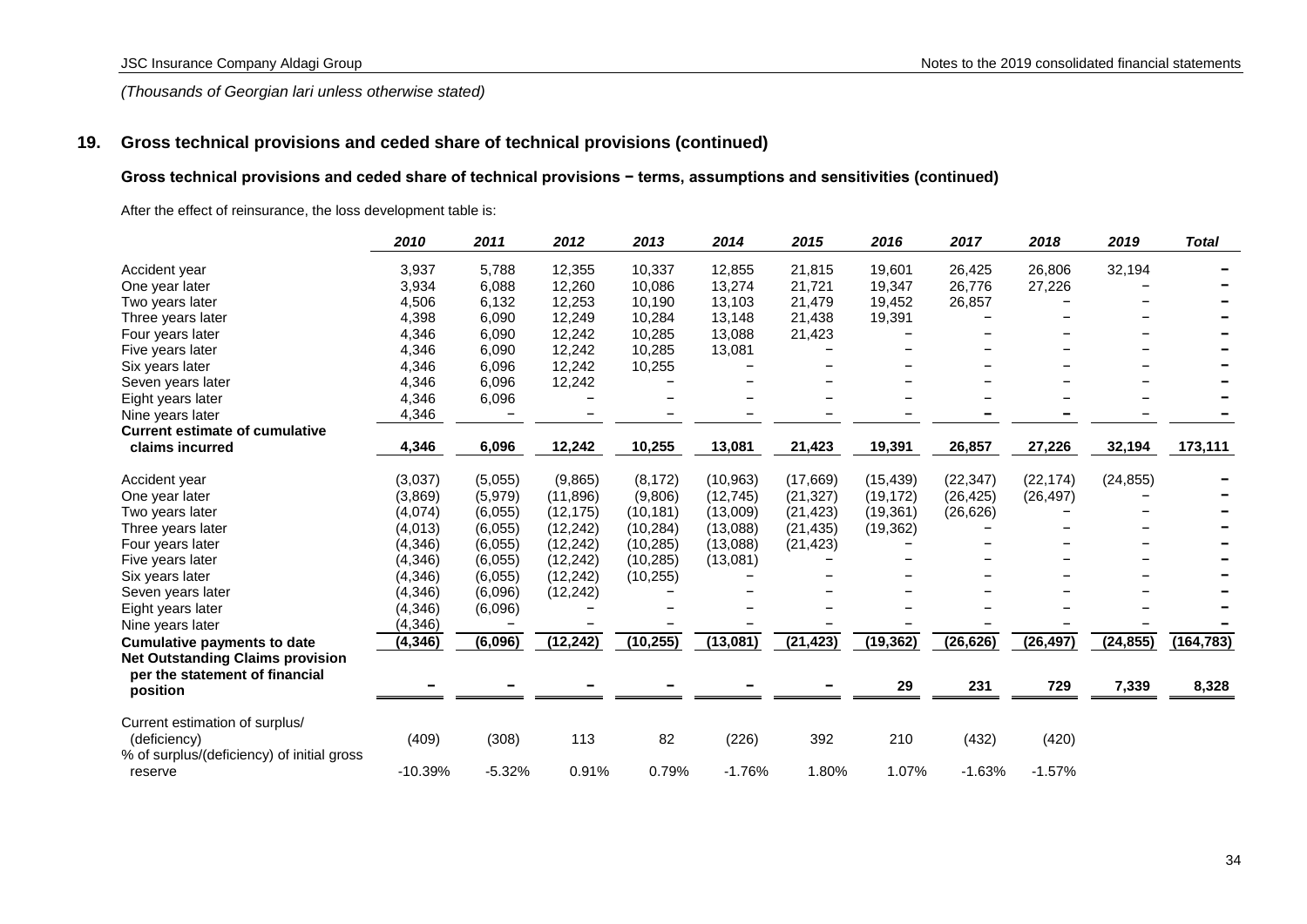# **20. Right-of-use assets**

<span id="page-36-0"></span>The movements in right-of-use assets were as follows:

|                                                                          | Land      | <b>Buildings</b> | <b>Total</b> |
|--------------------------------------------------------------------------|-----------|------------------|--------------|
| Cost<br>1 January 2019 (Note 3)<br>Addition                              | 11<br>757 | 529<br>3,040     | 540<br>3,797 |
| 31 December 2019                                                         | 768       | 3,569            | 4,337        |
|                                                                          | Land      | <b>Buildings</b> | <b>Total</b> |
| <b>Accumulated depreciation</b><br>1 January 2019<br>Depreciation charge | 67        | 949              | 1,016        |
| 31 December 2019                                                         | 67        | 949              | 1,016        |

# **21. Other insurance liabilities**

<span id="page-36-1"></span>Other insurance liabilities as of 31 December include:

|                                    | 2019   | 2018   |
|------------------------------------|--------|--------|
| Reinsurance payables               | 15.515 | 15,248 |
| Advances received                  | 1,892  | 2,278  |
| Claims payable                     | 224    | 235    |
| <b>Other insurance liabilities</b> | 17.631 | 17.761 |

### **22. Lease liabilities**

<span id="page-36-2"></span>The movements in lease liabilities were as follows:

|                                       | Land | <b>Buildings</b> | Total    |
|---------------------------------------|------|------------------|----------|
| 1 January 2019 (Note 3)               | 11   | 464              | 475      |
| Addition                              | 753  | 3.016            | 3.769    |
| Interest expense on lease liabilities | 19   | 168              | 187      |
| Repayment of lease liabilities        | (39) | (1,408)          | (1, 447) |
| Foreign exchange rate movements       | (19) | 185              | 166      |
| 31 December 2019                      | 725  | 2.425            | 3.150    |

### **23. Other liabilities**

<span id="page-36-3"></span>Other liabilities as of 31 December comprise:

|                                    | 2019   | 2018  |
|------------------------------------|--------|-------|
| Commission payable                 | 3,403  | 2,441 |
| Accruals for employee compensation | 2,961  | 2,932 |
| Advances received                  | 2,825  | 1,285 |
| Trade payables                     | 160    | 23    |
| Operating taxes payable            | 8      | 163   |
| Other                              | 1.124  | 392   |
| <b>Other liabilities</b>           | 10.481 | 7,236 |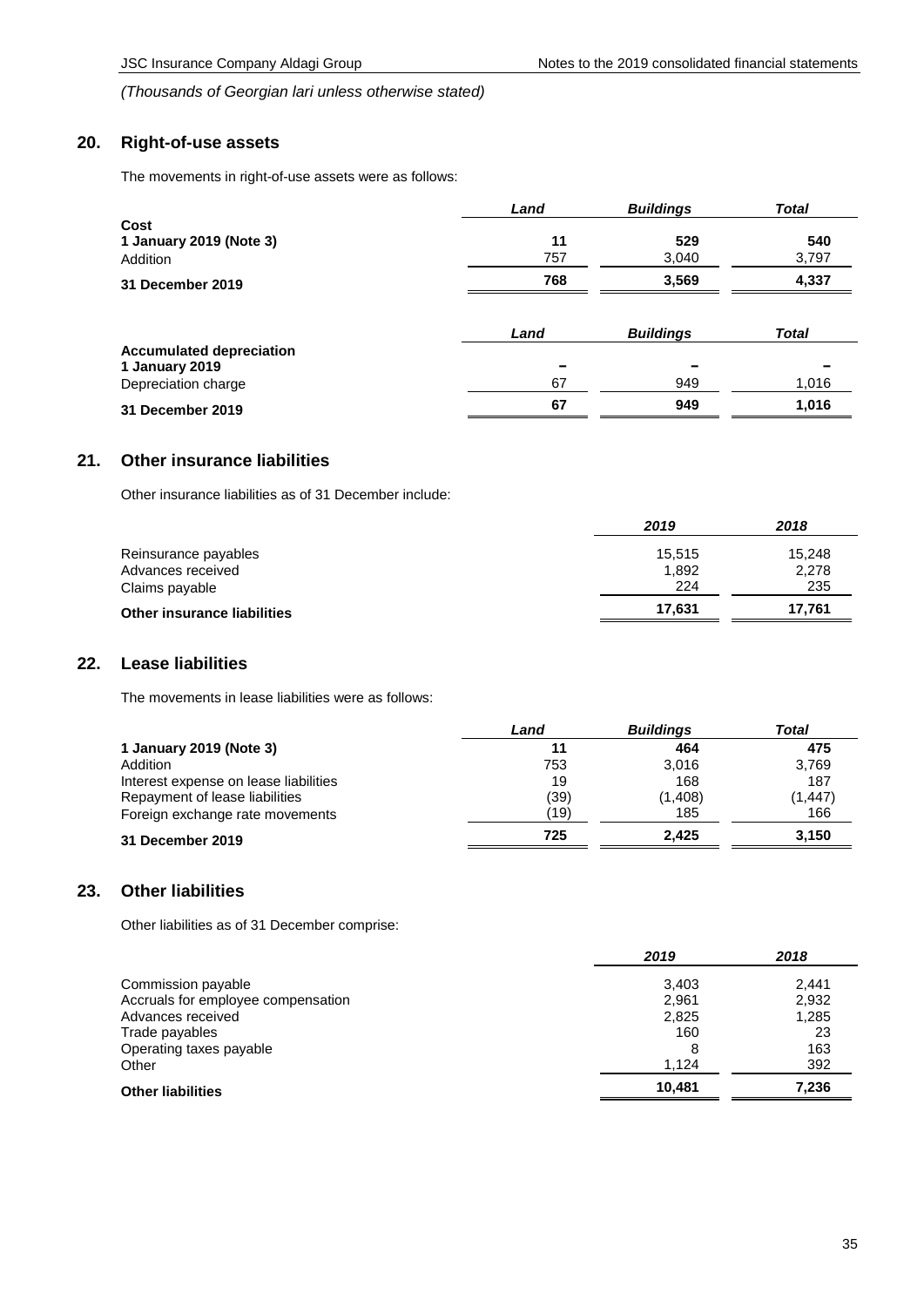# **24. Commitments and contingencies**

### <span id="page-37-0"></span>**Legal**

In the ordinary course of business, the Group is subject to legal actions and complaints. Management believes that the ultimate liability, if any, arising from such actions or complaints will not have a material adverse effect on the financial condition or the results of future operations of the Group. Any legal actions or complaints related to insurance policies are taken into account when making assessment of respective technical provisions.

### **Taxation**

Georgian tax, currency and customs legislation is subject to varying interpretations, and changes, which can occur frequently. Management's interpretation of such legislation as applied to the transactions and activity of the Group may be challenged by the relevant regional and federal authorities. Recent events within Georgia suggest that the tax authorities are taking a more assertive position in its interpretation of the legislation and assessments and as a result, it is possible that transactions and activities that have not been challenged in the past may be challenged. As such, significant additional taxes, penalties and interest may be assessed. It is not practical to determine the amount of unasserted claims that may manifest, if any, or the likelihood of any unfavourable outcome. Fiscal periods remain open to review by the authorities in respect of taxes for five calendar years preceding the year of review. Under certain circumstances reviews may cover longer periods.

Management believes that its interpretation of the relevant legislation is appropriate and that it is probable that the Group's tax, currency and customs positions will be sustained.

### **Financial commitments and contingencies**

As of 31 December, the Group's had no financial commitments and contingencies.

|                                                | 2019 | 2018 |
|------------------------------------------------|------|------|
| Operating lease commitments:                   |      |      |
| - Not later than 1 year                        |      | 277  |
| - Later than 1 year but not later than 5 years |      | 304  |
| <b>Financial commitments and contingencies</b> | -    | 581  |

### **25. Net insurance revenue**

<span id="page-37-1"></span>Net insurance revenue comprises:

|                                                                                                                                     | <b>Notes</b> | 2019      | 2018      |
|-------------------------------------------------------------------------------------------------------------------------------------|--------------|-----------|-----------|
| Premiums written on general insurance contracts                                                                                     | 19           | 88,243    | 80,070    |
| Premiums written on life insurance contracts                                                                                        | 19           | 13,632    | 10,781    |
| <b>Total written premiums</b>                                                                                                       |              | 101,875   | 90,851    |
| Gross change in life provision                                                                                                      |              | (63)      | (166)     |
| Gross change in unearned premium provision                                                                                          |              | (3, 461)  | (164)     |
| Total gross earned premiums on insurance contracts                                                                                  |              | 98,351    | 90,521    |
| Reinsurers' share of life insurance contracts premium revenue,<br>Reinsurers' share of general insurance contracts premium revenue, | 19           | (180)     | (194)     |
| direct                                                                                                                              | 19           | (22, 215) | (24, 604) |
| Reinsurers' share of change in life provision                                                                                       |              | (23)      | 21        |
| Reinsurers' share of change in general insurance contracts                                                                          |              |           |           |
| unearned premium provision                                                                                                          |              | (592)     | 1,787     |
| Total reinsurers' share of gross earned premiums on                                                                                 |              |           |           |
| insurance contracts                                                                                                                 |              | (23,010)  | (22, 990) |
| Net insurance revenue                                                                                                               |              | 75,341    | 67,531    |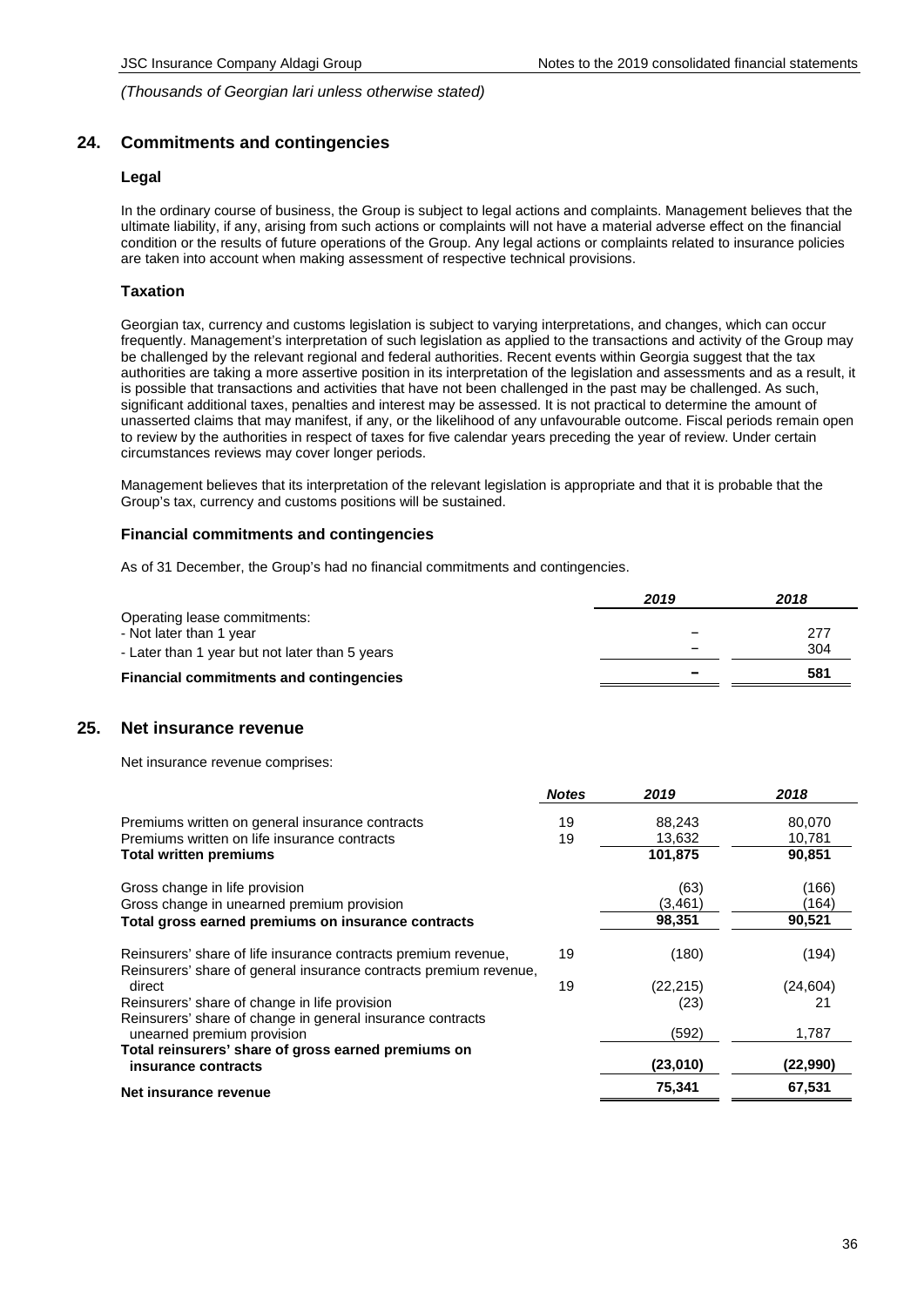### **26. Net insurance claims incurred**

<span id="page-38-0"></span>Net insurance claims incurred comprise:

| <b>Notes</b> | 2019     | 2018         |
|--------------|----------|--------------|
| 19           | (32,191) | (30, 316)    |
| 19           | (6, 149) | (4,472)      |
|              | (51,562) | 4,798        |
|              | (89,902) | (29,990)     |
|              |          |              |
|              |          | 137          |
| 19           | 9.005    | 8.097        |
|              | 48,312   | (5.466)      |
|              | 57.321   | 2,768        |
|              |          | (1,280)      |
|              | 2,974    | 2,753        |
|              | (31,310) | (25, 749)    |
|              | 19       | 4<br>(1,703) |

# **27. Acquisition costs, net of reinsurance**

<span id="page-38-1"></span>Acquisition costs, net of reinsurance comprise:

|                                                      | 2019      | 2018      |
|------------------------------------------------------|-----------|-----------|
| Acquisition costs                                    | (13, 499) | (10, 360) |
| Acquisition costs deferred (Note 11)                 | 3.985     | 2.906     |
| Amortization of deferred acquisition costs (Note 11) | (3, 497)  | (2, 498)  |
| Reinsurance commissions                              | 799       | 432       |
| <b>Total acquisition costs</b>                       | (12, 212) | (9,520)   |

### **28. Investment income**

<span id="page-38-2"></span>Investment income from financial instruments comprises:

|                                                          | 2019  | 2018  |
|----------------------------------------------------------|-------|-------|
| Bank deposits                                            | 3.414 | 2.772 |
| Loan issued                                              | 782   | 351   |
| Available-for-sale financial assets                      | 631   | 457   |
| Interest income calculated using effective interest rate | 4.827 | 3.580 |

# **29. Salaries and other employee benefits**

<span id="page-38-3"></span>Salaries and employee benefits comprise:

|                                      | 2019     | 2018      |
|--------------------------------------|----------|-----------|
| <b>Salaries</b>                      | (6,994)  | (6, 159)  |
| <b>Bonuses</b>                       | (2,679)  | (3,088)   |
| Share-based compensation             | (1,602)  | (593)     |
| Insurance and other benefits         | (351)    | (175)     |
| Salaries and other employee benefits | (11,626) | (10, 015) |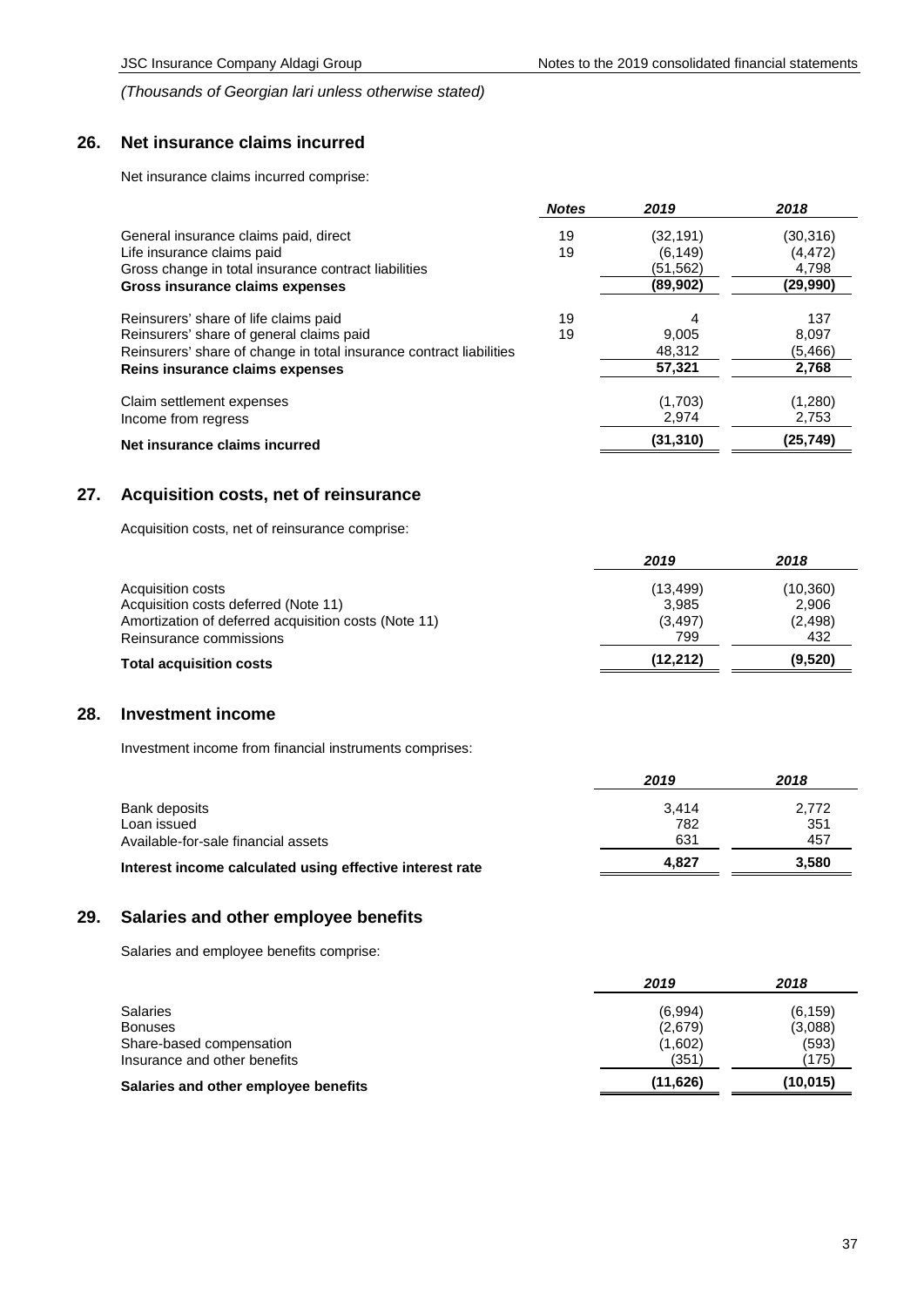# **30. General and administrative expenses**

<span id="page-39-0"></span>General and administrative expenses comprise:

|                                                  | 2019     | 2018    |
|--------------------------------------------------|----------|---------|
| Marketing and advertising                        | (1, 912) | (484)   |
| Membership fees                                  | (614)    | (468)   |
| Personnel training                               | (420)    | (502)   |
| Legal and consultancy                            | (414)    | (348)   |
| <b>Utilities</b>                                 | (408)    | (311)   |
| Operating taxes                                  | (250)    | (104)   |
| Representative                                   | (247)    | (139)   |
| Repair and maintenance of property and equipment | (186)    | (70)    |
| Office supplies                                  | (156)    | (80)    |
| Bank fees and commissions                        | (141)    | (140)   |
| Fuel                                             | (140)    | (82)    |
| Business travel and related                      | (118)    | (30)    |
| Communications                                   | (112)    | (102)   |
| Security                                         | (70)     | (113)   |
| Occupancy and rent                               |          | (939)   |
| Other                                            | (289)    | (357)   |
| Total general and administrative expenses        | (5, 477) | (4,269) |

Remuneration of the Group's auditor for the year ended 31 December 2019 comprises fee for the audit of Group's annual financial statements amounting to GEL 111 (2018: fee for the audit of Group's annual financial statements: GEL 112 and fee for other services: GEL 21) net of VAT.

### **31. Net other operating income**

<span id="page-39-1"></span>Net other operating income comprises:

|                                                   | 2019  | 2018 |
|---------------------------------------------------|-------|------|
| Other operating income                            |       |      |
| Gain on disposal of subsidiary (Note 1)           | 485   |      |
| Penalty for breach of contract                    | 396   | 350  |
| Income from sale of greencards                    | 173   | 246  |
| Income from sale of fixed assets                  | 146   | 15   |
| Income from rent of office space                  | 44    | 26   |
| Income from hotel services                        |       | 173  |
| Other                                             | 13    | 20   |
| Total other operating income                      | 1,257 | 830  |
| Other operating expenses                          |       |      |
| Loss on disposal of Investment Property (Note 12) | (350) |      |
| Other                                             | (91)  | (3)  |
| Total other operating expenses                    | (441) | (3)  |
| Net other operating expenses                      | 816   | 827  |
|                                                   |       |      |

### **32. Net non-recurring items**

<span id="page-39-2"></span>Prior to demerger, senior executives of the Group were compensated with shares of BGEO. Upon demerger, old service contracts with BGEO were terminated and new contracts were signed with Georgia Capital. All outstanding unvested share awards under old service agreements were converted into 1 Georgia Capital PLC share vesting according to original schedule and 1 BOG PLC share vesting immediately per each BGEO share. The related sharebased payment expense that has not been recognized in income statement as of the termination date (that otherwise would have been recognized for services received over the remainder of the vesting period) was accelerated and immediately expensed, comprising GEL 629 for the year ended 31 December 2018.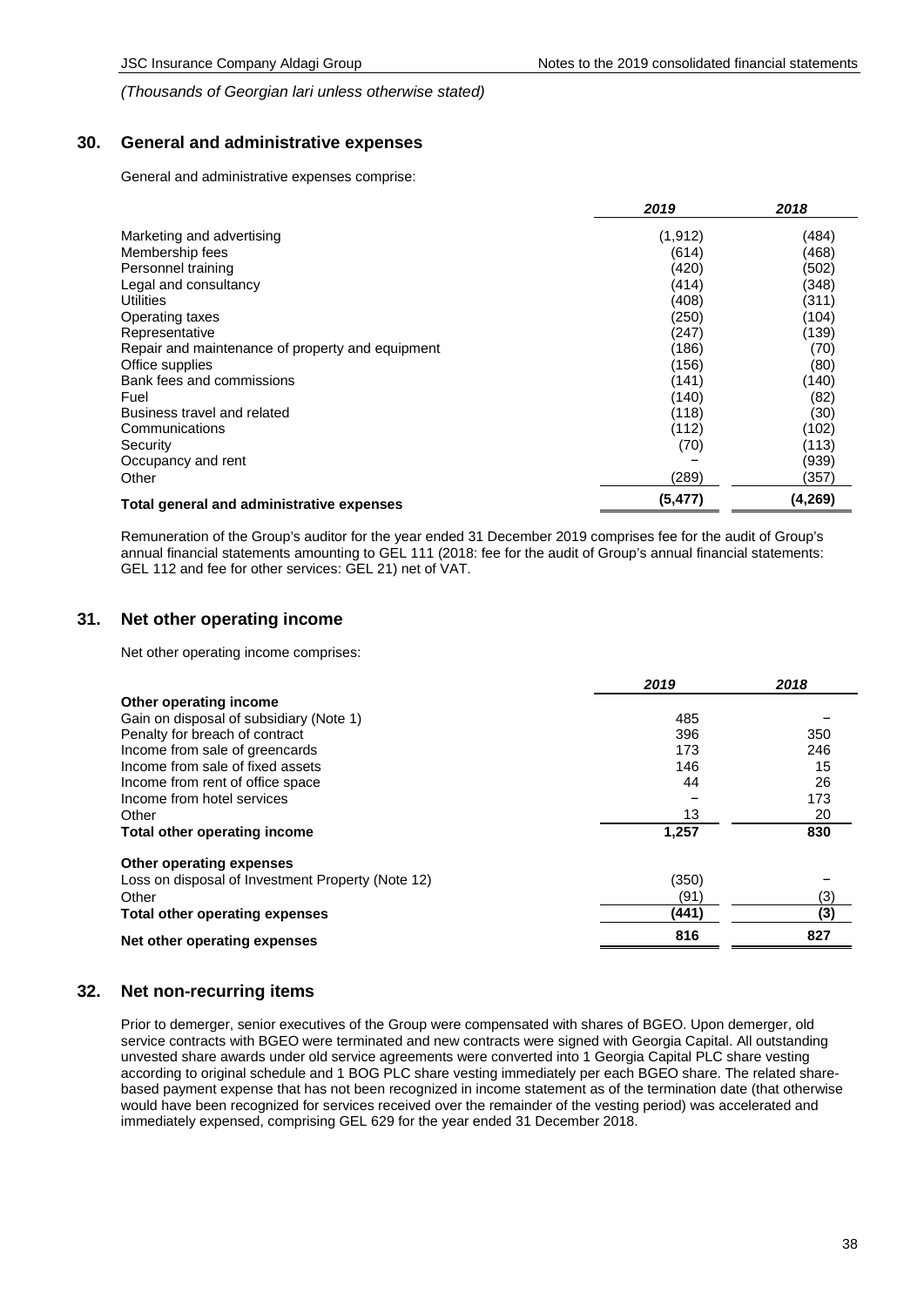### **33. Risk management**

<span id="page-40-0"></span>The activities of the Group are exposed to various risks. Risk management therefore is a critical component of its insurance activities. Risk is inherent in the Group's activities but it is managed through a process of ongoing identification, measurement and daily monitoring, subject to risk limits and other controls. Each individual within the Group is accountable for the risk exposures relating to his or her responsibilities. The main financial risks inherent to the Group 's operations are those related to credit, liquidity and market movements in interest and foreign exchange rates and equity prices. A summary description of the Group's risk management policies in relation to those risks follows.

### **Governance framework**

The primary objective of the Group's risk and financial management framework is to protect the Group from events that hinder the sustainable achievement of the Group's performance objectives, including failing to exploit opportunities. The Group recognises the critical importance of having efficient and effective risk management systems in place.

The Group has established a risk management function with clear terms of reference for the Board of management, its committees and the associated executive management committees. Further a clear organization structure with documented delegated authorities and responsibilities from the Board to executive management committees and senior managers has been developed. Lastly, a Group policy framework which sets out the risk appetite of the Group, risk management, control and business conduct standards for the Group's worldwide operations has been put in place. Each policy has a member of senior management who is charged with overseeing compliance with the policy throughout the Group.

The Board has approved the Group risk management policies and meets regularly to approve on any commercial, regulatory and own organizational requirements in such policies. The policies define the Group's identification of risk and its interpretation, limit structure to ensure the appropriate quality and diversification of assets, alignment of underwriting and reinsurance strategy to the corporate goals and specify reporting requirements.

### **Capital management objectives**

The Group has established the following capital management objectives, policies and approach to managing the risks that affect its capital position:

- To maintain the required level of stability of the Group thereby providing a degree of security to policyholders;
- To allocate capital efficiently and support the development of business by ensuring that returns on capital employed meet the requirements of its capital providers and of its shareholders;
- To retain financial flexibility by maintaining strong liquidity;
- ► To maintain financial strength to support new business growth and to satisfy the requirements of the policyholders, regulators and stakeholders.

The operations of the Group are also subject to local regulatory requirements within the jurisdiction where it operates. Such regulations not only prescribe approval and monitoring of activities, but also impose certain restrictive provisions to minimize the risk of default and insolvency on the part of insurance companies to meet unforeseen liabilities as these arise.

The Group's capital management policy for its insurance and non-insurance business is to hold sufficient liquid assets to cover statutory requirements based on the ISSSG directives.

### **Approach to capital management**

The Group seeks to optimize the structure and sources of capital to ensure that it consistently maximizes returns to shareholders and policyholders.

The Group's approach to managing capital involves managing assets, liabilities and risks in a co-ordinated manner, assessing shortfalls between reported and required capital levels on a regular basis and taking appropriate actions to influence the capital position of the Group.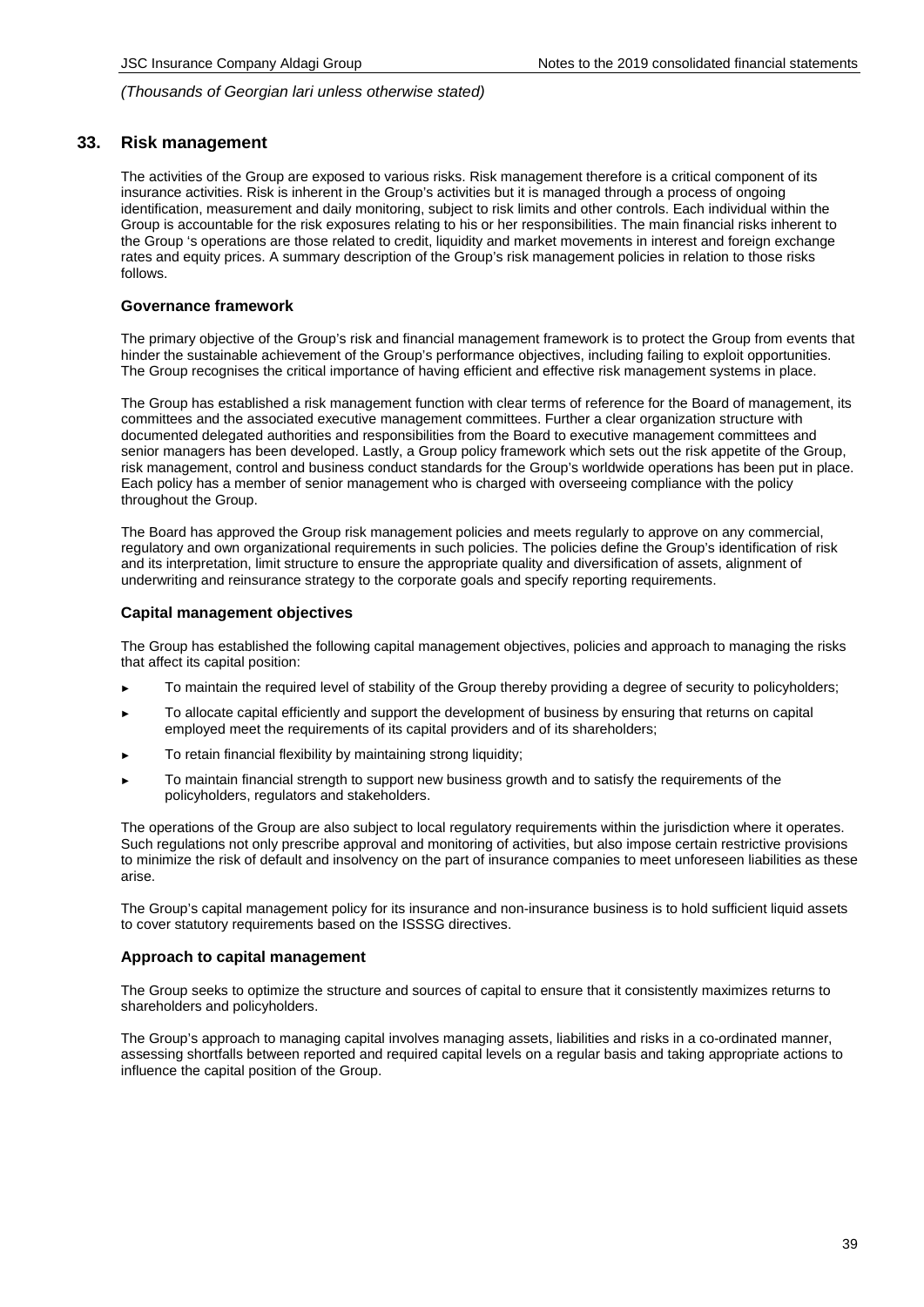# **33. Risk management (continued)**

### **Regulatory requirements**

Regulatory capital requirements for the insurance companies operating in Georgia are set by the ISSSG and are applied to the insurance companies within the Group solely on a stand-alone basis. Starting from 31 December 2018, the ISSSG requirement is to maintain a minimum share capital of GEL 4,200 for life insurance, GEL 4,200 for mandatory third party liability insurance, surety bonds and credit liability insurance, GEL 3,400 for other non-life insurance, and GEL 4,200 for reinsurance, of which 100% should be kept as cash at bank or bank deposits. Bank confirmation letters are submitted to ISSSG on a monthly basis in order to prove compliance with the above-mentioned regulatory requirement.

In addition to the minimum share capital requirement, starting from 1 January 2018 insurance companies are also required to maintain a solvency ratio, calculated as regulatory capital divided by the required solvency capital, in excess of 100%. The ISSSG defines the types of assets that can be used by an insurer to meet its regulatory capital requirements. Regulatory capital includes total equity less intangible assets and goodwill, deferred acquisition costs, deferred tax assets, unsecured loans issued, assets pledged as collateral on behalf of other parties, cash on hand above GEL 100, other assets, 100% of investments in subsidiaries and associates (50% for 2018), 30% of investment property and 10% of available-for-sale financial assets and assets held-to-maturity. Certain adjustments are made to IFRS-based results and reserves, as prescribed by the ISSSG directives.

The required solvency capital is the greater of 18% of premium written up to GEL 100 million plus 16% of premiums above GEL 100 million; and 26% of claims up to GEL 70 million plus 23% of claims above GEL 70 million. Premiums for high risk classes of business are increased for the purpose of this calculation and an adjustment is made for [reinsurance.](https://moneyterms.co.uk/reinsurance/)

The Group complied with ISSSG requirements as at 31 December 2019 and 2018.

#### **Insurance risk**

The risk under an insurance contract is the risk that an insured event will occur including the uncertainty of the amount and timing of any resulting claim. The principal risk the Group faces under such contracts is that actual claims and benefit payments exceed the carrying amount of insurance liabilities. This is influenced by the frequency of claims, severity of claims, actual benefits paid are greater than originally estimated and subsequent development of long term claims.

The variability of risks is improved by diversification of risk of loss to a large portfolio of insurance contracts as a more diversified portfolio is less likely to be affected across the board by change in any subset of the portfolio, as well as unexpected outcomes. The variability of risks is also improved by careful selection and implementation of underwriting strategy and guidelines as well as the use of reinsurance arrangements. The Group establishes underwriting guidelines and limits, which stipulate who may accept what risks and the applicable limits. These limits are continuously monitored.

The Group primarily uses loss ratio and combined ratio to monitor its insurance risk. Loss ratio is defined as net insurance claims divided by net insurance revenue. Combined ratio is sum of loss ratio and expense ratio. Expense ratio is defined as operating expenses excluding net interest income and foreign exchange and translation losses divided by net insurance revenue. The Group's loss ratios and combined ratios calculated on a net basis were as follows:

|                | 2019 | 2018 |
|----------------|------|------|
| Loss ratio     | 42%  | 38%  |
| Combined ratio | 83%  | 76%  |

#### *Key assumptions*

Claims provisions are established to cover the ultimate cost of settling the liabilities in respect of claims that have occurred and are estimated based on known facts, including potential outstanding loss notifications, experience with similar claims and case law, at and after the reporting date.

The Group has used all possible and currently available information to estimate provision for claims reported by policyholders including claims' adjustment expenses according to every class of insurance contract. In addition, larger reported claims are usually separately assessed by loss adjusters. The claims projection assumptions are generally intended to provide a best estimate of the most likely or expected outcome.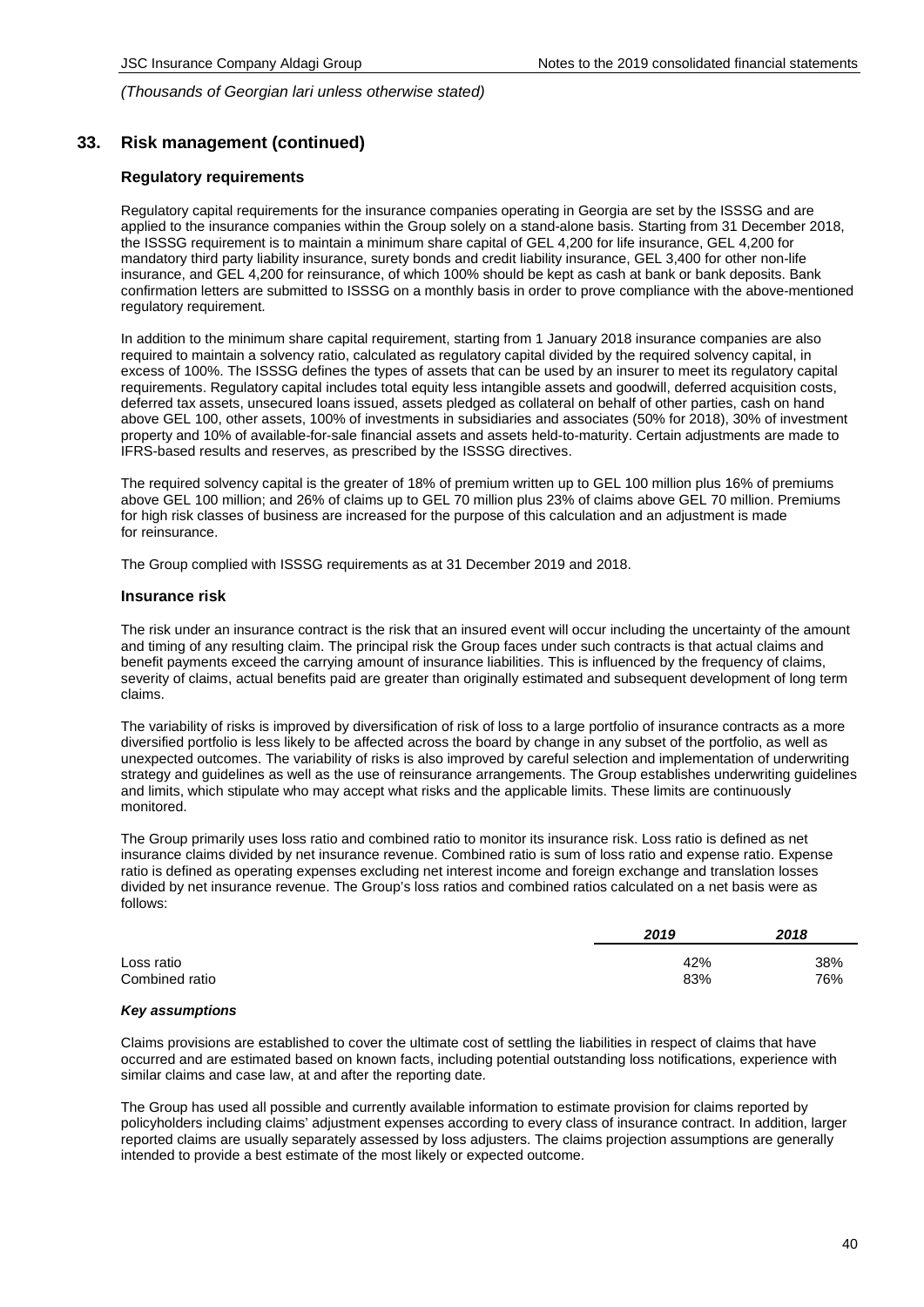# **33. Risk management (continued)**

### **Insurance risk (continued)**

The principal assumption underlying the estimates is the Group's past and future claims development experience which can be used to project future claims development and hence ultimate claims costs. As such, this method extrapolates the development of paid and incurred losses based on the observed development of earlier years. Historical claims development is mainly analysed by accident years as well as by significant business lines. Technical provisions on insurance business written significantly depends on fluctuations in currency exchange rates as the insurance values on these contracts are denominated in US dollars.

#### *Sensitivities*

The general insurance claims provision is sensitive to the above key assumptions. Because of delays that arise between occurrence of a claim and its subsequent notification and eventual settlement, the outstanding claim provisions are not known with certainty at the reporting date. The most significant risks arise from changes in loss frequency and loss severity − quantity of claims and average claim amount are key inputs for Motor Insurance reserve estimation. Motor insurance reserves are rather sensitive to lari devaluation and forex risk as significant portion of car repair cost is linked to foreign currencies.

The business of the Group comprises both life and general insurance contracts.

#### *(1) Life insurance contracts*

The Group writes life insurance contracts, where the life of the policyholder is insured against death or permanent disability, usually for a pre-determined amount.

The Group's underwriting strategy is designed to ensure that risks are well diversified in terms of type of risk and level of insured benefits. This is largely achieved through diversification across industry sectors and geography, the use of medical screening in order to ensure that pricing takes account of current health conditions and family medical history, regular review of actual claims experience and product pricing, as well as detailed claims handling procedures. Underwriting limits are in place to enforce appropriate risk selection criteria. For example, the Group has the right not to renew individual policies, it can impose deductibles and it has the right to reject the payment of fraudulent claims. Insurance contracts also entitle the Group to pursue third parties for payment of some or all cost. The Group further enforces a policy of actively managing and promptly pursuing claims, in order to reduce its exposure to unpredictable future developments that can negatively impact the Group.

Currently, insured risks do not vary significantly in relation to the location of the risk insured by the Group whilst undue concentration by amounts could have an impact on the severity of benefit payments on a portfolio basis. For contracts where death or disability is the insured risk, the significant factors that could increase the overall frequency of claims are epidemics, widespread changes in lifestyle and natural disasters, resulting in earlier or more claims than expected.

Direct insurance business written is taken in Georgia only and the reinsurance companies are all based outside Georgia. Gross and net technical provisions as at 31 December 2019 on life insurance contracts is GEL 3,076 and GEL 2,900 respectively (2018: GEL 1,194 and GEL 1,055).

#### *(2) General insurance contracts*

The Group principally issues the following types of general insurance contracts: motor own damage, property, financial risks, guarantees, cargo, freight forwarding liability, general third party liability, motor third party liability, professional indemnity, marine hull, aviation hull, performance bond, compulsory third party liability for foreign-registered vehicles . Risks under non-life insurance policies usually cover twelve month duration.

For general insurance contracts the most significant risks arise from climate changes and natural disasters.

These risks vary significantly in relation to the location of the risk insured by the Group, type of risk insured and by industry. Undue concentration by amounts can have a further impact on the severity of benefit payments on a portfolio basis.

The above risk exposure is mitigated by diversification across a large portfolio of insurance contracts. The variability of risks is improved by careful selection and implementation of underwriting strategies, which are designed to ensure that risks are diversified in terms of type of risk and level of insured benefits. This is largely achieved through diversification across industry sectors. Further, strict claim review policies to assess all new and ongoing claims, regular detailed review of claims handling procedures and frequent investigation of possible fraudulent claims are all policies and procedures put in place to reduce the risk exposure of the Group. The Group further enforces a policy of actively managing and prompt pursuit of claims, in order to reduce its exposure to unpredictable future developments that can negatively impact the Group.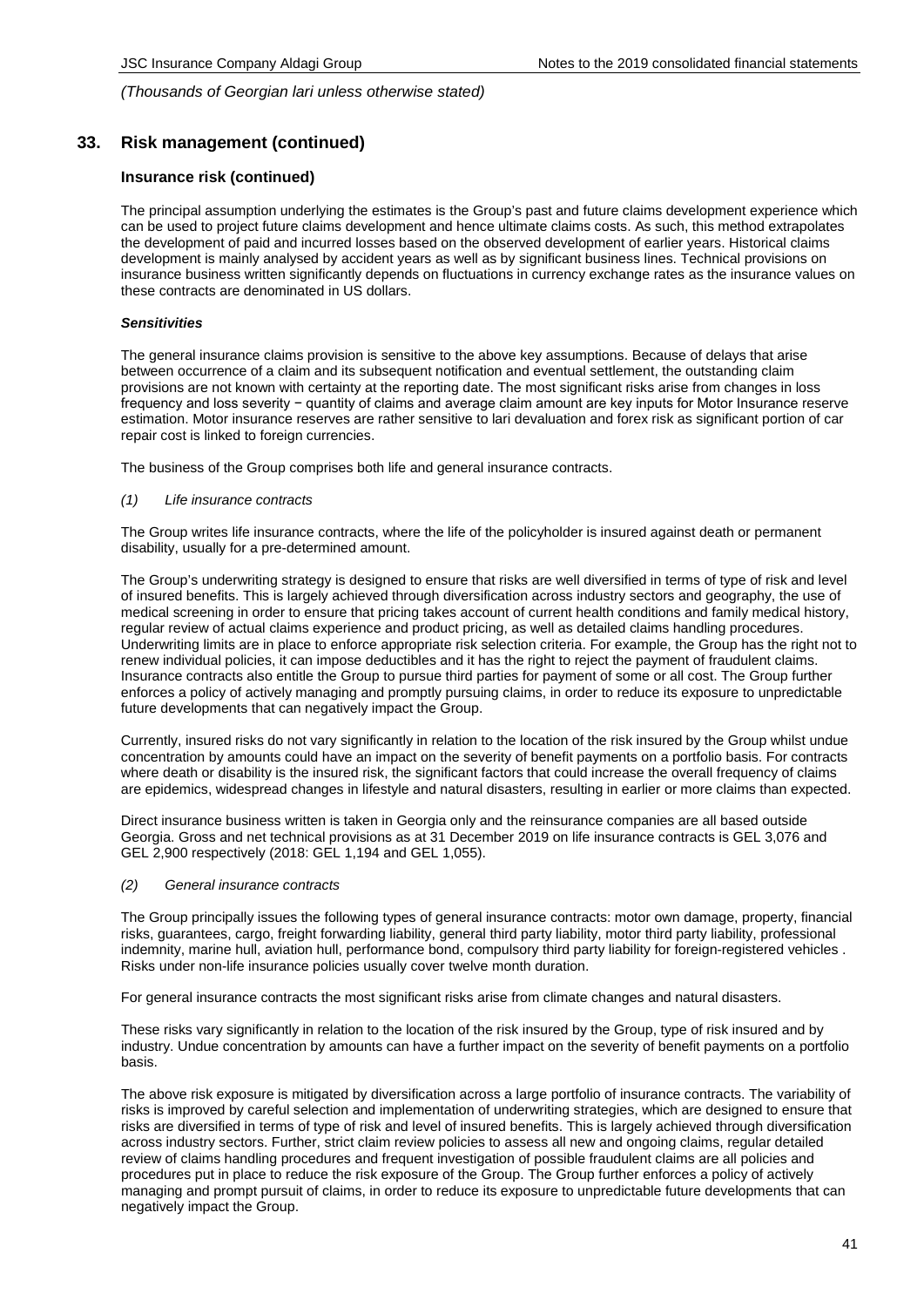# **33. Risk management (continued)**

### **Insurance risk (continued)**

The Group has also limited its exposure by imposing maximum claim amounts on certain contracts as well as the use of reinsurance arrangements in order to limit exposure to catastrophic events, for example hurricanes, earthquakes and flood damages.

The table below sets out the concentration of general technical provisions by type of contract.

|            |                                    | 2019                                                   |                                  |                                    | 2018                                                   |                                  |
|------------|------------------------------------|--------------------------------------------------------|----------------------------------|------------------------------------|--------------------------------------------------------|----------------------------------|
|            | <b>Gross claims</b><br>liabilities | <b>Reinsurers</b><br>share of<br>claims<br>liabilities | <b>Net claims</b><br>liabilities | <b>Gross claims</b><br>liabilities | <b>Reinsurers</b><br>share of<br>claims<br>liabilities | <b>Net claims</b><br>liabilities |
| Motor      | 19,615                             | (33)                                                   | 19,582                           | 17,456                             | (35)                                                   | 17,421                           |
| Property   | 69,563                             | (61, 133)                                              | 8,430                            | 19,368                             | (13, 538)                                              | 5,830                            |
| Liability  | 6,358                              | (2,961)                                                | 3,397                            | 5,503                              | (2,878)                                                | 2,625                            |
| Guarantees | 1,057                              | (354)                                                  | 703                              | 973                                | (352)                                                  | 621                              |
| Cargo      | 1,064                              | (30)                                                   | 1,034                            | 1,203                              | (61)                                                   | 1,142                            |
| Health     | 152                                | (19)                                                   | 133                              | 103                                |                                                        | 96                               |
|            | 97,809                             | (64,530)                                               | 33,279                           | 44,606                             | (16, 871)                                              | 27,735                           |

For general insurance contracts, the most significant risks arise from changes in loss frequency and loss severity in motor insurance. These risks vary significantly in relation to the location of the risk insured by the Group, and the type of risks insured.

The variability of risks is improved by diversification of risk of loss to a large portfolio of insurance contracts and geographical areas, as a more diversified portfolio is less likely to be affected across the board by changes in any subset of the portfolio.

The variability of risks is also improved by careful selection and implementation of underwriting strategies. The Group establishes underwriting guidelines and limits that stipulate who may accept risks, their nature and applicable limits. These limits are continuously monitored. Strict claim review policies to assess all new and ongoing claims, as well as the investigation of possible fraudulent claims are in place. The Group also enforces a policy of actively managing and promptly processing claims, in order to reduce its exposure to unpredictable future developments that can negatively impact the Group.

Business ceded is placed on different terms (quota share, excess of loss) with retention limits varying by product line and territory. Amounts recoverable from reinsurers are estimated in a manner consistent with the assumptions used for ascertaining the underlying policy benefits and are presented in the statement of financial position as ceded share of technical provisions. Direct insurance business written and assumed reinsurance is taken in Georgia only and the reinsurance companies are all based outside Georgia.

### **Financial risk**

### **(1) Credit risk**

Credit risk is the risk that one party to a financial instrument will fail to discharge an obligation and cause the other party to incur a financial loss. The Group manages the level of credit risk it accepts through a comprehensive group credit risk process setting out the assessment and determination of what constitutes credit risk for the Group; setting up of exposure limits by each counterparty or group of counterparties, geographical and industry segments; right of offset where counterparties are both debtors and creditors; guidelines on obtaining collateral and guarantees; reporting of credit risk exposures and breaches to the monitoring authority; monitoring compliance with credit risk policy and review of credit risk policy for pertinence and changing environment. The following is a brief description of how the Group manages its credit risk exposure.

#### *Reinsurance*

Even though the Group may have reinsurance arrangements, it is not relieved of its direct obligations to its policyholders and thus a credit exposure exists with respect to reinsurance ceded, to the extent that any reinsurer is unable to meet its obligations assumed under such reinsurance agreements. The Group is neither dependent on a single reinsurer nor are the operations of the Group substantially dependent upon any reinsurance contract. The highest single counterparty exposure is 31% of total ceded share of technical provisions at the reporting date (2018: 17%). The Group evaluates the financial condition of its reinsurers and monitors concentration of credit risks arising from similar geographic regions, activities, or economic characteristics of the reinsurers to minimize its exposure to significant losses from reinsurers' insolvencies.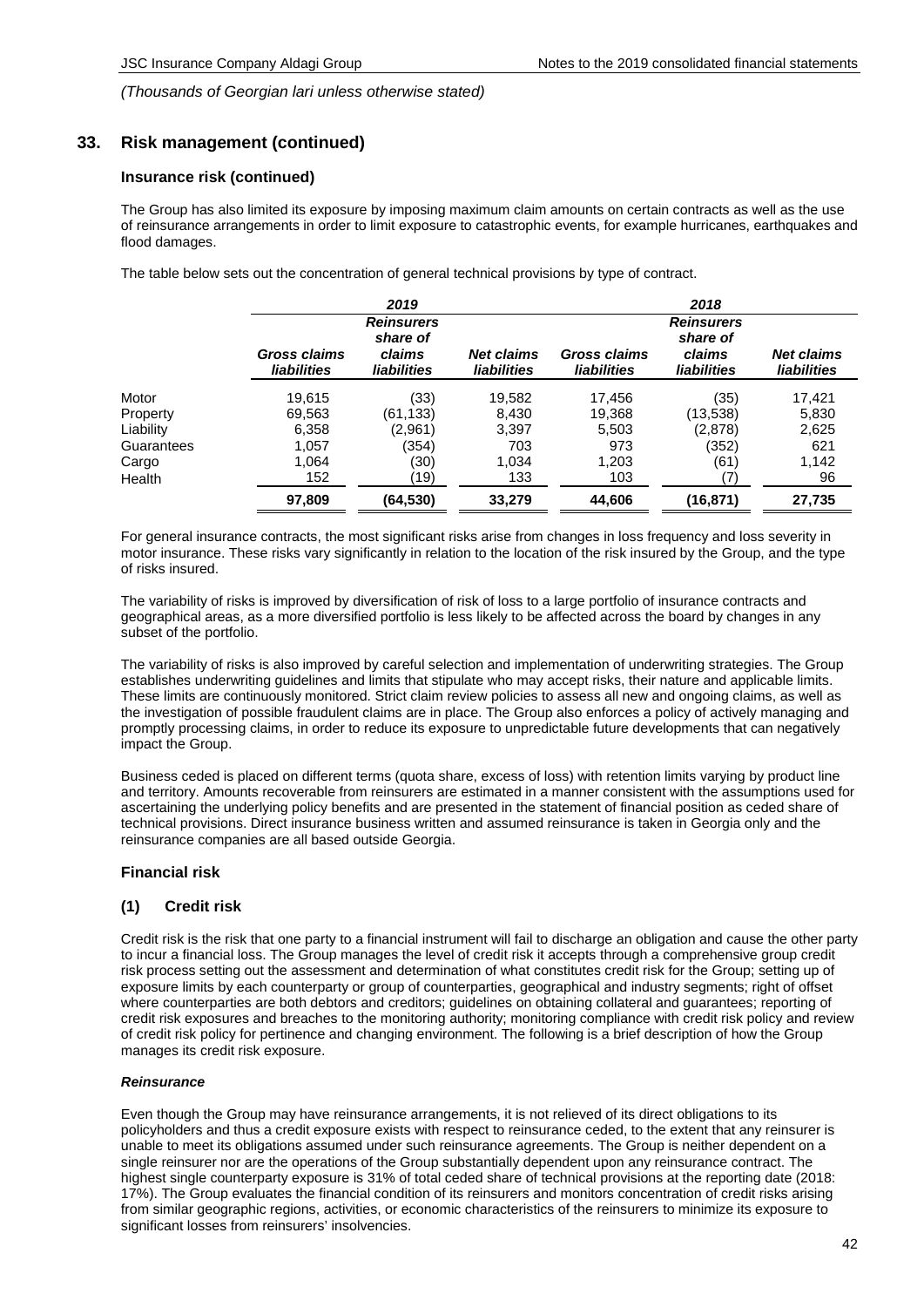# **33. Risk management (continued)**

### **Financial risk (continued)**

#### *Credit quality per class of financial assets*

The credit quality of financial assets is managed by the Group through internal credit ratings. The table below shows the credit quality by class of asset for loan-related lines in the statement of financial position.

|                                       | <b>Notes</b> | <b>Neither past due</b><br>nor impaired as at<br>31 December<br>2019 | Past-due but not<br>individually<br><i>impaired as at</i><br>31 December<br>2019 | <b>Total 2019</b> |
|---------------------------------------|--------------|----------------------------------------------------------------------|----------------------------------------------------------------------------------|-------------------|
| Bank deposits                         | 6            | 32.574                                                               |                                                                                  | 32,574            |
| Loan issued                           | 10           | 9.250                                                                |                                                                                  | 9.250             |
| Available-for-sale financial assets   |              | 6.728                                                                |                                                                                  | 6.728             |
| Equity investments at fair value      |              | 381                                                                  |                                                                                  | 381               |
| Insurance and reinsurance receivables | 8            | 34.847                                                               | 1,883                                                                            | 36,730            |
| Ceded share of technical provisions   | 19           | 64.706                                                               |                                                                                  | 64.706            |
| Pension fund assets                   | 15           | 4.868                                                                |                                                                                  | 4,868             |
| <b>Total</b>                          |              | 153,354                                                              | 1,883                                                                            | 155,237           |

|                                       | <b>Notes</b> | <b>Neither past due</b><br>nor impaired as at<br>31 December<br>2018 | Past-due but not<br>individually<br><i>impaired as at</i><br>31 December<br>2018 | <b>Total 2018</b> |
|---------------------------------------|--------------|----------------------------------------------------------------------|----------------------------------------------------------------------------------|-------------------|
| Bank deposits                         | 6            | 23.456                                                               |                                                                                  | 23,456            |
| Loan issued                           | 10           | 4.391                                                                |                                                                                  | 4.391             |
| Available-for-sale financial assets   |              | 4.408                                                                |                                                                                  | 4.408             |
| Insurance and reinsurance receivables | 8            | 30,220                                                               | 1,760                                                                            | 31,980            |
| Ceded share of technical provisions   | 19           | 17,010                                                               |                                                                                  | 17,010            |
| Pension fund assets                   | 15           | 18,932                                                               |                                                                                  | 18,932            |
| <b>Total</b>                          |              | 98,417                                                               | 1,760                                                                            | 100,177           |

The Group does not have an internal credit rating system to evaluate credit quality of either past due or impaired financial assets. The credit quality of financial assets that are neither past due nor impaired is appropriate and is constantly monitored in order to identify any potential adverse changes in the credit quality. The table below provides information regarding the credit risk exposure of the Group by classifying neither past due not impaired financial assets according to external ratings. *Total*

| 31 December 2019                    | <b>Notes</b> | <b>BB</b> | BB-    | B+    | В      | В-    | <b>Not rated</b> | , vun<br>neither past<br>due nor<br><i>impaired</i> |
|-------------------------------------|--------------|-----------|--------|-------|--------|-------|------------------|-----------------------------------------------------|
| Bank deposits                       | 6            | 20,436    | 5,441  | 1,836 |        |       | 4,861            | 32,574                                              |
| Loan issued                         | 10           |           |        |       |        |       | 9,250            | 9,250                                               |
| Available-for-sale financial assets | 7            | 3,028     | 1,799  |       | 509    | 1,392 |                  | 6,728                                               |
| Equity investments at fair value    |              |           |        | 381   |        |       |                  | 381                                                 |
| Pension fund assets                 | 15           | 2,507     | 1,651  | 36    |        | 674   |                  | 4,868                                               |
| <b>Total</b>                        |              | 25,971    | 8,891  | 2,253 | 509    | 2,066 | 14,111           | 53,801                                              |
| 31 December 2018                    | <b>Notes</b> | <b>BB</b> | BB-    | B+    | В      | В-    | <b>Not rated</b> | <b>Total</b><br>neither past<br>due nor<br>impaired |
| Bank deposits                       | 6            | -         | 10,453 |       | 8,627  |       | 4,376            | 23,456                                              |
| Loan issued                         | 10           |           |        |       |        |       | 4,391            | 4,391                                               |
| Available-for-sale financial assets | 7            |           | 3,856  |       | 200    |       | 352              | 4,408                                               |
| Pension fund assets                 | 15           |           | 8,936  |       | 6,303  |       | 3,693            | 18,932                                              |
| Total                               |              |           | 23,245 |       | 15,130 |       | 12,812           | 51,187                                              |

The Group does not have a credit rating system to evaluate credit quality of Insurance and reinsurance receivables, Ceded share of technical provisions and Loans issued.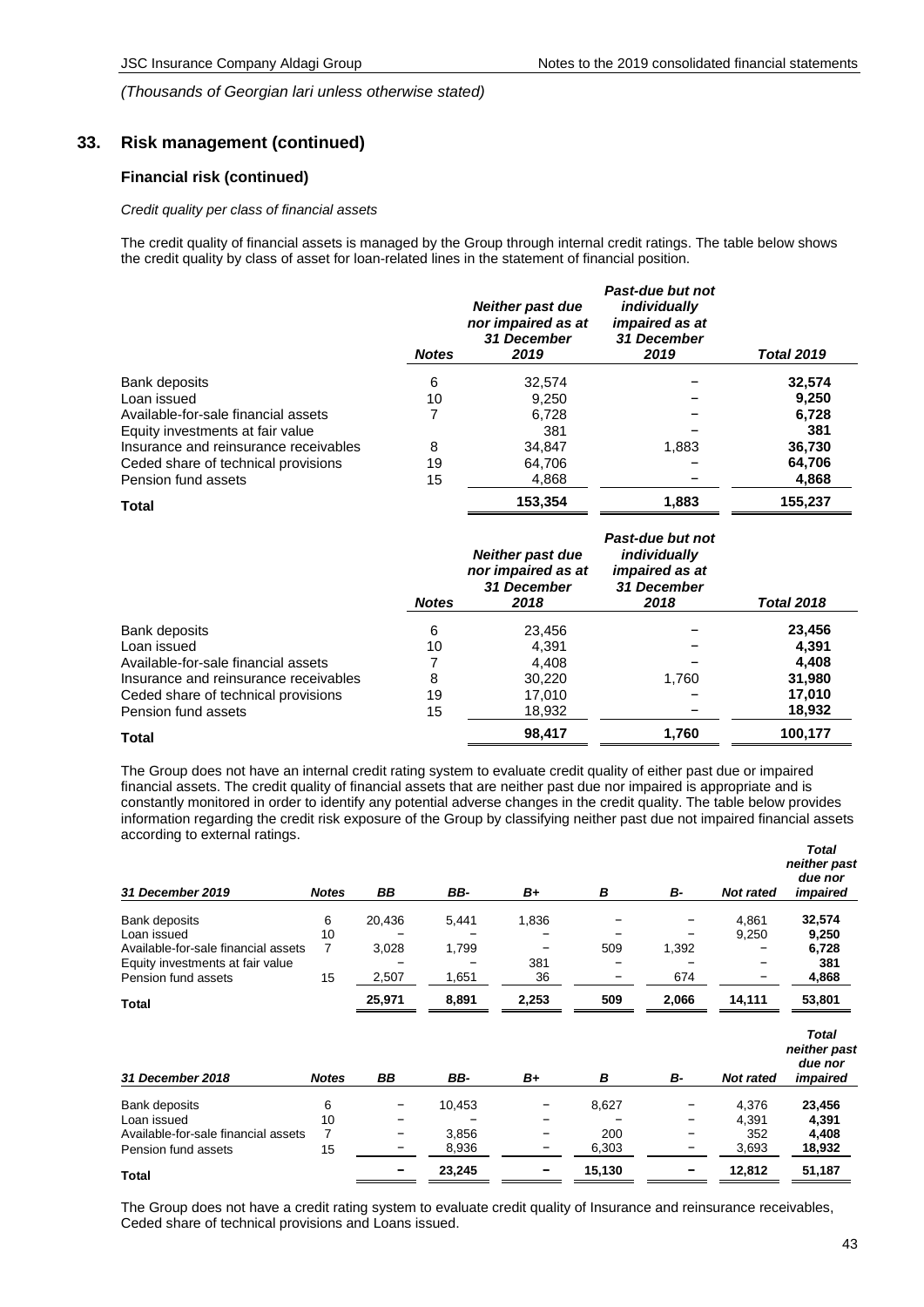# **33. Risk management (continued)**

### **Financial risk (continued)**

### **(2) Liquidity risk**

Liquidity risk is the risk that an entity will encounter difficulty in raising funds to meet cash commitments associated with financial instruments. Liquidity risk may result from either the inability to sell financial assets quickly at their fair values; or counterparty failing on repayment of a contractual obligation; or insurance liability falling due for payment earlier than expected; or inability to generate cash inflows as anticipated.

The major liquidity risk confronting the Group is the daily calls on its available cash resources in respect of claims arising from insurance contracts and the maturity of debt securities.

The Group manages liquidity through a Group liquidity risk policy which determines what constitutes liquidity risk for the Group; specifies minimum proportion of funds to meet emergency calls; setting up of contingency funding plans; specify the sources of funding and the events that would trigger the plan; concentration of funding sources; reporting of liquidity risk exposures and breaches to the monitoring authority; monitoring compliance with liquidity risk policy and review of liquidity risk policy for pertinence and changing environment.

The table below analyses financial assets and liabilities of the Group into their relevant maturity groups based on the remaining period at the reporting date to their contractual maturities or expected repayment dates.

| 31 December 2019                                        | Within one year | More than one year | <b>Total</b> |
|---------------------------------------------------------|-----------------|--------------------|--------------|
| <b>Assets</b>                                           |                 |                    |              |
| Cash and cash equivalents                               | 3,421           |                    | 3,421        |
| Bank deposits                                           | 23,284          | 9,290              | 32,574       |
| Available-for-sale financial assets                     | 3,786           | 2,942              | 6,728        |
| Equity investments at fair value                        | 223             | 158                | 381          |
| Insurance and reinsurance receivables                   | 36,730          |                    | 36,730       |
| Loan issued                                             | 9,250           |                    | 9,250        |
| Ceded share of technical provisions (except reinsurer's |                 |                    |              |
| share in UPR)                                           | 52,657          | 4,129              | 56,786       |
| Pension fund assets                                     | 4,868           |                    | 4,868        |
| Other assets                                            | 3,453           |                    | 3,453        |
| <b>Total assets</b>                                     | 137,672         | 16,519             | 154,191      |
| Liabilities                                             |                 |                    |              |
| Gross technical provisions (except UPR)                 | 60,176          | 4,938              | 65,114       |
| Other insurance liabilities                             | 17,631          |                    | 17,631       |
| Pension fund liabilities                                | 4,868           |                    | 4,868        |
| <b>Other liabilities</b>                                | 10,481          |                    | 10,481       |
| Lease liabilities                                       | 910             | 2,240              | 3,150        |
| <b>Total liabilities</b>                                | 94,066          | 7,178              | 101,244      |
| <b>Net position</b>                                     | 43,606          | 9,341              | 52,947       |
| <b>Accumulated gap</b>                                  | 43,606          | 52,947             |              |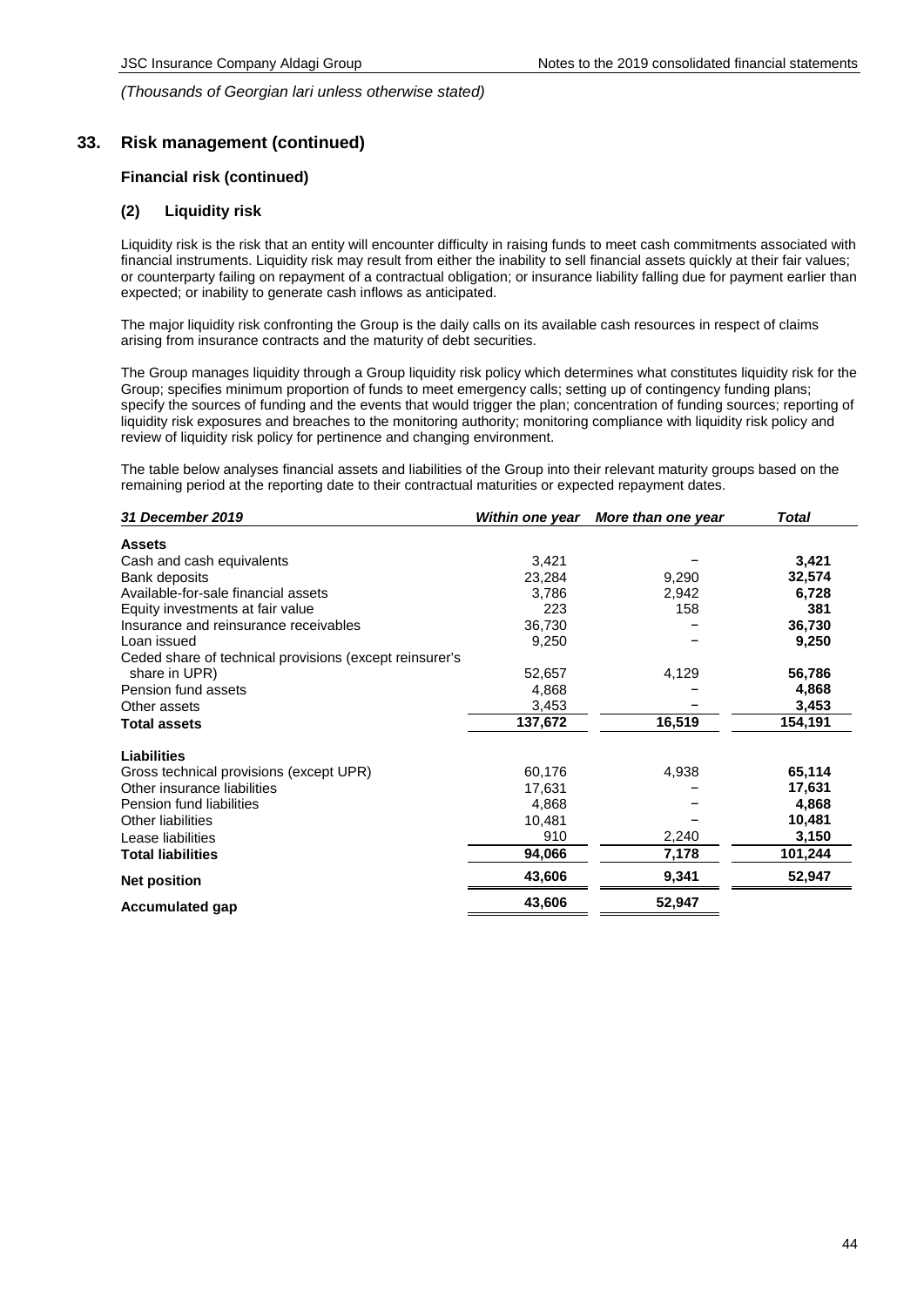## **33. Risk management (continued)**

### **Financial risk (continued)**

| 31 December 2018                                        | Within one year | More than one year | Total   |
|---------------------------------------------------------|-----------------|--------------------|---------|
| <b>Assets</b>                                           |                 |                    |         |
| Cash and cash equivalents                               | 11,104          |                    | 11,104  |
| Bank deposits                                           | 13,041          | 10,415             | 23,456  |
| Available-for-sale financial assets                     | 1,380           | 3,028              | 4,408   |
| Insurance and reinsurance receivables                   | 31,980          |                    | 31,980  |
| Loan issued                                             | 4,391           |                    | 4,391   |
| Ceded share of technical provisions (except reinsurer's |                 |                    |         |
| share in UPR)                                           | 7,803           | 672                | 8,475   |
| Pension fund assets                                     | 18,932          |                    | 18,932  |
| Other assets                                            | 3,111           | 61                 | 3,172   |
| <b>Total assets</b>                                     | 91,742          | 14,176             | 105,918 |
| Liabilities                                             |                 |                    |         |
| Gross technical provisions (except UPR)                 | 12,519          | 1,033              | 13,552  |
| Other insurance liabilities                             | 11,303          | 6,458              | 17,761  |
| Pension fund liabilities                                | 18,932          |                    | 18,932  |
| <b>Other liabilities</b>                                | 7,236           |                    | 7,236   |
| <b>Total liabilities</b>                                | 49,990          | 7,491              | 57,481  |
| <b>Net position</b>                                     | 41,752          | 6,685              | 48,437  |
| <b>Accumulated gap</b>                                  | 41,752          | 48,437             |         |

The amounts and maturities in respect of insurance liabilities are based on management's best estimate based on statistical techniques and past experience.

In management's opinion, liquidity is sufficient to meet the Group's present requirements.

The Group's financial liabilities at 31 December 2019 and 2018 based on contractual undiscounted repayment obligations are as follows:

| 31 December 2019                      | Less than<br>3 months    | 3 to 12 months | 1 to 5 years | Over 5 years             | Total |
|---------------------------------------|--------------------------|----------------|--------------|--------------------------|-------|
| Pension fund liabilities              | $\overline{\phantom{0}}$ | 4.868          | -            | $\overline{\phantom{0}}$ | 4.868 |
| Lease liabilities                     | 150                      | 990            | 2.445        | 476                      | 4.061 |
| <b>Total undiscounted liabilities</b> | 150                      | 5.858          | 2.445        | 476                      | 8.929 |

| <b>31 December 2018</b>               | Less than<br>3 months    | 3 to 12 months 1 to 5 years |                          | Over 5 years             | Total  |
|---------------------------------------|--------------------------|-----------------------------|--------------------------|--------------------------|--------|
| Pension fund liabilities              | $\overline{\phantom{0}}$ | 18.932                      |                          | $\overline{\phantom{0}}$ | 18.932 |
| <b>Total undiscounted liabilities</b> | -                        | 18.932                      | $\overline{\phantom{a}}$ | -                        | 18.932 |

#### **Market risk**

Market risk is the risk that the value of financial instruments will fluctuate due to changes in market variables such as interest rates and foreign exchanges.

The Group structures levels of market risk it accepts through compliance with ISSSG directives on assets allowable to secure insurance reserves and structure of such assets. This directive determines what constitutes market risk for the Group; asset allocation and portfolio limit structure; diversification benchmarks by type of instrument and geographical area; sets out the net exposure limits by each counterparty or group of counterparties, and geographical and industry segments.

#### *Currency risk*

The Group is exposed to effects of fluctuation in the prevailing foreign currency exchange rates on its financial position and cash flows. The Group's principal transactions are carried out in Georgian lari and its exposure to foreign exchange risk arise primarily with respect to US dollars and euro, as the insurance operations denominated in US dollars form significant part of the Group's operations.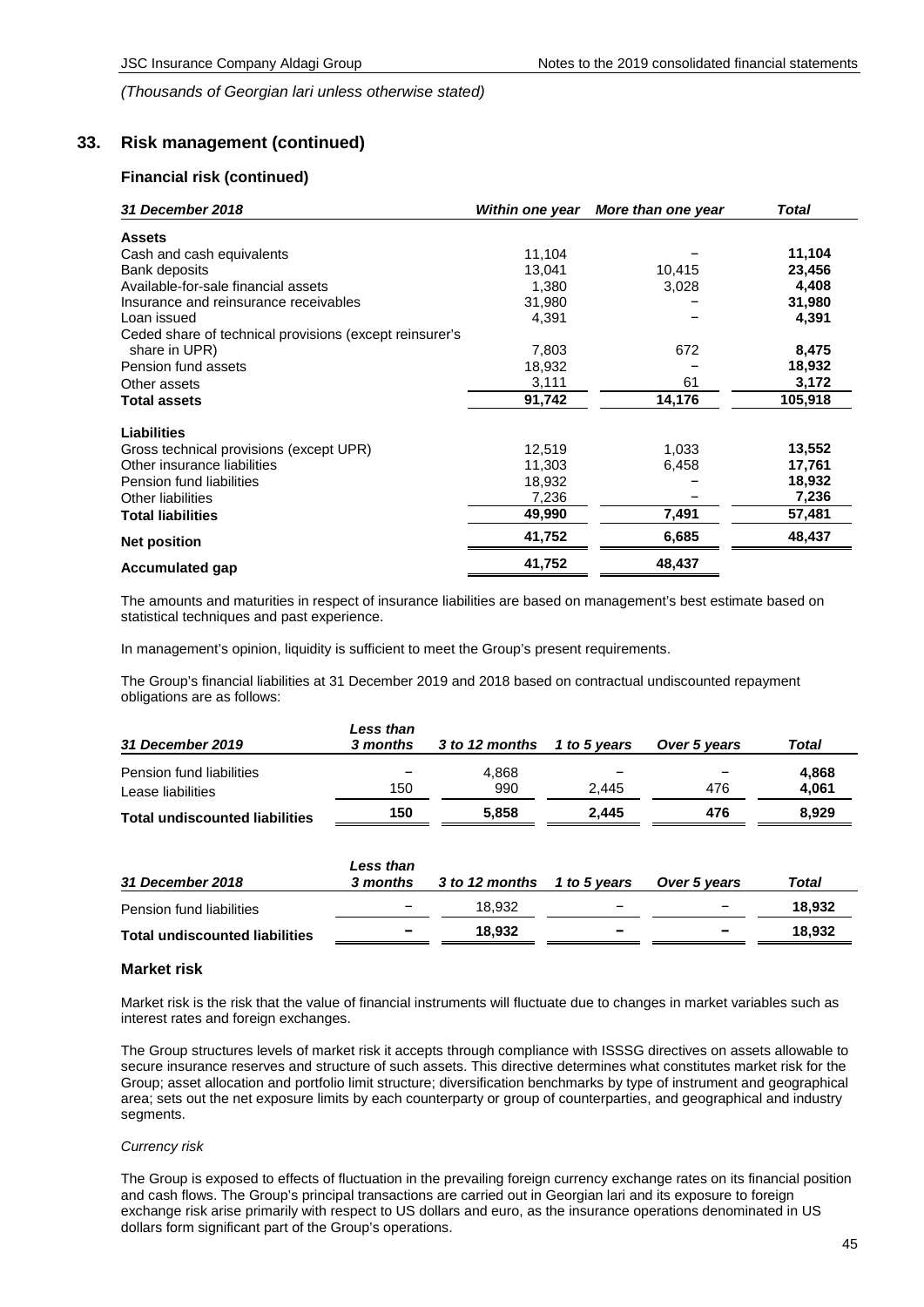# **33. Risk management (continued)**

### **Market risk (continued)**

The Group's financial assets are primarily denominated in the same currencies as its insurance and investment liabilities, which mitigate the foreign currency exchange rate risk for the overseas operations. Thus the main foreign exchange risk arises from recognised assets and liabilities denominated in currencies other than those in which insurance and investment liabilities are expected to be settled.

The tables below indicate the currencies to which the Group had significant exposure at 31 December 2019 and 2018 on its monetary assets and liabilities. The analysis calculates the effect of a reasonably possible movement of the currency rate against the Georgian lari, with all other variables held constant on the statement of comprehensive income. A negative amount in the table reflects a potential net reduction in statement of comprehensive income, while a positive amount reflects a net potential increase.

|                                     | As at 31 December 2019 |            |            |              |  |
|-------------------------------------|------------------------|------------|------------|--------------|--|
|                                     | <b>GEL</b>             | <b>USD</b> | <b>EUR</b> | <b>Total</b> |  |
| <b>Assets</b>                       |                        |            |            |              |  |
| Cash and cash equivalents           | 3,063                  | 353        | 5          | 3,421        |  |
| Bank deposits                       | 32,574                 |            |            | 32,574       |  |
| Available-for-sale financial assets | 5,120                  | 1,608      |            | 6,728        |  |
| Loans Issued                        | 9,250                  |            |            | 9,250        |  |
| Insurance and reinsurance           |                        |            |            |              |  |
| receivables                         | 15,519                 | 20,615     | 596        | 36,730       |  |
| Ceded share of technical            |                        |            |            |              |  |
| provisions                          | 7,920                  | 56,513     | 273        | 64,706       |  |
| Pension fund assets                 | 3,496                  | 1.297      | 75         | 4,868        |  |
| <b>Total assets</b>                 | 76,942                 | 80,386     | 949        | 158,277      |  |
| <b>Liabilities</b>                  |                        |            |            |              |  |
| Gross technical provisions          | 40,197                 | 59,990     | 698        | 100,885      |  |
| Other insurance liabilities         | 6,261                  | 10,473     | 897        | 17,631       |  |
| Pension fund liabilities            | 4,391                  | 476        |            | 4,868        |  |
| Other liabilities                   | 10,324                 | 156        |            | 10,481       |  |
| Lease liabilities                   | 94                     | 3,056      |            | 3,150        |  |
| <b>Total liabilities</b>            | 61,267                 | 74,151     | 1,597      | 137,015      |  |
| <b>Net position</b>                 | 15,675                 | 6,235      | (648)      | 21,262       |  |
| Increase in currency rate in %      |                        | 10.0%      | 11.0%      |              |  |
| Effect on profit                    |                        | 624        | (71)       |              |  |
| Decrease in currency rate in %      |                        | $-5.0%$    | $-6.0%$    |              |  |
| Effect on profit                    |                        | (312)      | 39         |              |  |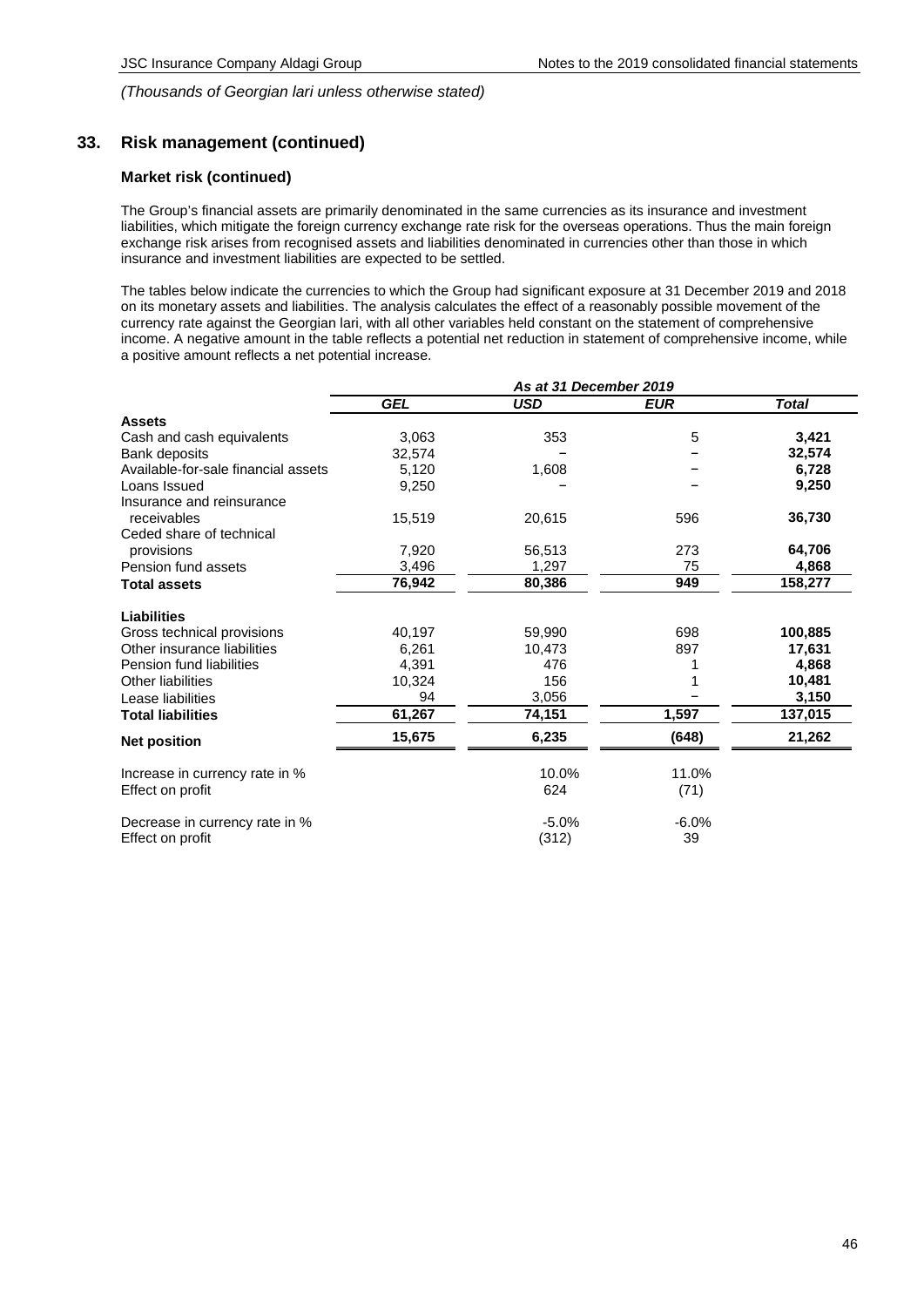# **33. Risk management (continued)**

### **Market risk (continued)**

|                                     | As at 31 December 2018 |            |                          |              |  |
|-------------------------------------|------------------------|------------|--------------------------|--------------|--|
|                                     | <b>GEL</b>             | <b>USD</b> | <b>EUR</b>               | <b>Total</b> |  |
| <b>Assets</b>                       |                        |            |                          |              |  |
| Cash and cash equivalents           | 10,920                 | 183        |                          | 11,104       |  |
| Bank deposits                       | 23,456                 |            |                          | 23,456       |  |
| Available-for-sale financial assets | 3,580                  | 828        |                          | 4,408        |  |
| Loans issued                        | 4,391                  |            |                          | 4,391        |  |
| Insurance and reinsurance           |                        |            |                          |              |  |
| receivables                         | 8,491                  | 23,022     | 467                      | 31,980       |  |
| Ceded share of technical            |                        |            |                          |              |  |
| provisions                          | 8,535                  | 8,149      | 326                      | 17,010       |  |
| Pension fund assets                 | 17,315                 | 1,501      | 116                      | 18,932       |  |
| <b>Total assets</b>                 | 76,688                 | 33,683     | 910                      | 111,281      |  |
| <b>Liabilities</b>                  |                        |            |                          |              |  |
| Gross technical provisions          | 35,515                 | 9,725      | 560                      | 45,800       |  |
| Other insurance liabilities         | 1,879                  | 15,509     | 373                      | 17,761       |  |
| Pension fund liabilities            | 18,397                 | 499        | 36                       | 18,932       |  |
| Other liabilities                   | 7,164                  | 72         | $\overline{\phantom{0}}$ | 7,236        |  |
| <b>Total liabilities</b>            | 62,955                 | 25,805     | 969                      | 89,729       |  |
| <b>Net position</b>                 | 13,733                 | 7,878      | (59)                     | 21,552       |  |
| Increase in currency rate in %      |                        | 11.0%      | 11.0%                    |              |  |
| Effect on profit                    |                        | 867        | (6)                      |              |  |
| Decrease in currency rate in %      |                        | $-11.0%$   | $-11.0%$                 |              |  |
| Effect on profit                    |                        | (867)      | 6                        |              |  |

# **34. Fair values measurements**

### <span id="page-48-0"></span>**Fair value hierarchy**

The following tables show analysis of assets and liabilities measured at fair value or for which fair values are disclosed by level of the fair value hierarchy:

|                                                    | Level 1 | Level 2 | Level 3 | <b>Total 2019</b> |
|----------------------------------------------------|---------|---------|---------|-------------------|
| Assets measured at fair value                      |         |         |         |                   |
| Available-for-sale financial assets                |         | 6,728   |         | 6,728             |
| Equity investments at fair value                   | 381     |         |         | 381               |
| Pension fund assets                                |         |         |         |                   |
| - Available for sale assets                        |         | 1.315   |         | 1,315             |
| Assets for which fair values<br>are disclosed      |         |         |         |                   |
| Cash and cash equivalents                          | 3,421   |         |         | 3,421             |
| Bank deposits                                      |         | 32,574  |         | 32,574            |
| Loan issued                                        |         |         | 9,250   | 9,250             |
| Pension fund assets                                |         |         |         |                   |
| - Cash and cash equivalents                        | 294     |         |         | 294               |
| - Bank deposits                                    |         | 3.259   |         | 3,259             |
| Liabilities for which fair values<br>are disclosed |         |         |         |                   |
| Pension fund liability                             |         | 4,868   |         | 4,868             |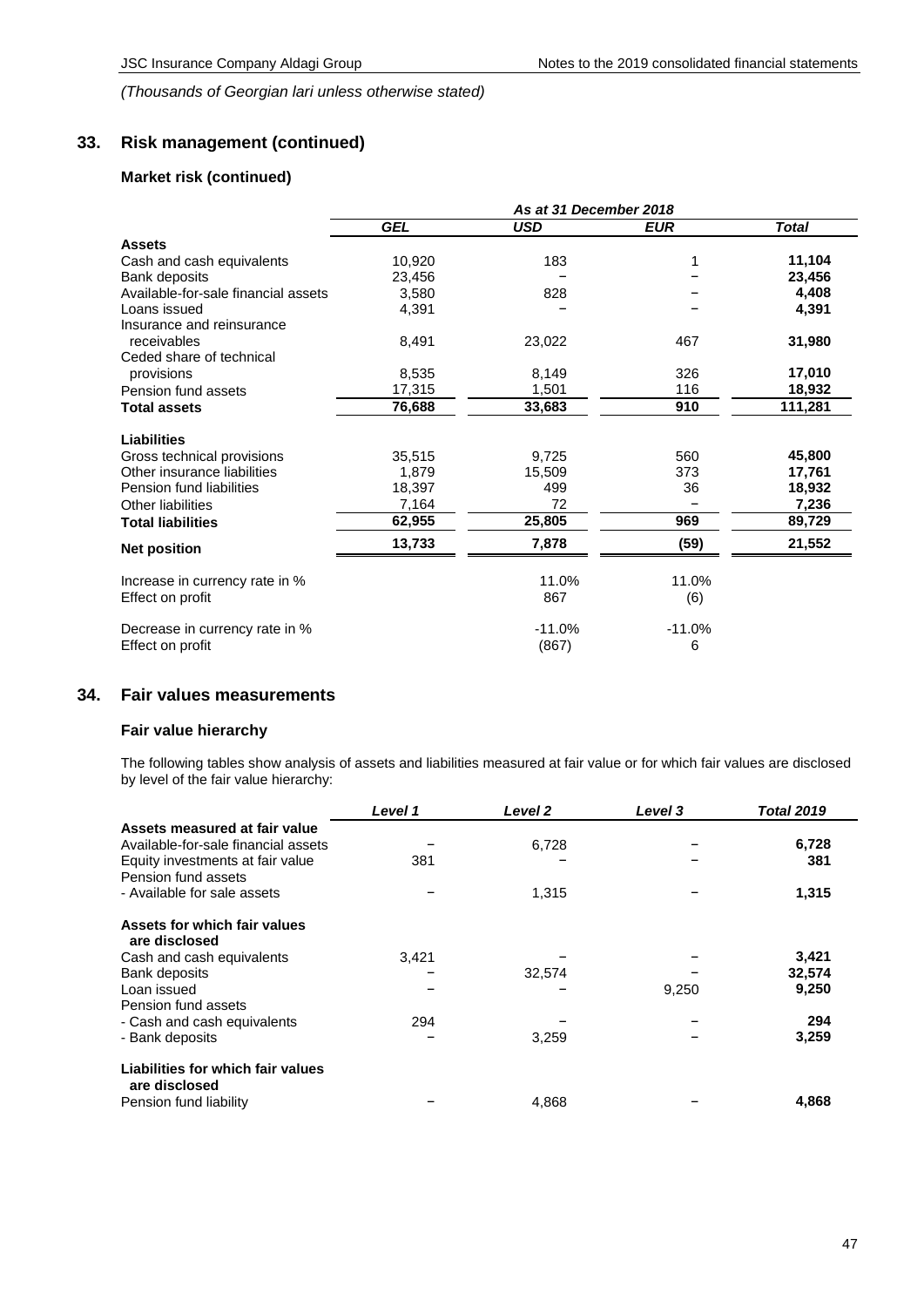# **34. Fair values measurements (continued)**

### **Fair value hierarchy (continued)**

|                                                    | Level 1 | Level <sub>2</sub> | Level 3 | <b>Total 2018</b> |
|----------------------------------------------------|---------|--------------------|---------|-------------------|
| Assets measured at fair value                      |         |                    |         |                   |
| Investment property                                |         |                    | 845     | 845               |
| Available-for-sale financial assets                |         | 4,408              |         | 4,408             |
| Pension fund assets                                |         |                    |         |                   |
| - Available for sale assets                        |         | 1,589              |         | 1,589             |
| Assets for which fair values<br>are disclosed      |         |                    |         |                   |
| Cash and cash equivalents                          | 11,104  |                    |         | 11,104            |
| Bank deposits                                      |         | 23,456             |         | 23,456            |
| Loan issued                                        |         |                    | 4,391   | 4,391             |
| Pension fund assets                                |         |                    |         |                   |
| - Cash and cash equivalents                        | 3,314   |                    |         | 3,314             |
| - Bank deposits                                    |         | 14,029             |         | 14,029            |
| Liabilities for which fair values<br>are disclosed |         |                    |         |                   |
| Pension fund liability                             |         | 18.932             |         | 18,932            |

The following is a description of the determination of fair value for financial instruments and property which are recorded at fair value using valuation techniques. These incorporate the Group's estimate of assumptions that a market participant would make when valuing the instruments.

### *Equity investments at fair value*

Equity investments at fair value are valued using quoted market prices in an active market and no adjustment to the quoted price is required.

#### *Available-for-sale financial assets*

Available-for-sale financial assets are valued using a valuation technique or pricing models consist of unquoted debt securities. These securities are valued using models which incorporate data observable in the market − market rates appropriate to instrument maturity, currency and issuer's credit risk.

#### *Investment property*

Fair value for investment property is derived by some of the inputs which are not based on observable market data, such as price per square meter.

#### *Description of significant unobservable inputs to valuation*

The significant unobservable inputs used in the fair value measurement categorised within Level 3 of the fair value hierarchy together with a quantitative sensitivity analysis as at 31 December 2018 are as shown below:

### **Level 3 property at fair value**

|                        | 2018 | <b>Valuation</b><br>technique | <b>Significant</b><br>unobservable<br>inputs | Amount,<br><b>GEL</b> per<br>sq meter<br>range | Area.<br>sq meters | <b>Sensitivity</b><br>of the input to<br>fair value                                               |
|------------------------|------|-------------------------------|----------------------------------------------|------------------------------------------------|--------------------|---------------------------------------------------------------------------------------------------|
| Investment<br>property | 845  | Market<br>approach            | Price per<br>square metre                    | 2.296-2.585                                    | 346                | Increase (decrease) in<br>the price per square<br>metre would result in<br>increase (decrease) in |

fair value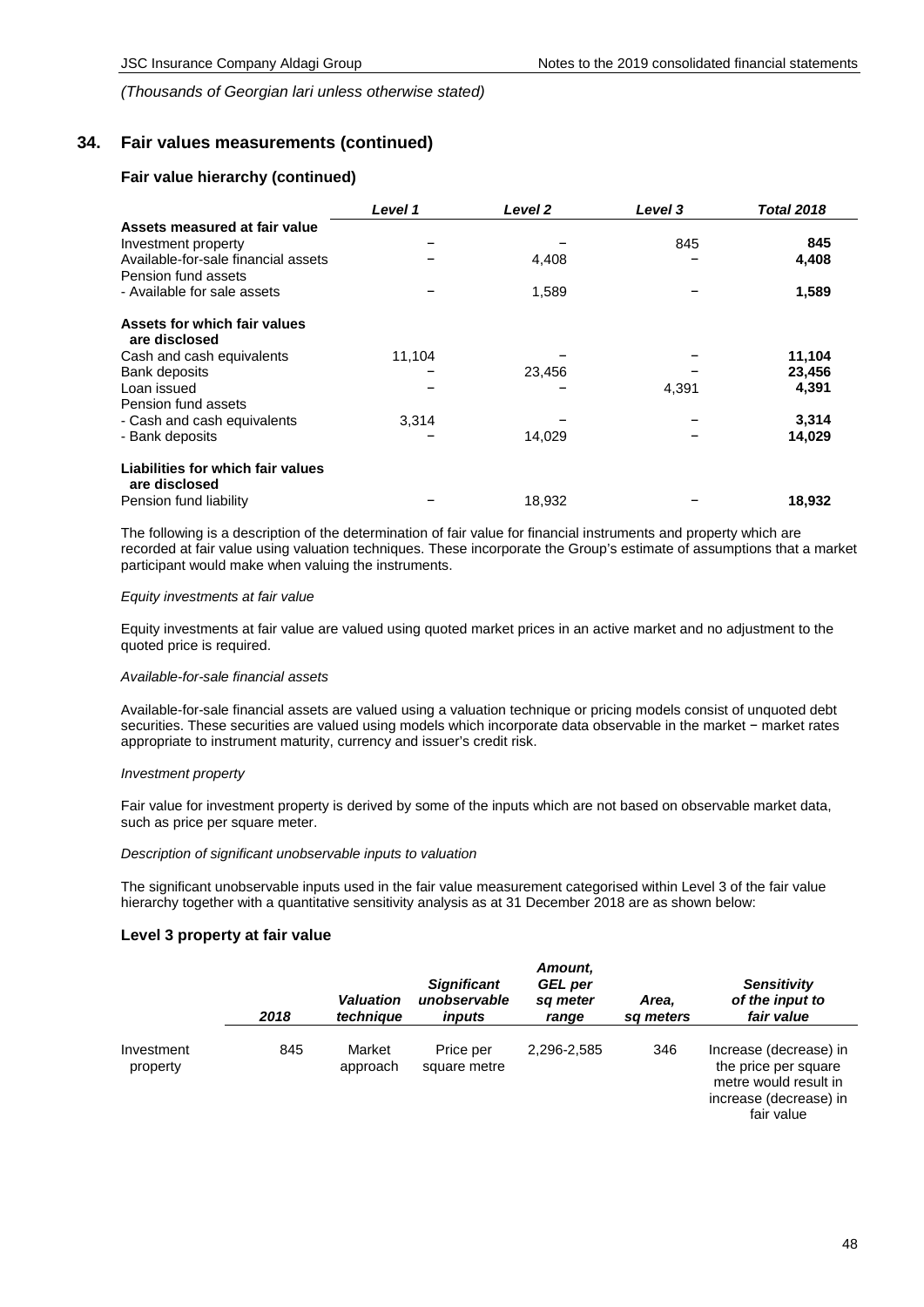# **34. Fair values measurements (continued)**

### **Fair value of financial assets and liabilities not carried at fair value**

As at 31 December 2019 and 2018, carrying values of financial assets and liabilities that are not carried at fair value in consolidated statement of financial position was not significantly different to their fair values.

The following describes the methodologies and assumptions used to determine fair values for those financial instruments which are not already recorded at fair value in the consolidated financial statements.

### **Assets for which fair value approximates carrying value**

For financial assets and financial liabilities that are liquid or have a short term maturity (less than three months) it is assumed that the carrying amounts approximate to their fair value. This assumption is also applied to variable rate financial instruments. The fair value of fixed rate financial assets and liabilities carried at amortised cost are estimated by comparing market interest rates when they were first recognised with current market rates offered for similar financial instruments.

The fair value of loans issued and borrowings carried at amortised cost are estimated by comparing market interest rates when they were first recognised with current market rates offered for similar financial instruments.

### **35. Related party transactions**

<span id="page-50-0"></span>In accordance with IAS 24 *Related Party Disclosures*, parties are considered to be related if one party has the ability to control the other party or exercise significant influence over the other party in making financial or operational decisions. In considering each possible related party relationship, attention is directed to the substance of the relationship, not merely the legal form.

Related parties may enter into transactions which unrelated parties might not, and transactions between related parties may not be effected on the same terms, conditions and amounts as transactions between unrelated parties. All transactions with related parties disclosed below have been conducted on an arm's-length basis.

The volumes of related party transactions, outstanding balances at the year end, and related expense and income for the year are as follows:

|                                     |               | 2019                  | 2018          |                       |  |
|-------------------------------------|---------------|-----------------------|---------------|-----------------------|--|
|                                     |               | <b>Entities under</b> |               | <b>Entities under</b> |  |
|                                     | <b>Parent</b> | common control        | <b>Parent</b> | common control        |  |
| <b>Assets</b>                       |               |                       |               |                       |  |
| Insurance and reinsurance           |               |                       |               |                       |  |
| receivables                         |               | 6,071                 |               | 3,000                 |  |
| Pension fund assets                 |               | 149                   |               | 136                   |  |
| Ceded share of technical            |               |                       |               |                       |  |
| reserves                            | 186           | 51,185                | 121           | 323                   |  |
| Other assets                        |               | 61                    |               | 72                    |  |
| Available-for-sale financial assets |               | 919                   |               | 828                   |  |
| Equity investments at fair value    | 381           |                       |               |                       |  |
| Loan issued                         |               | 9,250                 |               | 4,413                 |  |
| Right-of-use assets                 |               | 267                   |               |                       |  |
|                                     | 567           | 67,902                | 121           | 8,772                 |  |
| <b>Liabilities</b>                  |               |                       |               |                       |  |
| Gross technical provisions          | 293           | 55,292                | 232           | 1,866                 |  |
| <b>Other liabilities</b>            |               | 53                    |               | 10                    |  |
| Other insurance liabilities         | 39            | 1,374                 |               |                       |  |
| Lease liabilities                   |               | 255                   |               |                       |  |
|                                     | 332           | 56,974                | 232           | 1,876                 |  |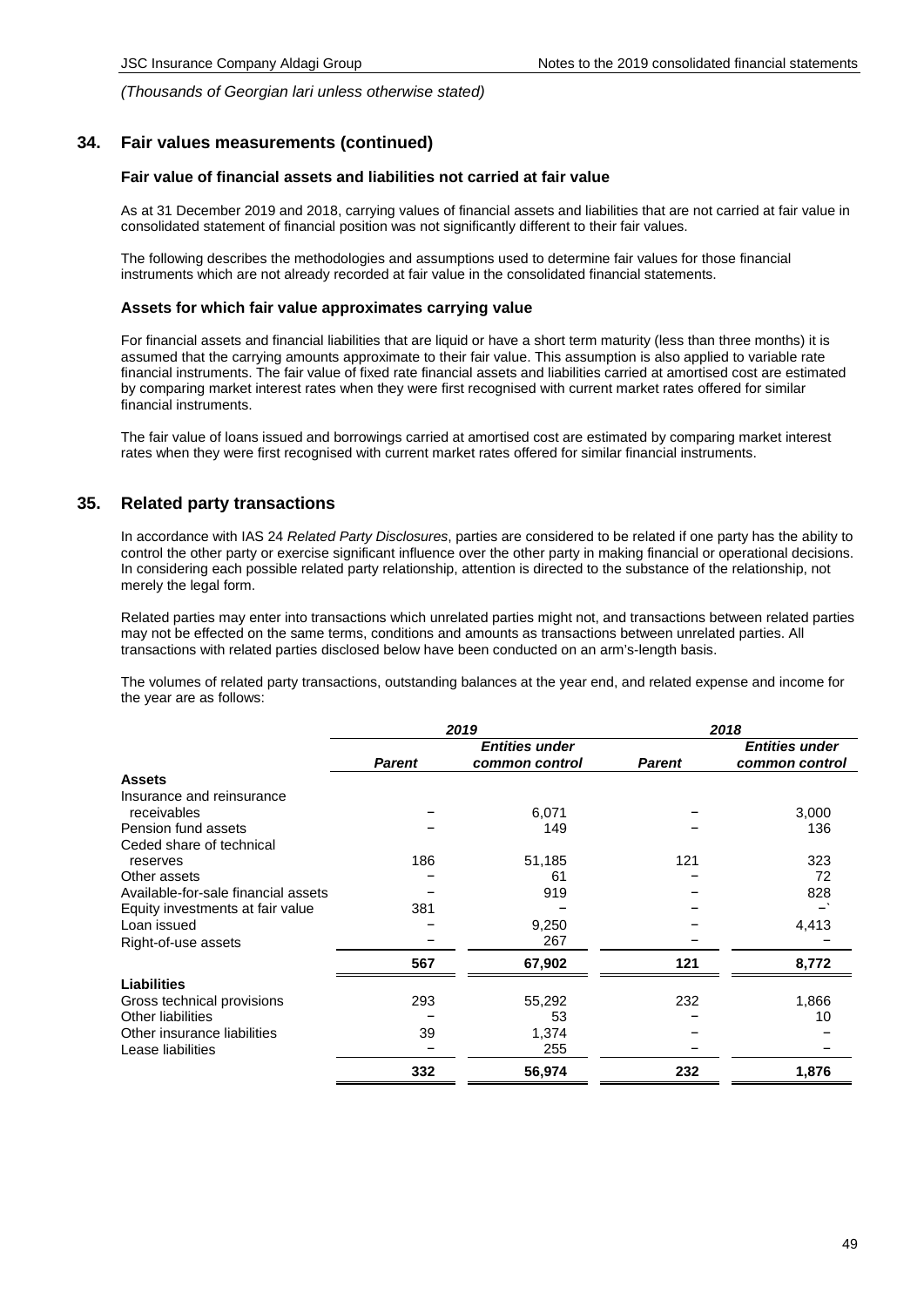# **35. Related party transactions (continued)**

|                                   |               | 2019                  | 2018          |                       |  |
|-----------------------------------|---------------|-----------------------|---------------|-----------------------|--|
|                                   |               | <b>Entities under</b> |               | <b>Entities under</b> |  |
|                                   | <b>Parent</b> | common control        | <b>Parent</b> | common control*       |  |
| Income and expenses               |               |                       |               |                       |  |
| Net insurance revenue             | 290           | 5,181                 | 295           | 9,676                 |  |
| Net insurance claims and claims   |               |                       |               |                       |  |
| handling expenses                 | (2)           | (2,811)               |               | (2,782)               |  |
| Acquisition costs, net of         |               |                       |               |                       |  |
| reinsurance                       |               | (1,755)               |               | (1, 361)              |  |
| Investment income                 | 22            | 785                   |               | 1,742                 |  |
| Investment income attributable to |               |                       |               |                       |  |
| pension fund participants         |               |                       |               | 498                   |  |
| General and administrative        |               |                       |               |                       |  |
| expenses                          |               |                       |               | (448)                 |  |
| Salaries and other employee       |               |                       |               |                       |  |
| benefits                          |               | (100)                 |               | (91)                  |  |
| Depreciation and amortization     |               |                       |               |                       |  |
| expenses                          |               | (245)                 |               |                       |  |
| Net other operating income        | 485           | 10                    |               | 5                     |  |
| Interest expense                  |               | (26)                  |               |                       |  |
| Foreign exchange gains/(losses)   |               | (29)                  |               | 134                   |  |
|                                   | 795           | 1,010                 | 295           | 7,373                 |  |

*\* Entities under common control include BGEO Group plc subsidiaries for five months of 2018 and Georgia Capital plc subsidiaries for the last seven months of 2018 and for 2019.*

Compensation of key management personnel (2019: 14 persons; 2018:10 persons) comprised the following:

|                                   | <b>Notes</b> | 2019  | 2018  |
|-----------------------------------|--------------|-------|-------|
| Salaries and bonuses              |              | 3,285 | 3,252 |
| Share-based payments compensation |              | 1.325 | 593   |
| Net non-recurring items           | 32           | -     | 629   |
| Total key management compensation |              | 4.610 | 4.474 |

### **36. Events after the reporting period**

<span id="page-51-0"></span>Outbreak of the novel coronavirus (COVID-19) in March 2020 has significantly affected economic activities in Georgia, including insurance business. The first signs of coronavirus crisis is already evident as there is a downturn in the economic performance and functional currency. GEL has started devaluation following the uncertainty that financial markets are facing after COVID outbreak. Uncertainty about the timing when the virus can be stopped makes economic forecasting difficult, as there is no comparable historical example available globally.

The Group still continues its operating activities through digital channels offered to the clients and remote work policy for its employees. Management believes that going concern of the Group is not under question, although financial effect of the virus on the Group is still in the process of being estimated.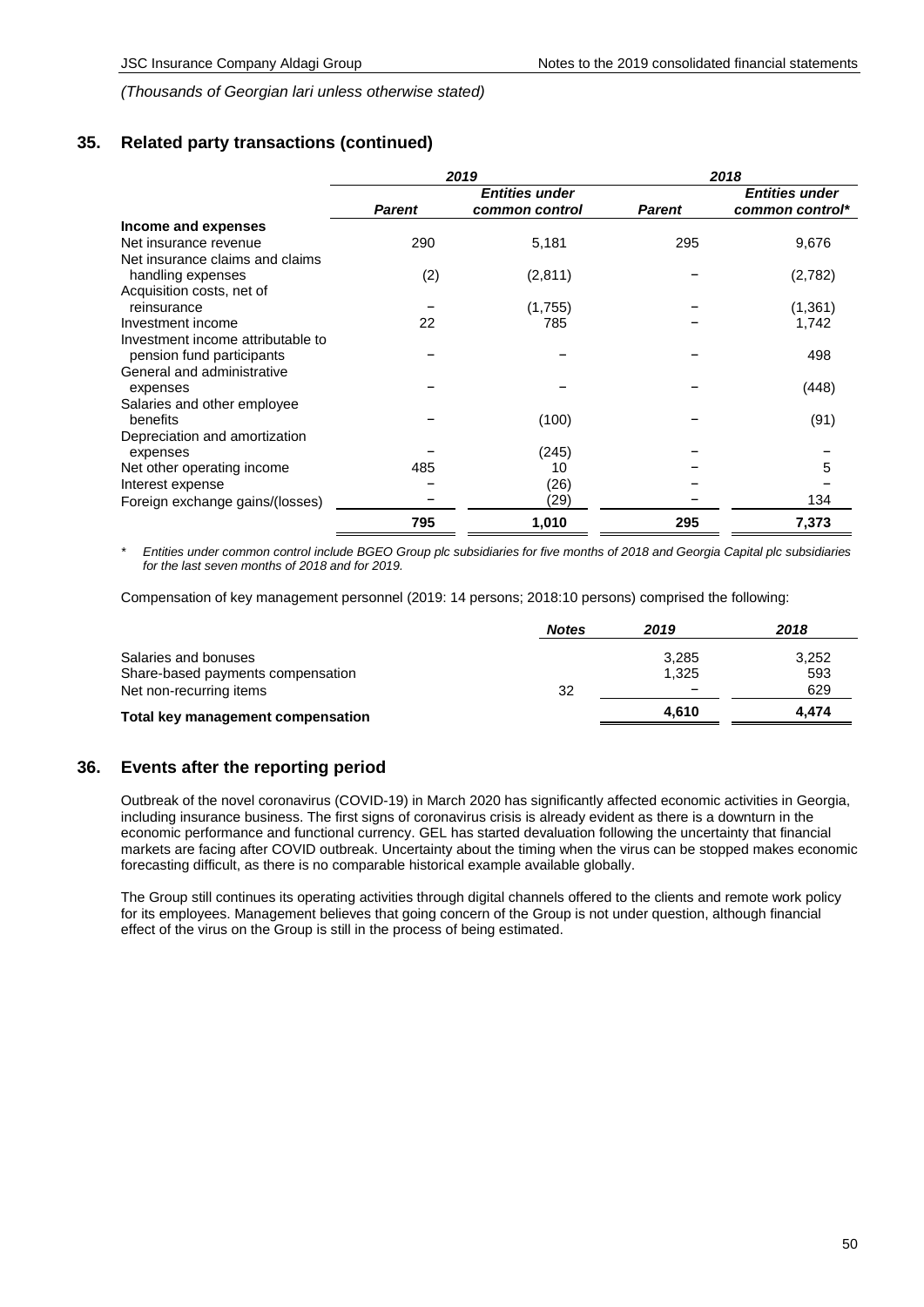# **Additional financial information**

*(Thousands of Georgian lari unless otherwise stated)*

Consolidation schedule for the statement of financial position:

|                                                      | 2019               |                                 |                                               |              |                    | 2018                |                                               |              |  |
|------------------------------------------------------|--------------------|---------------------------------|-----------------------------------------------|--------------|--------------------|---------------------|-----------------------------------------------|--------------|--|
|                                                      |                    |                                 | Intercompany<br>balances and<br>consolidation |              |                    |                     | Intercompany<br>balances and<br>consolidation |              |  |
|                                                      | <b>The Company</b> | <b>Subsidiaries</b>             | adjustments                                   | <b>Total</b> | <b>The Company</b> | <b>Subsidiaries</b> | adjustments                                   | <b>Total</b> |  |
| <b>Assets</b>                                        |                    |                                 |                                               |              |                    |                     |                                               |              |  |
| Cash and cash equivalents                            | 2,778              | 643                             |                                               | 3,421        | 10,339             | 765                 |                                               | 11,104       |  |
| <b>Bank deposits</b>                                 | 25,187             | 7,387                           |                                               | 32,574       | 17,107             | 6,349               |                                               | 23,456       |  |
| Available-for-sale financial assets                  | 6,521<br>381       | 207<br>$\overline{\phantom{0}}$ |                                               | 6,728<br>381 | 4,208              | 200                 |                                               | 4,408        |  |
| Equity investments at fair value                     |                    |                                 |                                               | 36,730       |                    |                     |                                               | 31,980       |  |
| Insurance and reinsurance receivables<br>Loan Issued | 34,142<br>4,200    | 2,595<br>5,802                  | (7)                                           | 9,250        | 29,768<br>1,520    | 2,220<br>3,298      | (8)<br>(427)                                  | 4,391        |  |
| Ceded share of technical provisions                  | 64,706             |                                 | (752)                                         | 64,706       | 17,010             |                     |                                               | 17,010       |  |
| Current income tax assets                            | 749                | 10                              |                                               | 759          |                    |                     |                                               |              |  |
| Deferred income tax assets                           | 885                | 226                             |                                               | 1,111        | 970                | 226                 |                                               | 1,196        |  |
| Deferred acquisition costs                           | 3,769              | 43                              |                                               | 3,812        | 3,260              | 64                  |                                               | 3,324        |  |
| Investment property                                  |                    |                                 |                                               |              | 845                |                     |                                               | 845          |  |
| Property and equipment                               | 6,627              | 1,004                           | $\overline{\phantom{0}}$                      | 7,631        | 6,152              | 1,043               |                                               | 7,195        |  |
| Right-of-use assets                                  | 3,354              |                                 | (33)                                          | 3,321        |                    |                     |                                               |              |  |
| Goodwill and other intangible assets                 | 16,452             |                                 | $\overline{\phantom{a}}$                      | 16,453       | 15,354             |                     |                                               | 15,355       |  |
| Pension fund assets                                  | 4,868              |                                 | $\overline{\phantom{0}}$                      | 4,868        | 18,932             |                     |                                               | 18,932       |  |
| Other assets                                         | 2,693              | 766                             | (6)                                           | 3,453        | 2,279              | 893                 |                                               | 3,172        |  |
| Investment in subsidiaries                           | 10,771             |                                 | (10, 771)                                     |              | 10,780             |                     | (10, 780)                                     |              |  |
|                                                      |                    |                                 |                                               |              |                    |                     |                                               |              |  |
| <b>Total assets</b>                                  | 188,083            | 18,684                          | (11, 569)                                     | 195,198      | 138,524            | 15,059              | (11, 215)                                     | 142,368      |  |
| Equity                                               |                    |                                 |                                               |              |                    |                     |                                               |              |  |
| Share capital                                        | 1,889              | 10,735                          | (10, 735)                                     | 1,889        | 1,889              | 10,745              | (10, 745)                                     | 1,889        |  |
| Additional paid-in capital                           | 7,225              |                                 | 243                                           | 7,468        | 7,044              |                     | 243                                           | 7,287        |  |
| Other reserves                                       |                    | 45                              | (45)                                          |              |                    | 45                  | (45)                                          |              |  |
| Retained earnings                                    | 45,948             | 2,738                           | (236)                                         | 48,450       | 41,969             | 1,124               | (233)                                         | 42,860       |  |
| <b>Total equity</b>                                  | 55,062             | 13,518                          | (10, 773)                                     | 57,807       | 50,902             | 11,914              | (10, 780)                                     | 52,036       |  |
| <b>Liabilities</b>                                   |                    |                                 |                                               |              |                    |                     |                                               |              |  |
| Gross technical provisions                           | 96,592             | 4,293                           |                                               | 100,885      | 43,126             | 2,674               | $\overline{\phantom{m}}$                      | 45,800       |  |
| Other insurance liabilities                          | 17,508             | 123                             |                                               | 17,631       | 17,745             | 21                  | (5)                                           | 17,761       |  |
| Current income tax liabilities                       |                    | 376                             |                                               | 376          | 318                | 285                 |                                               | 603          |  |
| <b>Borrowings</b>                                    | 752                |                                 | (752)                                         |              | 286                | 141                 | (427)                                         |              |  |
| Lease liabilities                                    | 3,188              |                                 | (38)                                          | 3,150        |                    |                     |                                               |              |  |
| Pension fund liabilities                             | 4,868              |                                 | $\overline{\phantom{0}}$                      | 4,868        | 18,932             |                     | $\overline{\phantom{0}}$                      | 18,932       |  |
| Other liabilities                                    | 10,113             | 374                             | (6)                                           | 10,481       | 7,215              | 24                  | (3)                                           | 7,236        |  |
| <b>Total liabilities</b>                             | 133.021            | 5,166                           | (796)                                         | 137,391      | 87,622             | 3,145               | (435)                                         | 90,332       |  |
| <b>Total equity and liabilities</b>                  | 188,083            | 18,684                          | (11, 569)                                     | 195,198      | 138,524            | 15,059              | (11, 215)                                     | 142,368      |  |
|                                                      |                    |                                 |                                               |              |                    |                     |                                               |              |  |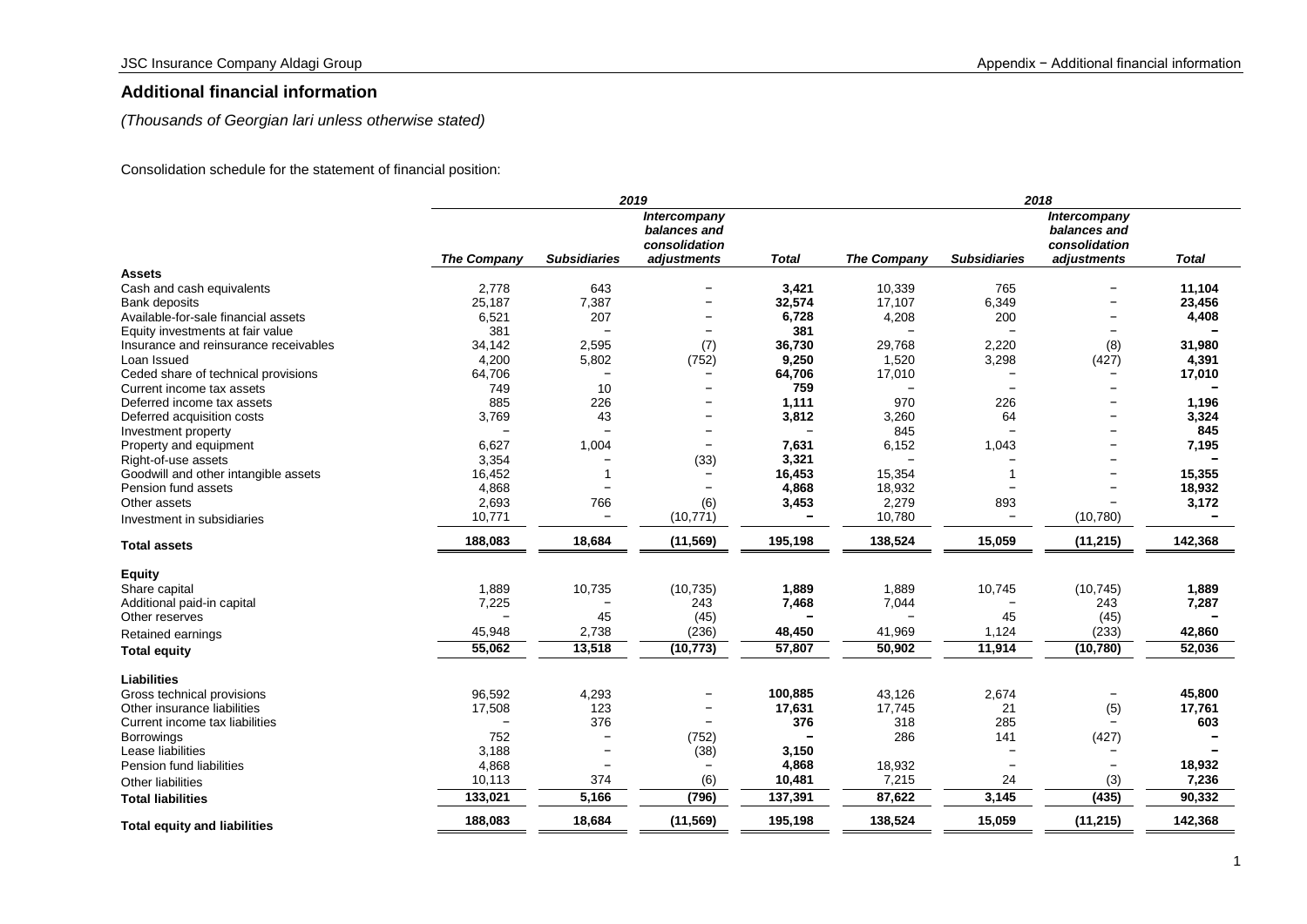*(Thousands of Georgian lari unless otherwise stated)*

Consolidation schedule for the comprehensive income:

|                                                             | 2019               |                     |                          | 2018         |                    |                     |                          |              |
|-------------------------------------------------------------|--------------------|---------------------|--------------------------|--------------|--------------------|---------------------|--------------------------|--------------|
|                                                             | Intercompany       |                     |                          | Intercompany |                    |                     |                          |              |
|                                                             | <b>The Company</b> | <b>Subsidiaries</b> | transactions             | <b>Total</b> | <b>The Company</b> | <b>Subsidiaries</b> | transactions             | <b>Total</b> |
| Gross earned premiums on insurance contracts                | 92,110             | 6,242               | (1)                      | 98,351       | 86,631             | 3,890               |                          | 90,521       |
| Reinsurers' share of earned premiums on insurance contracts | (22, 999)          | (11)                | $\overline{\phantom{0}}$ | (23,010)     | (22,990)           |                     | $\overline{\phantom{a}}$ | (22, 990)    |
| Net insurance revenue                                       | 69,111             | 6,231               | (1)                      | 75,341       | 63,641             | 3,890               | $\overline{\phantom{0}}$ | 67,531       |
| Gross insurance claims expenses                             | (86, 463)          | (3, 439)            |                          | (89, 902)    | (28, 704)          | (1,286)             |                          | (29,990)     |
| Reinsurer's share of insurance claims expenses              | 57,321             |                     |                          | 57,321       | 2,768              |                     |                          | 2,768        |
| Claim settlement expenses                                   | (1, 555)           | (148)               |                          | (1,703)      | (1, 280)           |                     |                          | (1, 280)     |
| Income from regress and salvages                            | 2,611              | 363                 |                          | 2,974        | 2,656              | 97                  |                          | 2,753        |
| Net insurance claims and claims handling expenses           | (28,086)           | (3, 224)            |                          | (31, 310)    | (24, 560)          | (1, 189)            | $\overline{\phantom{a}}$ | (25, 749)    |
| Acquisition costs, net of reinsurance                       | (11,930)           | (282)               |                          | (12, 212)    | (9, 346)           | (174)               |                          | (9, 520)     |
| Net underwriting profit                                     | 29,095             | 2,725               | (1)                      | 31,819       | 29,735             | 2,527               | $\overline{\phantom{0}}$ | 32,262       |
| Investment income                                           | 5,224              | 1,184               | (1,581)                  | 4,827        | 2,986              | 797                 | (203)                    | 3,580        |
| Pension fund asset management fee                           | 129                |                     |                          | 129          | 449                |                     |                          | 449          |
| <b>Investment result</b>                                    | 5,353              | 1,184               | (1, 581)                 | 4,956        | 3,435              | 797                 | (203)                    | 4,029        |
| Salaries and other employee benefits                        | (11, 195)          | (431)               |                          | (11, 626)    | (9,621)            | (394)               |                          | (10, 015)    |
| General and administrative expenses                         | (4,982)            | (529)               | 34                       | (5, 477)     | (3,848)            | (547)               | 126                      | (4, 269)     |
| Depreciation and amortization expenses                      | (2, 254)           | (46)                | 126                      | (2, 174)     | (966)              | (59)                |                          | (1,025)      |
| Impairment (charge)/reversal                                | (480)              |                     |                          | (478)        | (1,530)            | (6)                 | $\overline{\phantom{0}}$ | (1, 536)     |
| Net other operating income                                  | 149                | 834                 | (167)                    | 816          | 378                | 575                 | (126)                    | 827          |
| <b>Other expenses</b>                                       | (18, 762)          | (170)               | $\overline{(7)}$         | (18, 939)    | (15, 587)          | (431)               | $\overline{\phantom{a}}$ | (16, 018)    |
| <b>Operating profit</b>                                     | 15,686             | 3,739               | (1,589)                  | 17,836       | 17,583             | 2,893               | (203)                    | 20,273       |
| Foreign exchange losses (gains)                             | (28)               | (8)                 | 3                        | (33)         | 34                 | 196                 |                          | 230          |
| Interest expense                                            | (269)              | (33)                | 85                       | (217)        | (196)              | (7)                 | 203                      |              |
| Net non-recurring items                                     |                    |                     |                          |              | (629)              |                     |                          | (629)        |
| Pre-tax profit                                              | 15,389             | 3,698               | (1,501)                  | 17,586       | 16,792             | 3,082               | $\blacksquare$           | 19,874       |
| Income tax expense                                          | (2,084)            | (586)               |                          | (2,670)      | (2,524)            | (466)               | $\overline{\phantom{m}}$ | (2,990)      |
| Net profit                                                  | 13,305             | 3,112               | (1,501)                  | 14,916       | 14,268             | 2,616               | -                        | 16,884       |
| Other comprehensive income                                  |                    |                     |                          |              |                    |                     |                          |              |
| Total comprehensive income                                  | 13,305             | 3,112               | (1, 501)                 | 14,916       | 14,268             | 2,616               |                          | 16,884       |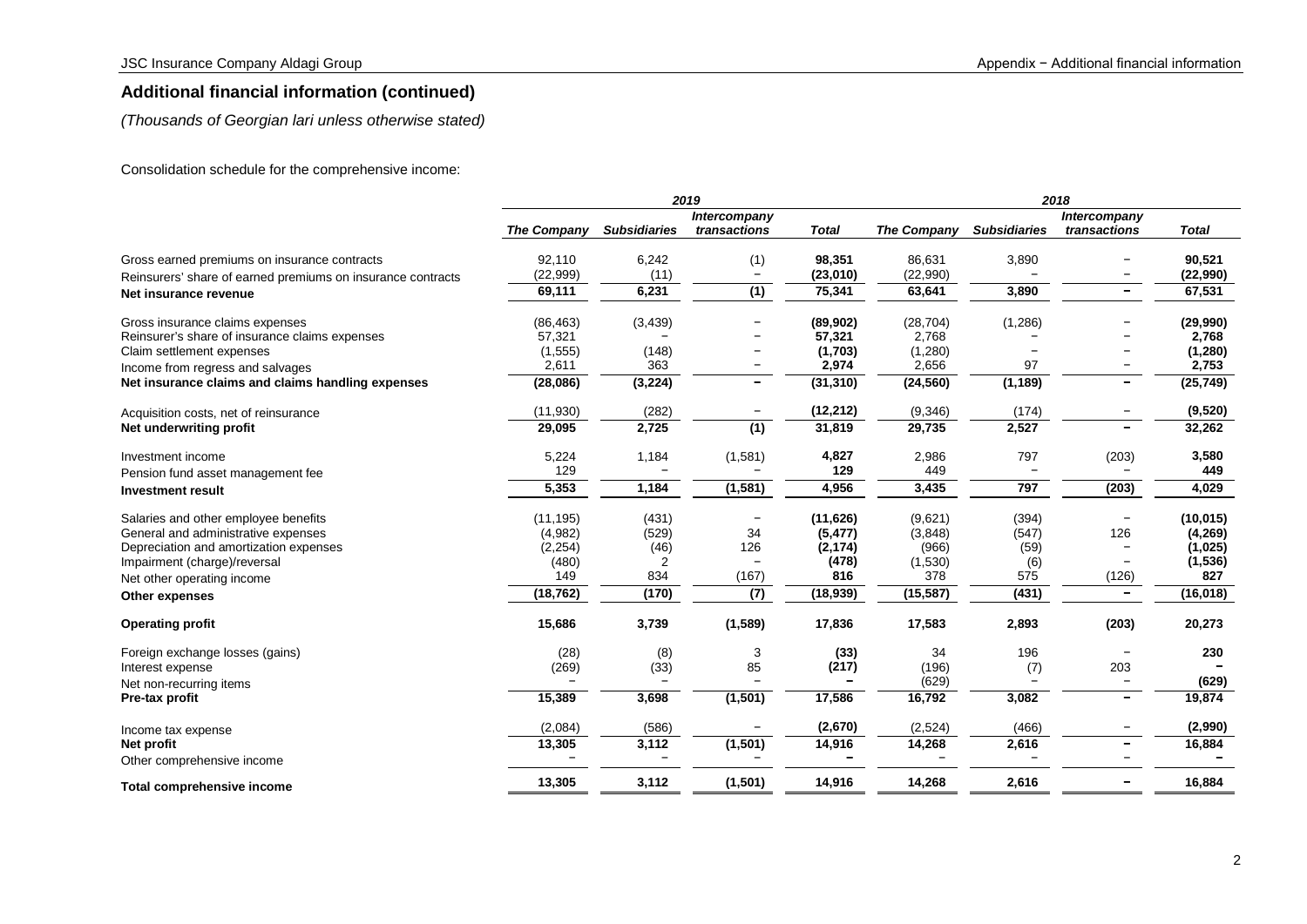*(Thousands of Georgian lari unless otherwise stated)*

Consolidation schedule for the statement of cash flows:

|                                                               | 2019                |                     |                                 | 2018         |                    |                     |                          |              |
|---------------------------------------------------------------|---------------------|---------------------|---------------------------------|--------------|--------------------|---------------------|--------------------------|--------------|
|                                                               |                     |                     | Intercompany                    |              |                    |                     | Intercompany             |              |
|                                                               | <b>The Company</b>  | <b>Subsidiaries</b> | transactions                    | <b>Total</b> | <b>The Company</b> | <b>Subsidiaries</b> | transactions             | <b>Total</b> |
| Cash flows from operating activities                          |                     | 5,973               |                                 | 86,969       | 77,492             |                     |                          | 81,141       |
| Insurance premium received<br>Reinsurance premium paid        | 80,998<br>(12, 791) | (10)                | (2)<br>$\overline{\phantom{0}}$ | (12, 801)    | (15,075)           | 3,649               |                          | (15,075)     |
| Insurance benefits and claims paid                            | (33, 814)           | (1,783)             |                                 | (35, 597)    | (31, 510)          | (680)               | 9                        | (32, 181)    |
| Reinsurance claims received                                   | 6,072               |                     |                                 | 6,072        | 8,318              |                     |                          | 8,318        |
| Acquisition costs paid                                        | (8,688)             | (177)               |                                 | (8, 865)     | (7, 100)           | (124)               |                          | (7, 224)     |
| Salaries and benefits paid                                    | (11, 032)           | (348)               |                                 | (11, 380)    | (11, 246)          | (398)               |                          | (11, 644)    |
| Interest received                                             | 2,164               | 578                 | (14)                            | 2,728        | 2,496              | 552                 | (30)                     | 3,018        |
| Interest paid on borrowings                                   | (49)                |                     | 44                              | (5)          |                    | (30)                | 30                       |              |
| Interest paid on lease liabilities                            | (346)               |                     | Δ                               | (342)        |                    |                     |                          |              |
| Operating taxes paid                                          | (182)               | (26)                |                                 | (208)        | (51)               | (91)                |                          | (142)        |
| Other operating income received                               | 1,888               | 1,536               | (168)                           | 3,256        | 1,525              | 803                 | (135)                    | 2,193        |
| Other operating expenses paid                                 | (6, 305)            | (1,030)             | 62                              | (7, 273)     | (4, 462)           | (627)               | 126                      | (4, 963)     |
| Net cash flows from operating activities before income tax    | 17,915              | 4,713               | (74)                            | 22,554       | 20,387             | 3,054               |                          | 23,441       |
| Income tax paid                                               | (3,067)             | (486)               |                                 | (3, 553)     | (2, 540)           | (194)               |                          | (2,734)      |
| Net cash flows from operating activities                      | 14,848              | 4.227               | (74)                            | 19,001       | 17,847             | 2,860               | $\overline{\phantom{0}}$ | 20,707       |
| Cash flows from (used in) investing activities                |                     |                     |                                 |              |                    |                     |                          |              |
| Disposal of subsidiary, net of cash disposed of               |                     | (215)               |                                 | (215)        | 3,750              | (37)                |                          | 3,713        |
| Dividend received                                             | 1,500               |                     | (1,500)                         |              |                    |                     |                          |              |
| Purchase of premises and equipment                            | (936)               | (226)               |                                 | (1, 162)     | (998)              | (11, 925)           |                          | (12, 923)    |
| Proceeds from sale of premises and equipment                  | 579                 |                     |                                 | 579          | 5                  |                     |                          |              |
| Purchase of intangible assets                                 | (1,614)             | (3)                 |                                 | (1,617)      | (1,366)            | (7, 230)            |                          | (8,596)      |
| Loan Issued                                                   | (21, 970)           | (4, 463)            | 1,118                           | (25, 315)    | (19, 326)          | (4, 754)            | 11,990                   | (12,090)     |
| Proceeds from repayment of loan issued                        | 19,066              | 2,162               | (62)                            | 21,166       | 18,147             | 2,713               | (6, 207)                 | 14,653       |
| Net withdrawal (placement) of bank deposits                   | (6, 404)            | (702)               |                                 | (7, 106)     | 3,658              | (994)               |                          | 2,664        |
| Purchase of available-for-sale assets                         | (1,627)             | 18                  |                                 | (1,609)      | (37)               | (400)               |                          | (437)        |
| Proceeds from available-for-sale assets                       |                     |                     |                                 |              | 3                  | 323                 |                          | 326          |
| Net cash flows used in investing activities                   | (11, 406)           | (3, 429)            | (444)                           | (15, 279)    | 3,836              | (22, 304)           | 5,783                    | (12, 685)    |
| Cash flows from financing activities                          |                     |                     |                                 |              |                    |                     |                          |              |
| Contributions under share-based payment plan                  | (927)               |                     |                                 | (927)        |                    |                     |                          |              |
| Dividend Paid                                                 | (9,326)             | (1,500)             | 1,500                           | (9,326)      | (13, 773)          |                     |                          | (13, 773)    |
| Proceeds from borrowings                                      | 482                 | 661                 | (1, 143)                        |              | 1,330              | 23,360              | (11,990)                 | 12,700       |
| Repayment of borrowings                                       | (17)                | (40)                | 57                              |              | (2,710)            | (3, 497)            | 6,207                    |              |
| Repayment of lease liabilities                                | (1,209)             |                     | 104                             | (1, 105)     |                    |                     |                          |              |
| Net cash flows used in financing activities                   | (10, 997)           | (879)               | 518                             | (11, 358)    | (15, 153)          | 19,863              | (5, 783)                 | (1,073)      |
| Effect of exchange rates changes on cash and cash equivalents | (5)                 | (42)                |                                 | (47)         | (109)              | 78                  |                          | (31)         |
| Net increase/(decrease) in cash and cash equivalents          | (7, 560)            | (123)               |                                 | (7,683)      | 6,421              | 497                 |                          | 6,918        |
| Cash and cash equivalents, 1 January                          | 10,339              | 765                 |                                 | 11,104       | 3,918              | 268                 |                          | 4,186        |
| Cash and cash equivalents, 31 December                        | 2,779               | 642                 |                                 | 3,421        | 10,339             | 765                 |                          | 11,104       |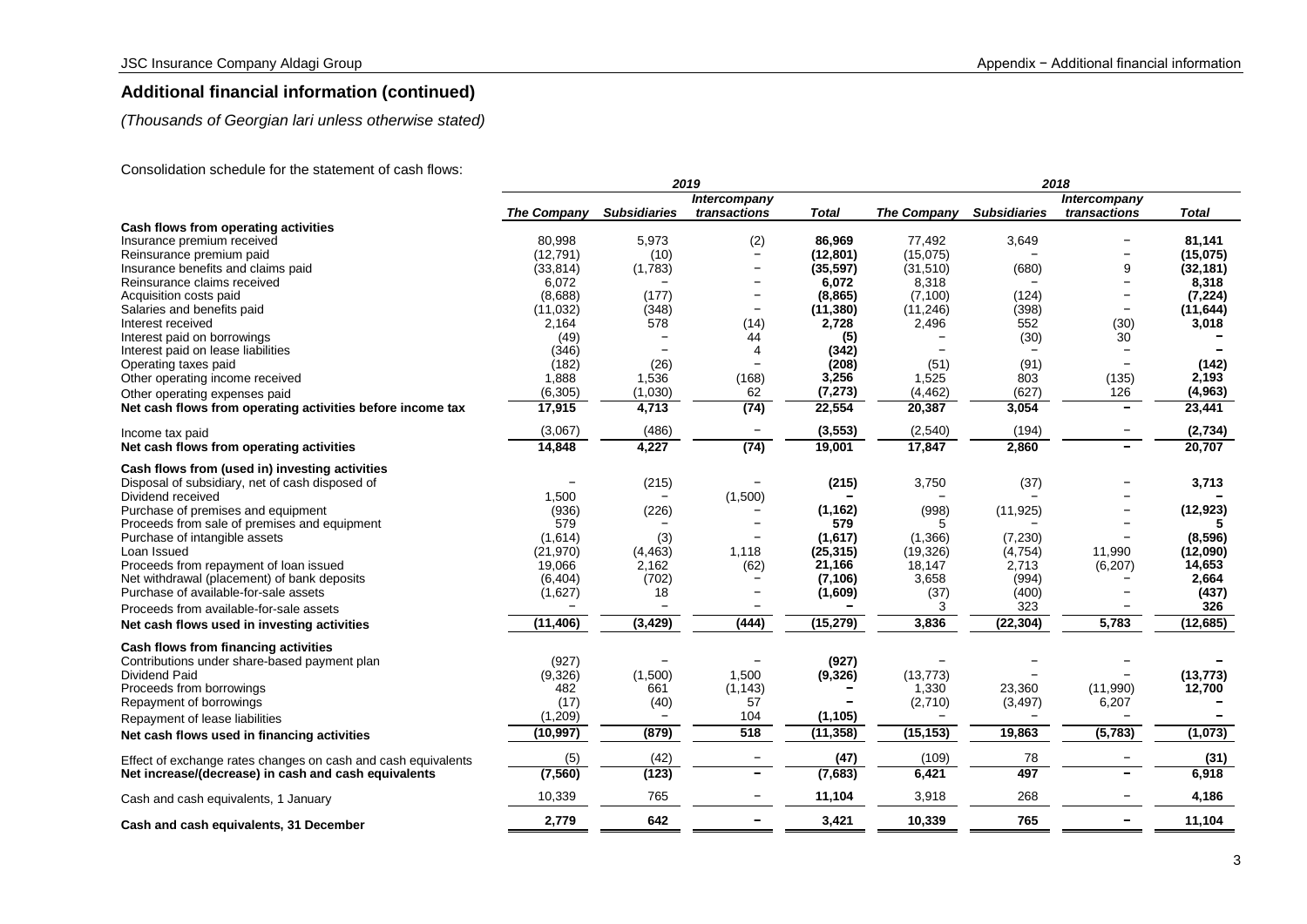*(Thousands of Georgian lari unless otherwise stated)*

### **Cash and cash equivalents**

Cash and cash equivalents as of 31 December comprise:

|                                 | 2019               |                     |       |  |
|---------------------------------|--------------------|---------------------|-------|--|
|                                 | <b>The Company</b> | <b>Subsidiaries</b> | Total |  |
| Cash on hand                    |                    | -                   |       |  |
| Current accounts                | 2.770              | 643                 | 3.413 |  |
| Total cash and cash equivalents | 2.778              | 643                 | 3.421 |  |

|                                 | 2018               |                          |              |  |
|---------------------------------|--------------------|--------------------------|--------------|--|
|                                 | <b>The Company</b> | <b>Subsidiaries</b>      | <b>Total</b> |  |
| Cash on hand                    | 32                 | $\overline{\phantom{0}}$ | 32           |  |
| Current accounts                | 10.307             | 765                      | 11.072       |  |
| Total cash and cash equivalents | 10,339             | 765                      | 11.104       |  |

### **Bank deposits**

Bank deposits as of 31 December comprise:

|                            |                    | 2019                |              |
|----------------------------|--------------------|---------------------|--------------|
|                            | <b>The Company</b> | <b>Subsidiaries</b> | <b>Total</b> |
| - JSC Bank of Georgia      | 15,749             | 4,686               | 20.435       |
| - JSC TBC Bank             | 3.410              | 1,422               | 4,832        |
| - JSC Finca Bank           | 2,542              |                     | 2,542        |
| - JSC Credo Bank           | 1.782              | 537                 | 2,319        |
| - JSC Tera Bank            | 1,095              |                     | 1,095        |
| - JSC Liberty Bank         |                    | 742                 | 742          |
| - JSC Halyk Bank           | 609                |                     | 609          |
| <b>Total bank deposits</b> | 25,187             | 7,387               | 32,574       |

|                            |                    | 2018                |        |
|----------------------------|--------------------|---------------------|--------|
|                            | <b>The Company</b> | <b>Subsidiaries</b> | Total  |
| - JSC Bank of Georgia      | 8,558              | 4,000               | 12,558 |
| - JSC TBC Bank             | 2,511              | 1,299               | 3,810  |
| - JSC Liberty Bank         | 1,492              | 671                 | 2,163  |
| - JSC Tera Bank            | 1,704              | 379                 | 2,083  |
| - JSC Finca Bank           | 1,744              | -                   | 1,744  |
| - JSC VTB Bank             | 549                |                     | 549    |
| - JSC Halyk Bank           | 549                |                     | 549    |
| <b>Total bank deposits</b> | 17.107             | 6.349               | 23.456 |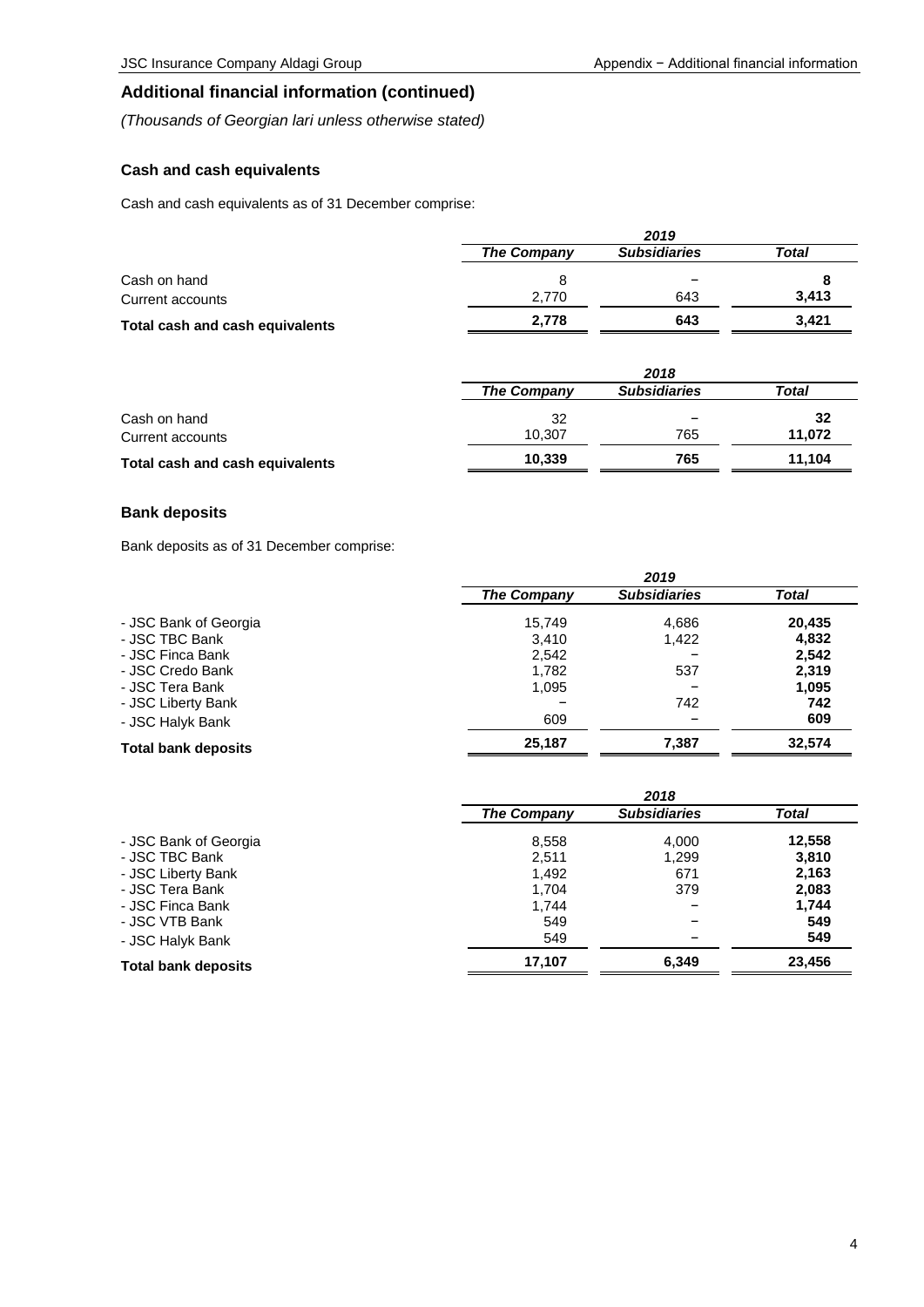*(Thousands of Georgian lari unless otherwise stated)*

# **Property and equipment**

The movements in property and equipment in 2019 were as follows:

|                                 | <b>Computers</b>      |                                  |                  |                          |                                  |              |  |
|---------------------------------|-----------------------|----------------------------------|------------------|--------------------------|----------------------------------|--------------|--|
| <b>The Company</b>              | Land and<br>buildings | <b>Furniture</b><br>and fixtures | and<br>equipment | <b>Motor</b><br>vehicles | Leasehold<br><i>improvements</i> | <b>Total</b> |  |
| Cost                            |                       |                                  |                  |                          |                                  |              |  |
| 31 December 2018                | 4,352                 | 969                              | 1,936            | 513                      | 630                              | 8,400        |  |
| Additions                       | 161                   | 337                              | 590              | 59                       | 134                              | 1,281        |  |
| <b>Disposals</b>                | (30)                  | (29)                             | (8)              | (202)                    | (29)                             | (298)        |  |
| 31 December 2019                | 4,483                 | 1,277                            | 2,518            | 370                      | 735                              | 9,383        |  |
| <b>Accumulated depreciation</b> |                       |                                  |                  |                          |                                  |              |  |
| 31 December 2018                | 330                   | 581                              | 1,081            | 213                      | 43                               | 2,248        |  |
| Depreciation charge             | 108                   | 78                               | 279              | 101                      | 68                               | 634          |  |
| Disposals                       |                       | (13)                             | (3)              | (110)                    |                                  | (126)        |  |
| 31 December 2019                | 438                   | 646                              | 1,357            | 204                      | 111                              | 2,756        |  |
| Net book value                  |                       |                                  |                  |                          |                                  |              |  |
| <b>31 December 2018</b>         | 4,022                 | 388                              | 855              | 300                      | 587                              | 6,152        |  |
| <b>31 December 2019</b>         | 4,045                 | 631                              | 1,161            | 166                      | 624                              | 6,627        |  |

| <b>Subsidiaries</b>             | <b>Land and</b><br>buildings | <b>Furniture</b><br>and fixtures | and<br>equipment | <b>Motor</b><br>vehicles | Leasehold<br><i>improvements</i> | <b>Total</b> |
|---------------------------------|------------------------------|----------------------------------|------------------|--------------------------|----------------------------------|--------------|
| Cost                            |                              |                                  |                  |                          |                                  |              |
| 31 December 2018                | 1,459                        |                                  | 8                |                          | 2                                | 1,469        |
| Additions                       |                              | 94                               |                  |                          | 208                              | 302          |
| <b>Disposals</b>                |                              |                                  |                  |                          |                                  |              |
| Transfers                       |                              | 8                                | (8)              |                          |                                  |              |
| Disposal of subsidiary          |                              | (102)                            |                  |                          | (208)                            | (310)        |
| 31 December 2019                | 1,459                        |                                  |                  |                          | $\mathbf{2}$                     | 1,461        |
| <b>Accumulated depreciation</b> |                              |                                  |                  |                          |                                  |              |
| 31 December 2018                | 425                          |                                  |                  |                          |                                  | 426          |
| Depreciation charge             | 31                           |                                  |                  |                          |                                  | 31           |
| <b>Disposals</b>                |                              |                                  |                  |                          |                                  |              |
| Disposal of subsidiary          |                              |                                  |                  |                          |                                  |              |
| 31 December 2019                | 456                          |                                  |                  |                          | 1                                | 457          |
| Net book value                  |                              |                                  |                  |                          |                                  |              |
| 31 December 2018                | 1,034                        |                                  | 8                |                          |                                  | 1,043        |
| 31 December 2019                | 1,003                        |                                  |                  |                          |                                  | 1,004        |
|                                 |                              |                                  |                  |                          |                                  |              |